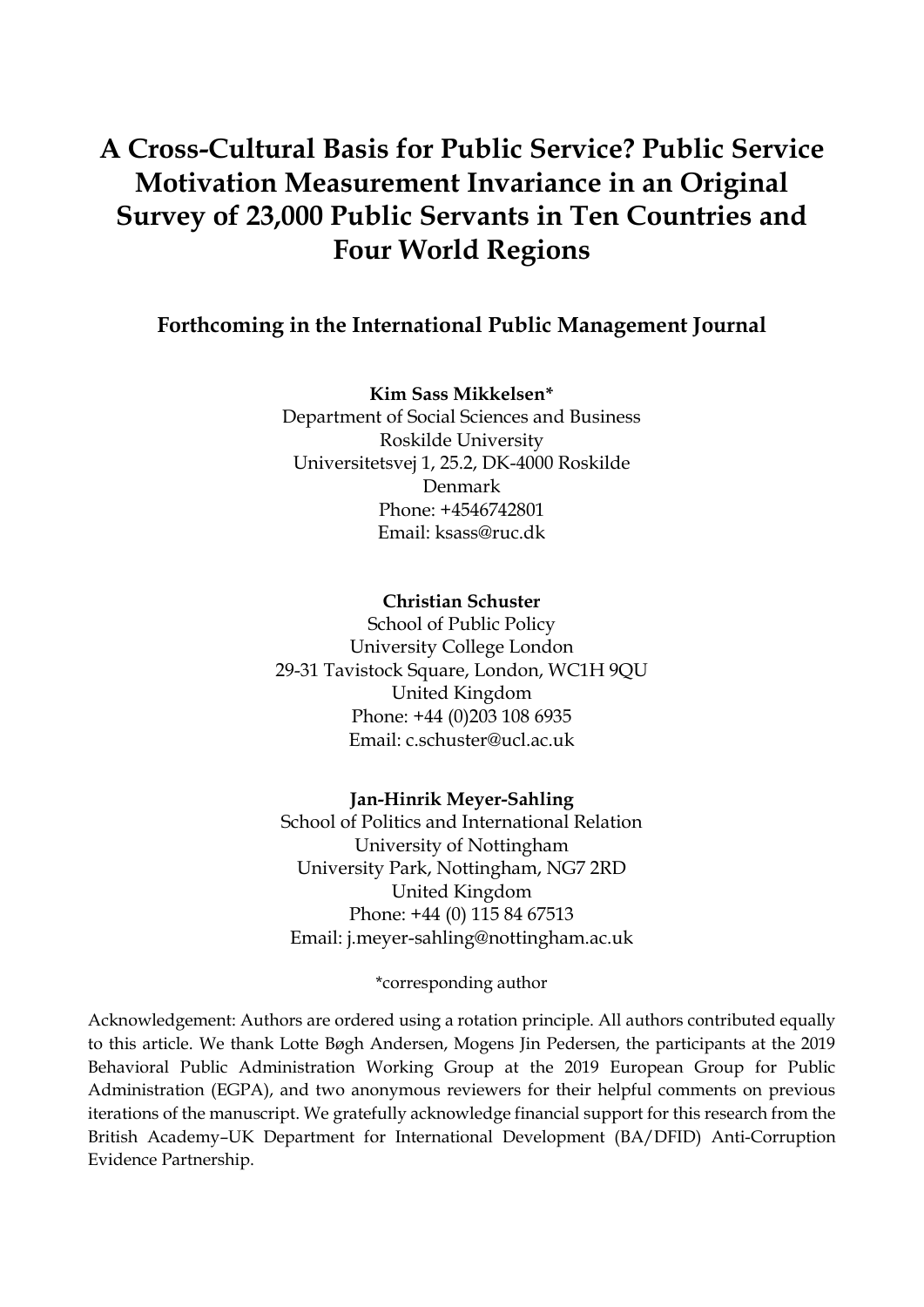# **A Cross-Cultural Basis for Public Service? Public Service Motivation Measurement Invariance in an Original Survey of 23,000 Public Servants in Ten Countries and Four World Regions**

#### **Abstract**

*Public service motivation (PSM) is a core concept in public administration, studied in surveys across numerous countries. Whether these studies accumulate comparable knowledge about PSM crucially depends on PSM measurement invariance: that PSM has a similar measurement structure in different national contexts. Yet, large-scale cross-country research to address this conundrum remains scant. Drawing on an original survey of 23,000 public servants in ten countries in Eastern Europe, Asia, Latin America, and Africa, our paper addresses this gap. Replicating Kim et al.'s 16-item scale, we find partial metric invariance for the four PSM dimensions in eight countries, but scalar non-invariance. This suggests that results from structural equations about the causes and consequences of PSM may be compared across most countries, yet means of PSM and its dimensions are not generally comparable. PSM research thus cannot adjudicate in which countries public service motivation is higher or lower on average but can compare relationships between PSM and individual characteristics or management practices between countries. Our findings underscore the cross-cultural basis of public service motivation and its limits.*

# **1 Introduction**

Among topics in public administration, public service motivation (PSM) research "stands out by [its] sheer numbers", with more than fifty studies published annually in the last years (Ritz, Brewer, and Neumann [2016;](file:///C:/Users/ksass/OneDrive%20-%20Roskilde%20Universitet/DFID/PSM%20measure/Measurement_Invariance_resubmission_no_tables_and_figures.html%23X0-ritz2016public) Rainey and Steinbauer [1999,](file:///C:/Users/ksass/OneDrive%20-%20Roskilde%20Universitet/DFID/PSM%20measure/Measurement_Invariance_resubmission_no_tables_and_figures.html%23X0-rainey1999galloping) 20). PSM is typically understood as a "particular form of altruism or prosocial motivation that is animated by specific dispositions and values arising from public institutions and missions" (Perry and Hondeghem [2008,](file:///C:/Users/ksass/OneDrive%20-%20Roskilde%20Universitet/DFID/PSM%20measure/Measurement_Invariance_resubmission_no_tables_and_figures.html%23X0-perry2008motivation) 3). PSM research has been instrumental in advancing our understanding of how to motivate public employees – one of the 'big questions' in public management (Behn [1995,](file:///C:/Users/ksass/OneDrive%20-%20Roskilde%20Universitet/DFID/PSM%20measure/Measurement_Invariance_resubmission_no_tables_and_figures.html%23X0-behn1995big) 313). Public managers often have less leverage over other motivators – such as performance incentives – putting a premium on leveraging PSM as an alternative source of work motivation in the public sector (Esteve and Schuster [2019\)](file:///C:/Users/ksass/OneDrive%20-%20Roskilde%20Universitet/DFID/PSM%20measure/Measurement_Invariance_resubmission_no_tables_and_figures.html%23X0-esteve2019motivating).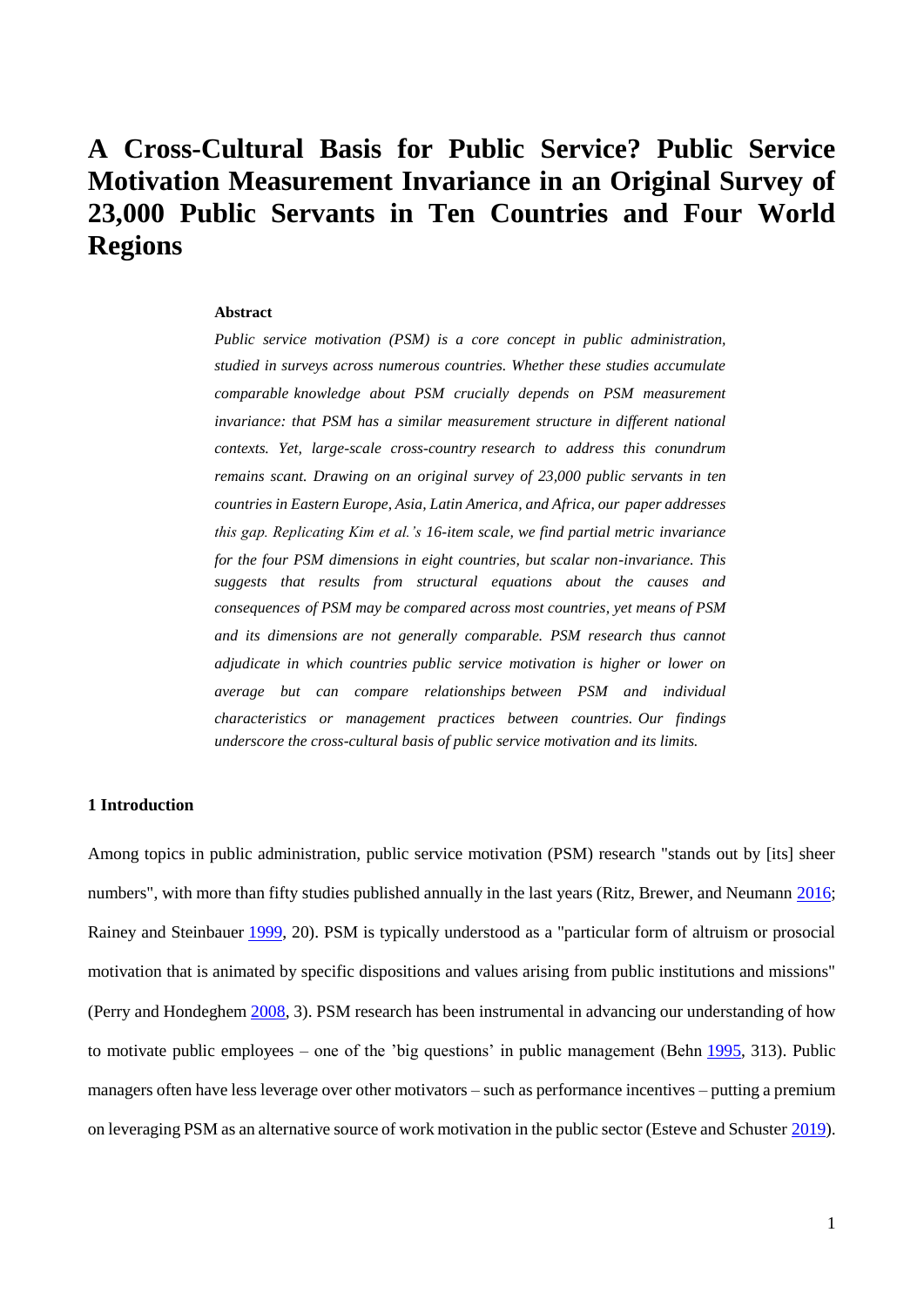PSM research offers a range of practical insights to this ends (Christensen, Paarlberg, and Perry [2017\)](file:///C:/Users/ksass/OneDrive%20-%20Roskilde%20Universitet/DFID/PSM%20measure/Measurement_Invariance_resubmission_no_tables_and_figures.html%23X0-christensen2017public). The globalization of PSM research – with PSM studies increasingly conducted across world regions – implicates that these insights are usefully drawn from an increasingly diverse set of contexts (Ritz, Brewer, and Neumann [2016\)](file:///C:/Users/ksass/OneDrive%20-%20Roskilde%20Universitet/DFID/PSM%20measure/Measurement_Invariance_resubmission_no_tables_and_figures.html%23X0-ritz2016public).

These inferences of PSM research are overwhelmingly based on individual-level survey measures of PSM (Ritz, Brewer, and Neumann [2016\)](file:///C:/Users/ksass/OneDrive%20-%20Roskilde%20Universitet/DFID/PSM%20measure/Measurement_Invariance_resubmission_no_tables_and_figures.html%23X0-ritz2016public). Respondents are asked to indicate the extent of their agreement with measures such as "I am prepared to make sacrifices for the good of society" (Kim et al. [2013\)](file:///C:/Users/ksass/OneDrive%20-%20Roskilde%20Universitet/DFID/PSM%20measure/Measurement_Invariance_resubmission_no_tables_and_figures.html%23X0-kim2012investigating). Measurement scales often cover several – and typically four – PSM dimensions such as self-sacrifice and compassion.

In light of 1) the centrality of PSM research for the scholarly and practitioner understanding of the nature of bureaucracy and public service around the world and 2) the hundreds of PSM studies across the globe relying on PSM survey scales, one would expect a large industry of scholarship that rigorously assesses whether PSM measures are comparable across different contexts and countries. Cross-country comparability of survey measures is anything but a foregone conclusion. Comparability is likely not helped by the potentially culturally loaded content of many PSM survey items. To cite just two illustrative items from PSM measurement scales: what meaningful public service ("Meaningful public service is very important to me") or civic duty ("I believe in putting civic duty before self") means to respondents may well vary across cultural contexts and threaten comparability of measures and conclusions.

Without evidence on cross-cultural measurement invariance - comparability of latent measurement scales across cultures - knowledge accumulation in PSM research is heavily impaired. If two PSM studies in two different countries found diverging effects of PSM, for instance – as systematic literature reviews frequently suggest (Ritz, Brewer, and Neumann  $\frac{2016}{ }$  – it would remain altogether unclear whether that would implicate that PSM has different substantive effects in the two countries – or if public service motivation indicators simply measure their latent scales differently in one country than in another. If PSM measurement differs in different cultures and languages in turn, generalizations about PSM would scarcely be possible.

This would also implicate that highly-cited systematic literature reviews of PSM – which sum up studies finding positive or negative effects of PSM across countries (e.g. Ritz, Brewer, and Neumann  $2016$ ) – may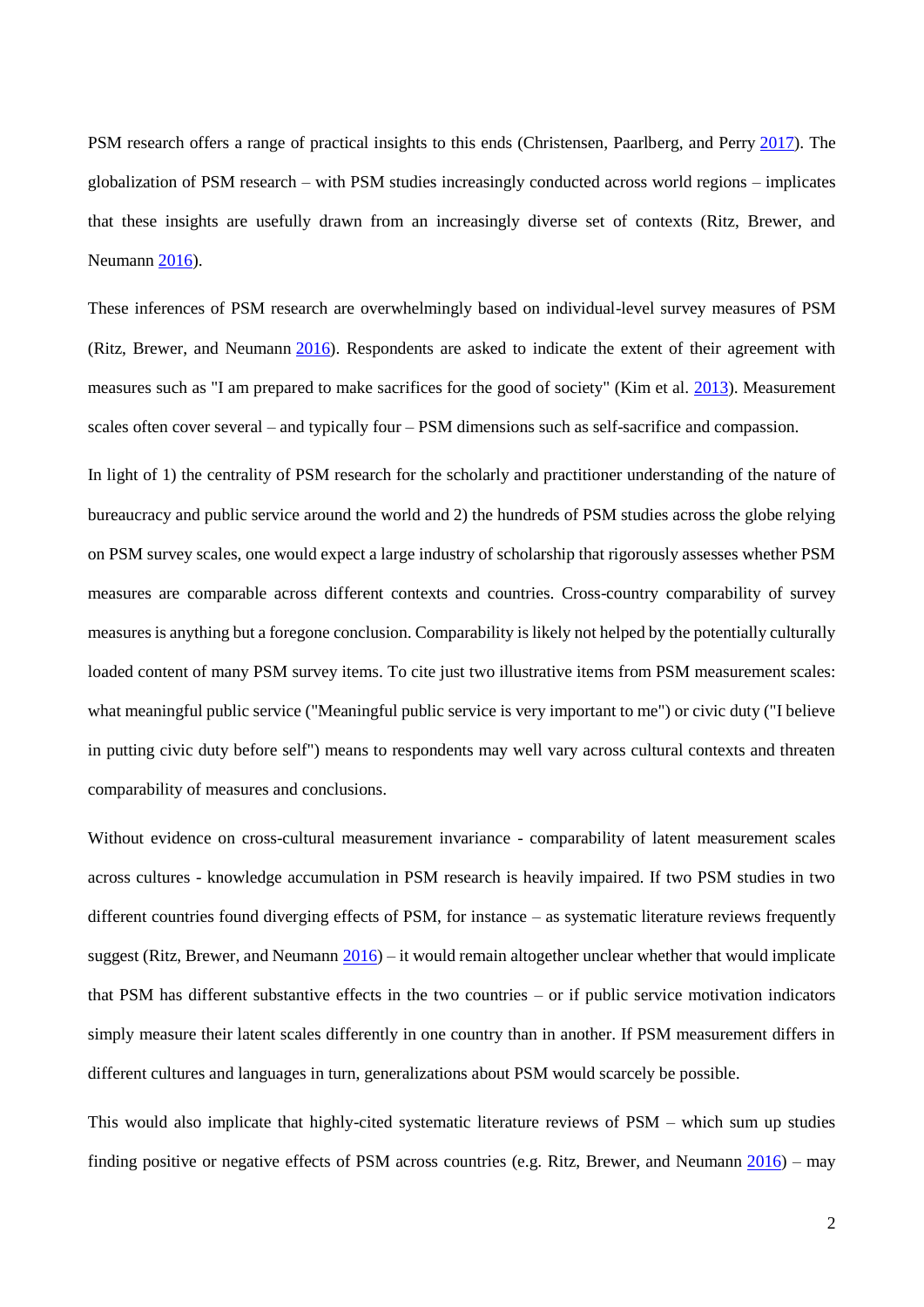provide invalid insights, as might meta-analyses of the causes and consequences of PSM across studies and countries (e.g. Harari et al. [2016;](file:///C:/Users/ksass/OneDrive%20-%20Roskilde%20Universitet/DFID/PSM%20measure/Measurement_Invariance_resubmission_no_tables_and_figures.html%23X0-harari2016organizational) Awan, Bel, and Esteve [2018\)](file:///C:/Users/ksass/OneDrive%20-%20Roskilde%20Universitet/DFID/PSM%20measure/Measurement_Invariance_resubmission_no_tables_and_figures.html%23X0-awan2018benefits). Similarly, the validity of inferences from PSM studies focused on comparing PSM levels across countries may be in doubt (e.g. Vandenabeele and Van de Walle [2008\)](file:///C:/Users/ksass/OneDrive%20-%20Roskilde%20Universitet/DFID/PSM%20measure/Measurement_Invariance_resubmission_no_tables_and_figures.html%23X0-vandenabeele2008international).

In other words, systematic cross-cultural and cross-national measurement invariance analyses are central to gauge the comparability and generalizability of the large body of substantive PSM findings, and to enable meaningful knowledge accumulation in PSM research. Despite that, quantitative PSM research has been largely mute about them. The only significant exception is (Kim et al. [2013\)](file:///C:/Users/ksass/OneDrive%20-%20Roskilde%20Universitet/DFID/PSM%20measure/Measurement_Invariance_resubmission_no_tables_and_figures.html%23X0-kim2012investigating). Kim et al. [\(2013\)](file:///C:/Users/ksass/OneDrive%20-%20Roskilde%20Universitet/DFID/PSM%20measure/Measurement_Invariance_resubmission_no_tables_and_figures.html%23X0-kim2012investigating) drew their inferences from a sample of a total of 2,868 local government employees in 12, mostly Western European, countries. While Kim et al.'s [\(2013\)](file:///C:/Users/ksass/OneDrive%20-%20Roskilde%20Universitet/DFID/PSM%20measure/Measurement_Invariance_resubmission_no_tables_and_figures.html%23X0-kim2012investigating) study crucially expands our understanding of cross-national measurement equivalence of PSM, it falls short of providing a conclusive answer. Two shortcomings – both of which our paper addresses – stand out.

The first is methodological. Kim et al. [\(2013\)](file:///C:/Users/ksass/OneDrive%20-%20Roskilde%20Universitet/DFID/PSM%20measure/Measurement_Invariance_resubmission_no_tables_and_figures.html%23X0-kim2012investigating) tested only full metric invariance of their 16-item battery, constraining all factor loadings to be equal across all countries. Based on this, Kim et al. [\(2013\)](file:///C:/Users/ksass/OneDrive%20-%20Roskilde%20Universitet/DFID/PSM%20measure/Measurement_Invariance_resubmission_no_tables_and_figures.html%23X0-kim2012investigating) find violations of metric invariance. Yet, this benchmark is rarely met in international survey research on any topic (see e.g. Davidov, Schmidt, and Billiet [2018\)](file:///C:/Users/ksass/OneDrive%20-%20Roskilde%20Universitet/DFID/PSM%20measure/Measurement_Invariance_resubmission_no_tables_and_figures.html%23X0-davidov2018cross) and often need not be met for acceptable comparisons of estimates across countries. The literature on measurement invariance in cross-cultural research, instead, recommends a different standard: partial metric equivalence. A typical recommendation is that at least two item loadings must be equal for a latent variable to display metric equivalence. Our paper follows this second, more widely-accepted approach in international survey research.

The second limitation is empirical. While Kim et al.'s [\(2013\)](file:///C:/Users/ksass/OneDrive%20-%20Roskilde%20Universitet/DFID/PSM%20measure/Measurement_Invariance_resubmission_no_tables_and_figures.html%23X0-kim2012investigating) sample is impressive, it is heavily tilted towards Western Europe and countries of the Global North. Entire world regions – such as Africa and Latin America – are missing from the sample. Whether PSM has a similar measurement scale across these regions thus remains unclear. Moreover, Kim et al.'s [\(2013\)](file:///C:/Users/ksass/OneDrive%20-%20Roskilde%20Universitet/DFID/PSM%20measure/Measurement_Invariance_resubmission_no_tables_and_figures.html%23X0-kim2012investigating) sample size in each country is relatively small, with an average of 239 respondents per country; and the sample is drawn from a convenience sample of local governments. The small, unrepresentative samples risk type II errors about measurement invariance.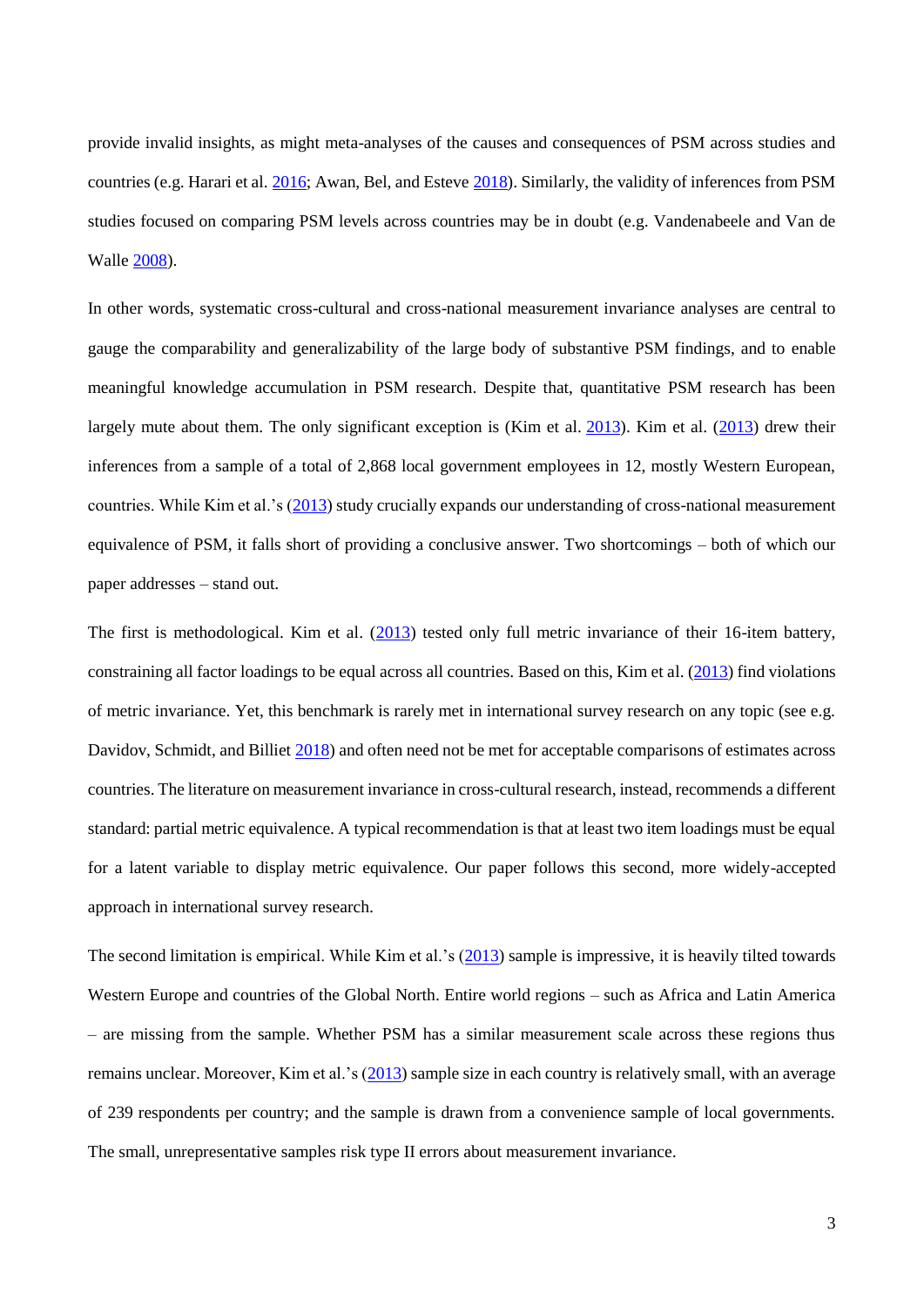In defense of Kim et al. [\(2013\)](file:///C:/Users/ksass/OneDrive%20-%20Roskilde%20Universitet/DFID/PSM%20measure/Measurement_Invariance_resubmission_no_tables_and_figures.html%23X0-kim2012investigating), collecting a larger and more representative cross-country survey sample of public servants is time- and funding-intensive, and a serious logistical challenge. It requires original survey administration across multiple languages and countries, with access to a larger number of government employees and organizations. These barriers may well explain why PSM researchers have – notwithstanding limited evidence on their cross-country measurement invariance – not prioritized undertaking a large-scale cross-country PSM survey to understand whether findings across countries may be compared in the first place. This reflects a more general dearth of cross-national equivalence analyses of measurement scales in public administration research – despite recent calls to strengthen comparative public administration (Fitzpatrick et al. [2011\)](file:///C:/Users/ksass/OneDrive%20-%20Roskilde%20Universitet/DFID/PSM%20measure/Measurement_Invariance_resubmission_no_tables_and_figures.html%23X0-fitzpatrick2011new).

Drawing on a large-scale original survey data collection effort with 23,000 central government employees in ten countries and several hundred government institutions in Eastern Europe, Asia, Latin America and Africa – the largest full-scale PSM sample in the literature to-date – our paper addresses these gaps (included countries are Albania, Estonia, Kosovo, Bangladesh, Nepal, Brazil, Chile, Ghana, Malawi, and Uganda). It provides an empirical basis for understanding cross-country and cross-cultural PSM measurement invariance on a much larger scale than the only previous effort (Kim et al. [2013\)](file:///C:/Users/ksass/OneDrive%20-%20Roskilde%20Universitet/DFID/PSM%20measure/Measurement_Invariance_resubmission_no_tables_and_figures.html%23X0-kim2012investigating). It comes with a survey sample that is eight times as large and spanning, in each country, across a broader range of government institutions. As such, it provides an empirical foundation for claims to comparability and knowledge accumulation across countries in PSM research.

Our results are, overall, good news for PSM research in public administration. Replicating Kim et al.'s [\(2013\)](file:///C:/Users/ksass/OneDrive%20-%20Roskilde%20Universitet/DFID/PSM%20measure/Measurement_Invariance_resubmission_no_tables_and_figures.html%23X0-kim2012investigating) 16-item PSM scale, we are able to show partial metric invariance for the four PSM dimensions across eight of our countries and three regions (Eastern Europe, Latin America, Africa). Our two (South) Asian cases, which showed worse model fit, were the sole exception. This should give cause for comfort in the PSM research community as it implies that results from structural equations about the causes and consequences of PSM may, in fact, be reasonably compared across most cultural settings. Balkanization of knowledge can be avoided, even as PSM research goes global and enters the developing world. This also implies that the findings of systematic literature reviews and meta analyses of PSM are meaningful (Harari et al. [2016;](file:///C:/Users/ksass/OneDrive%20-%20Roskilde%20Universitet/DFID/PSM%20measure/Measurement_Invariance_resubmission_no_tables_and_figures.html%23X0-harari2016organizational) Awan, Bel, and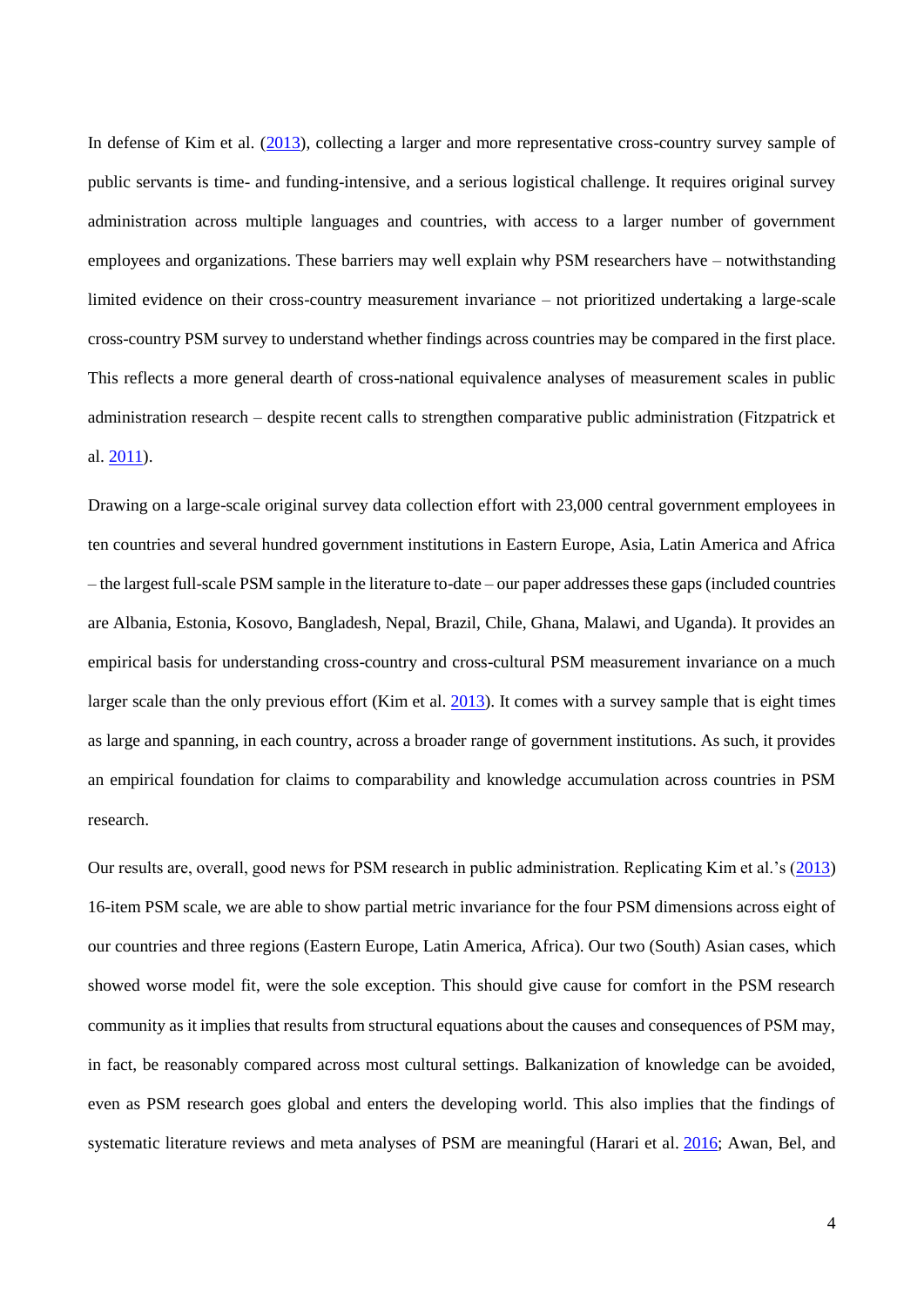Esteve [2018;](file:///C:/Users/ksass/OneDrive%20-%20Roskilde%20Universitet/DFID/PSM%20measure/Measurement_Invariance_resubmission_no_tables_and_figures.html%23X0-awan2018benefits) Ritz, Brewer, and Neumann [2016\)](file:///C:/Users/ksass/OneDrive%20-%20Roskilde%20Universitet/DFID/PSM%20measure/Measurement_Invariance_resubmission_no_tables_and_figures.html%23X0-ritz2016public): with partial metric invariance, the signs and size of coefficients of the causes and consequences of PSM can be compared across (most) countries.

Our findings, however, also underscore limits to the cross-cultural basis of PSM. First, we fail to uncover scalar invariance in our sample. Thus, means of PSM and its dimensions are not comparable across countries. As comparisons of means of PSM and PSM dimensions are not meaningful, cross-country PSM surveys cannot provide insights into which countries' public officials are more or less motivated to serve the public. This, unfortunately, sheds significant doubt on the validity of PSM studies which derive their inferences from comparing PSM levels across countries (e.g. Vandenabeele and Van de Walle [2008\)](file:///C:/Users/ksass/OneDrive%20-%20Roskilde%20Universitet/DFID/PSM%20measure/Measurement_Invariance_resubmission_no_tables_and_figures.html%23X0-vandenabeele2008international).

Second, our results suggest that the extent of measurement invariance differs across PSM dimensions. Selfsacrifice and, to a lesser extent, compassion are relatively invariant. By contrast, commitment to public values and attraction to public service are more non-invariant. The two most "public" dimensions of PSM are thus most affected by measurement non-invariance. While troubling, this is intuitively plausible: public values, for instance, may differ across different national settings – and so does the meaning of commitment to public values.

In sum, our findings suggest that  $(1)$  the PSM measurement battery developed by Kim et al.  $(2013)$  – which our paper validates with large samples in eight of ten surveyed countries – is a solid measurement tool for future PSM research in most, but not all countries. (2) That, contrary to the conclusion in Kim et al. [\(2013\)](file:///C:/Users/ksass/OneDrive%20-%20Roskilde%20Universitet/DFID/PSM%20measure/Measurement_Invariance_resubmission_no_tables_and_figures.html%23X0-kim2012investigating), PSM structural regression estimates are comparable across even very different countries; knowledge accumulation in PSM research across national settings, including through meta analyses, is thus feasible. (3) However, country-level comparisons of PSM levels are not valid due to scalar non-invariance. (4) Finally, our findings raise important questions for future measurement research about non-invariance of the more "public" dimensions of PSM: commitment to public values and attraction to public service.

The paper proceeds as follows. We, first, outline the theory behind measurement invariance testing. In particular, we discuss the standard multi-group confirmatory factor analysis (MGCFA) framework and briefly debate some alternatives. Thereafter, we explain our model building, estimation, and validation strategy. Subsequently, we discuss our PSM measurement and our survey sample. This is followed by a discussion of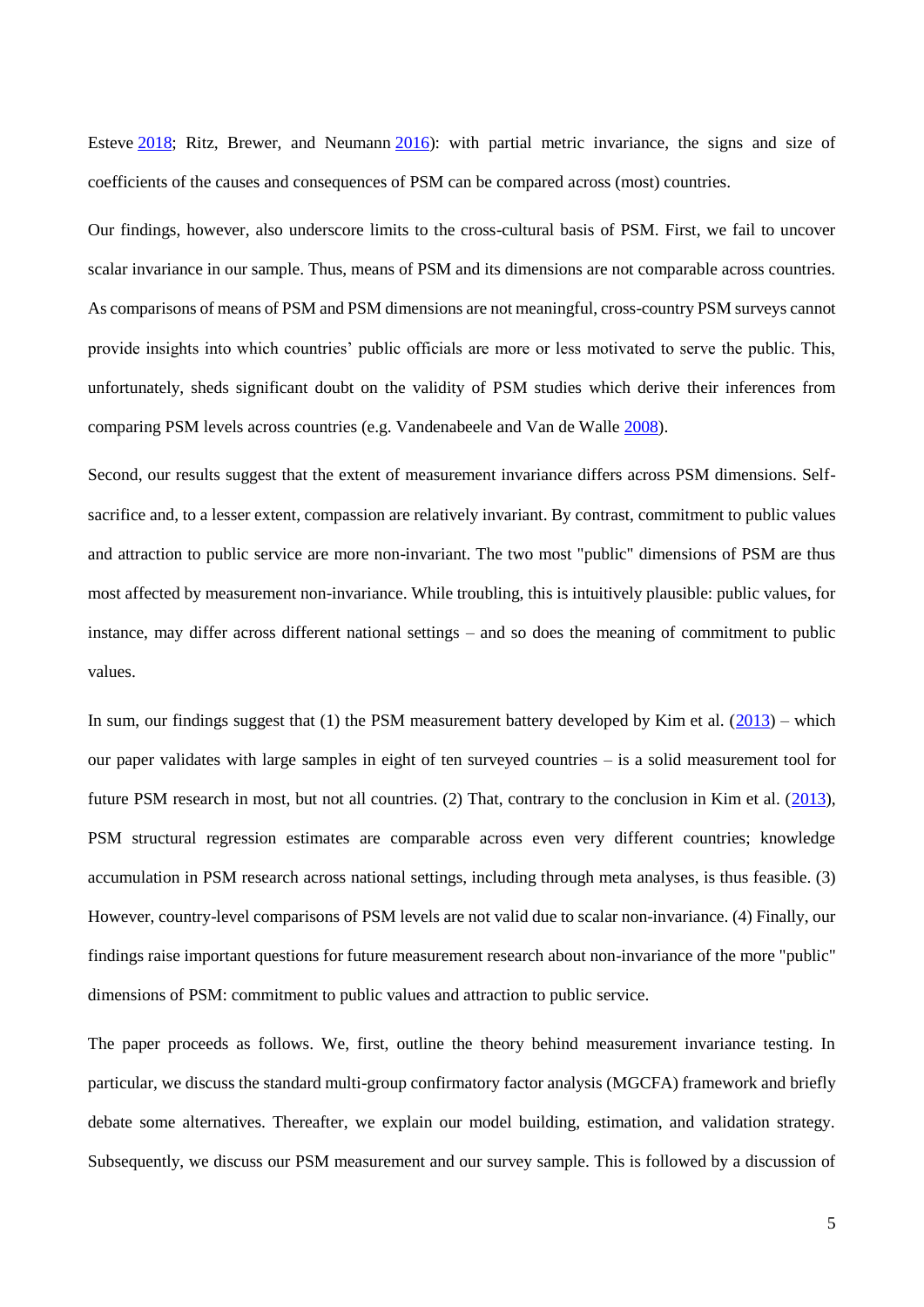our results, proceeding from configurational, through first-order and second-order metric, to scalar invariance tests. Finally, we discuss the consequences of our results for PSM research and conclude.

#### **2 Measurement Invariance**

Since the late 1990s, a standard approach to measurement invariance in a MGCFA framework has developed encompassing configurational invariance, metric invariance, scalar invariance, and strict invariance (see, among many Davidov, Schmidt, and Billiet [2018;](file:///C:/Users/ksass/OneDrive%20-%20Roskilde%20Universitet/DFID/PSM%20measure/Measurement_Invariance_resubmission_no_tables_and_figures.html%23X0-davidov2018cross) Putnick and Bornstein [2016\)](file:///C:/Users/ksass/OneDrive%20-%20Roskilde%20Universitet/DFID/PSM%20measure/Measurement_Invariance_resubmission_no_tables_and_figures.html%23X0-putnick2016measurement). These types of invariance are viewed as hierarchically organized, with each higher order of invariance assuming all lower orders.

*Configurational invariance* denotes equivalence of model form, requiring simply that the same factor structure be modelled across groups. Without configurational invariance, no meaningful comparisons across groups are possible. Failing model fit in some groups, configurational invariance could be compromised if different models were to be estimated in different groups. Alternatively, a model search could begin to find a model that fits all groups. For our purposes, this is not feasible as we strive to test an established four-factor structure rather than questioning it[.](file:///C:/Users/ksass/OneDrive%20-%20Roskilde%20Universitet/DFID/PSM%20measure/Measurement_Invariance_resubmission_no_tables_and_figures.html%23ennote-1) $\frac{1}{1}$ 

*Metric invariance* requires, in addition to configurational invariance, that an equality constraint be imposed on factor loadings across groups. This ensures that structural regression estimates are comparable across groups. Without metric invariance, the sign of these estimates are comparable across groups but effect sizes are not.

*Scalar invariance* requires, in addition to metric invariance, that an equality constraint be imposed on item intercepts across groups. This ensures comparisons of latent means are comparable across groups. Without it, group specific answers to items prevents meaningful comparisons of means.

Finally, *strict invariance* requires, in addition to scalar invariance, that variances are equal across groups. This is useful chiefly if variances are of substantive interest.

Since PSM is frequently considered a second-order latent construct, wherein survey items relate to the four dimensions which in turn relate to PSM, it is necessary to consider first and second-order invariance. The twolevel structure creates an additional complication for measurement invariance as the invariance of second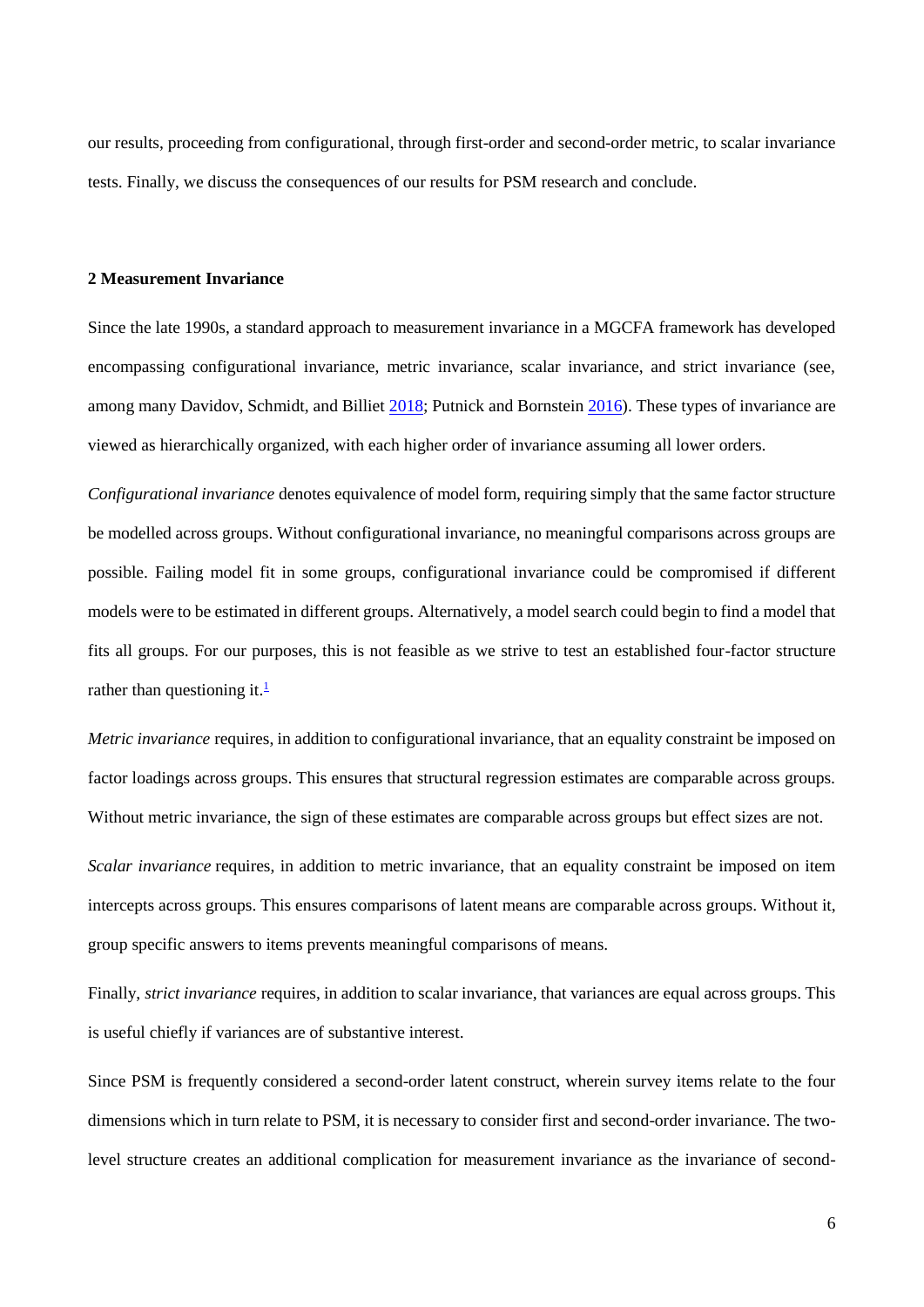order factor loadings and intercepts depends on first-order invariance. We follow the recommendation by Chen, Sousa, and West [\(2005\)](file:///C:/Users/ksass/OneDrive%20-%20Roskilde%20Universitet/DFID/PSM%20measure/Measurement_Invariance_resubmission_no_tables_and_figures.html%23X0-chen2005teacher) that first-order invariance be established before second-order invariance is tested. Like types of invariance, invariance of orders are hierarchically organized. Hence, after establishing configurational invariance, we test first-order metric invariance, followed by second-order metric invariance, followed by first-order scalar invariance, followed by second-order scalar invariance.

Between both types of invariance and orders of constructs, invariance is tested in the MGCFA framework using model comparisons. Metric invariance is tested through a comparison of the fit for a model including equality constraints on factor loadings across groups with a model imposing no such constraints. The fit of the former model will be worse than the less constrained latter model. The question answered in measurement invariance testing is whether this fit deterioration is sufficiently small to be ignorable. Scalar invariance is similarly tested through a comparison of a model constraining both factor loadings and item intercepts across groups with a model constraining only factor loadings.

As noted in the introduction, full metric and scalar invariance is rare in cross-cultural research. Consequently, researchers frequently apply partial invariance procedures to test their constructs (Davidov, Schmidt, and Billiet [2018\)](file:///C:/Users/ksass/OneDrive%20-%20Roskilde%20Universitet/DFID/PSM%20measure/Measurement_Invariance_resubmission_no_tables_and_figures.html%23X0-davidov2018cross). Partial invariance approaches constrain some but not all items when testing whether constructs are invariant. If a sufficient number of item loadings or intercepts – typically a majority or two per construct – can be constrained without a substantial deterioration of model fit, the model is considered as featuring partial metric or scalar invariance respectively[.](file:///C:/Users/ksass/OneDrive%20-%20Roskilde%20Universitet/DFID/PSM%20measure/Measurement_Invariance_resubmission_no_tables_and_figures.html%23ennote-2) This is the approach we take to our data.<sup>2</sup>

## **3 Model building, testing, and identification approach**

For our estimates, we rely on the cfa function from the lavaan package for R (Rosseel [2012\)](file:///C:/Users/ksass/OneDrive%20-%20Roskilde%20Universitet/DFID/PSM%20measure/Measurement_Invariance_resubmission_no_tables_and_figures.html%23X0-rosseel2012lavaan). Since our observed variables will be ordered categorical answers to survey items - and since some variables show signs of skew - we use a robust version of diagonally weighed least squares (DWLS) as our estimator, and robust fit measures. In the remainder of this section, we discuss the choice of fit measures for model comparisons, our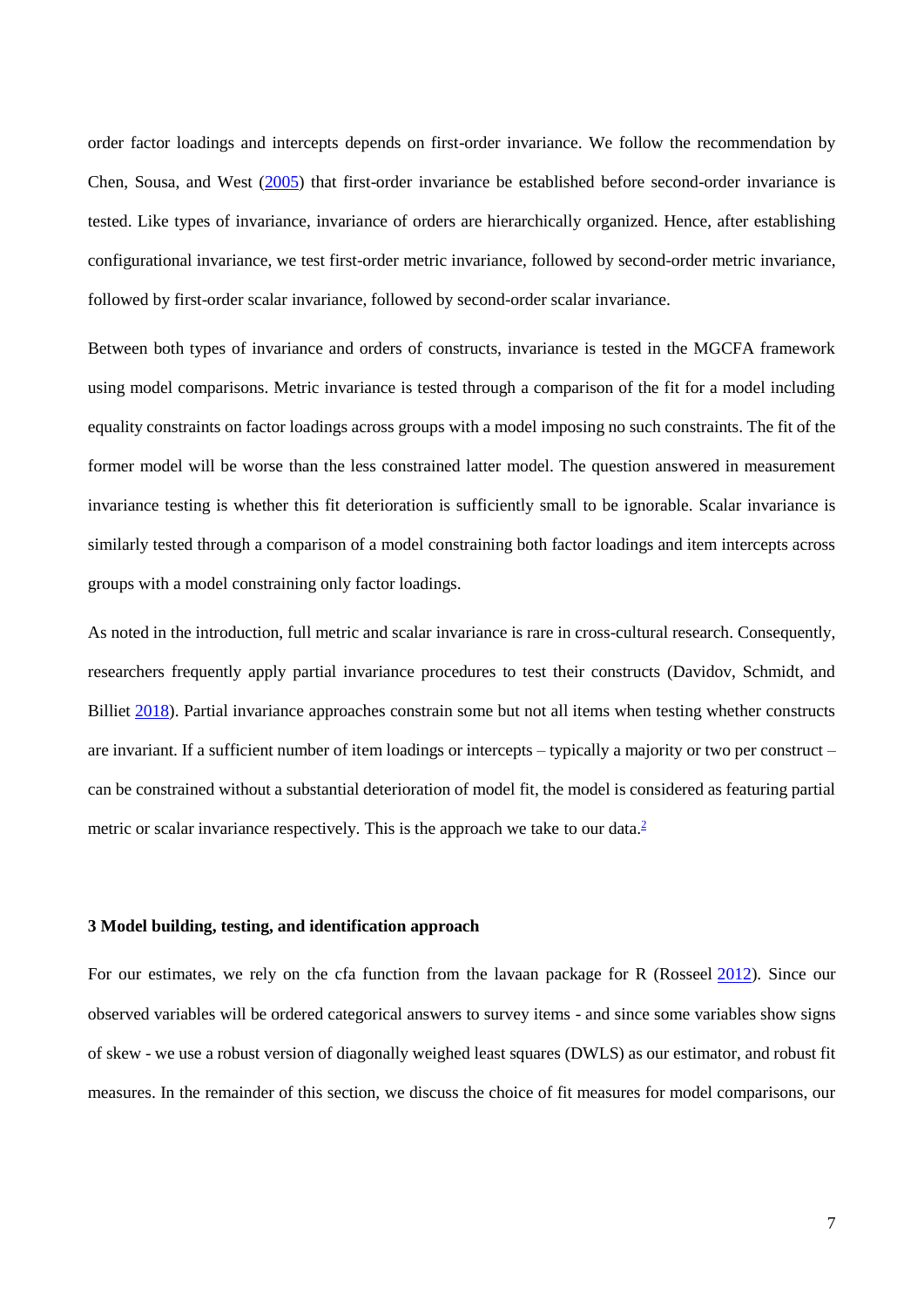strategy for identifying latent variables, and our approach to testing partial measurement invariance while avoiding sample specific model building.

## **3.1 Fit measures and benchmarks**

The most common benchmark for testing measurement invariance in the literature is likely the ΔCFI. Cheung and Rensvold [\(2002\)](file:///C:/Users/ksass/OneDrive%20-%20Roskilde%20Universitet/DFID/PSM%20measure/Measurement_Invariance_resubmission_no_tables_and_figures.html%23X0-cheung2002evaluating) proposed to reject measurement invariance if ΔCFI < -0.010.[3](file:///C:/Users/ksass/OneDrive%20-%20Roskilde%20Universitet/DFID/PSM%20measure/Measurement_Invariance_resubmission_no_tables_and_figures.html%23ennote-3) A similar 0.010 benchmark for ΔRMSEA has been suggested in the literature but is less established (see, e.g. Rutkowski and Svetina [2014;](file:///C:/Users/ksass/OneDrive%20-%20Roskilde%20Universitet/DFID/PSM%20measure/Measurement_Invariance_resubmission_no_tables_and_figures.html%23X0-rutkowski2014assessing) Davidov, Schmidt, and Billiet  $\frac{2018}{2018}$ . Finally, a significance benchmark exists for  $\Delta \chi^2$ , as differences in this fit index can be statistically tested. As is common in the literature, we do not rely on this measure. There are three reasons for this choice. First,  $\Delta \chi^2$  does not follow a  $\chi^2$  distribution when robust versions of the fit index are used. Second, with large datasets such as ours, significance testing will tend to over-reject invariance as differences may be statistically significant but substantially irrelevant. Third,  $\Delta \chi^2$  depends on the fit of the unrestricted model in ways that ΔCFI and ΔRMSEA do not (Yuan and Bentler [2004\)](file:///C:/Users/ksass/OneDrive%20-%20Roskilde%20Universitet/DFID/PSM%20measure/Measurement_Invariance_resubmission_no_tables_and_figures.html%23X0-yuan2004chi).

Consequently, we rely primarily on  $\Delta$ CFI as our primary benchmark while we report  $\Delta$ RMSEA and  $\Delta \chi^2$  for reference and without reporting a significance test of the latter. With respect to benchmarks, we rely primarily on the -0.010 benchmark for ΔCFI, supported by the 0.010 threshold for ΔRMSEA.

It is worth noting that the application of those standard benchmarks to invariance testing across many groups has seen significant discussion in the literature. Rutkowski and Svetina [\(2014\)](file:///C:/Users/ksass/OneDrive%20-%20Roskilde%20Universitet/DFID/PSM%20measure/Measurement_Invariance_resubmission_no_tables_and_figures.html%23X0-rutkowski2014assessing) recommend based on a simulation that more liberal thresholds for metric invariance testing (-0.020 for ΔCFI and 0.030 for ΔRMSEA) be used for large numbers of groups (20 in their simulation). For scalar invariance testing they recommend the standard thresholds. However, in a simulation with 10 groups, as in our setting with 10 countries, they find standard benchmarks to be able to discriminate satisfactorily between metric invariance and non-invariance. Hence, while measurement invariance assessments with more groups than our ten countries may utilize more lenient benchmarks for metric invariance testing, we opt for the standard benchmarks rather than risk inferences based on a benchmark that may be too lenient. $\frac{4}{3}$  $\frac{4}{3}$  $\frac{4}{3}$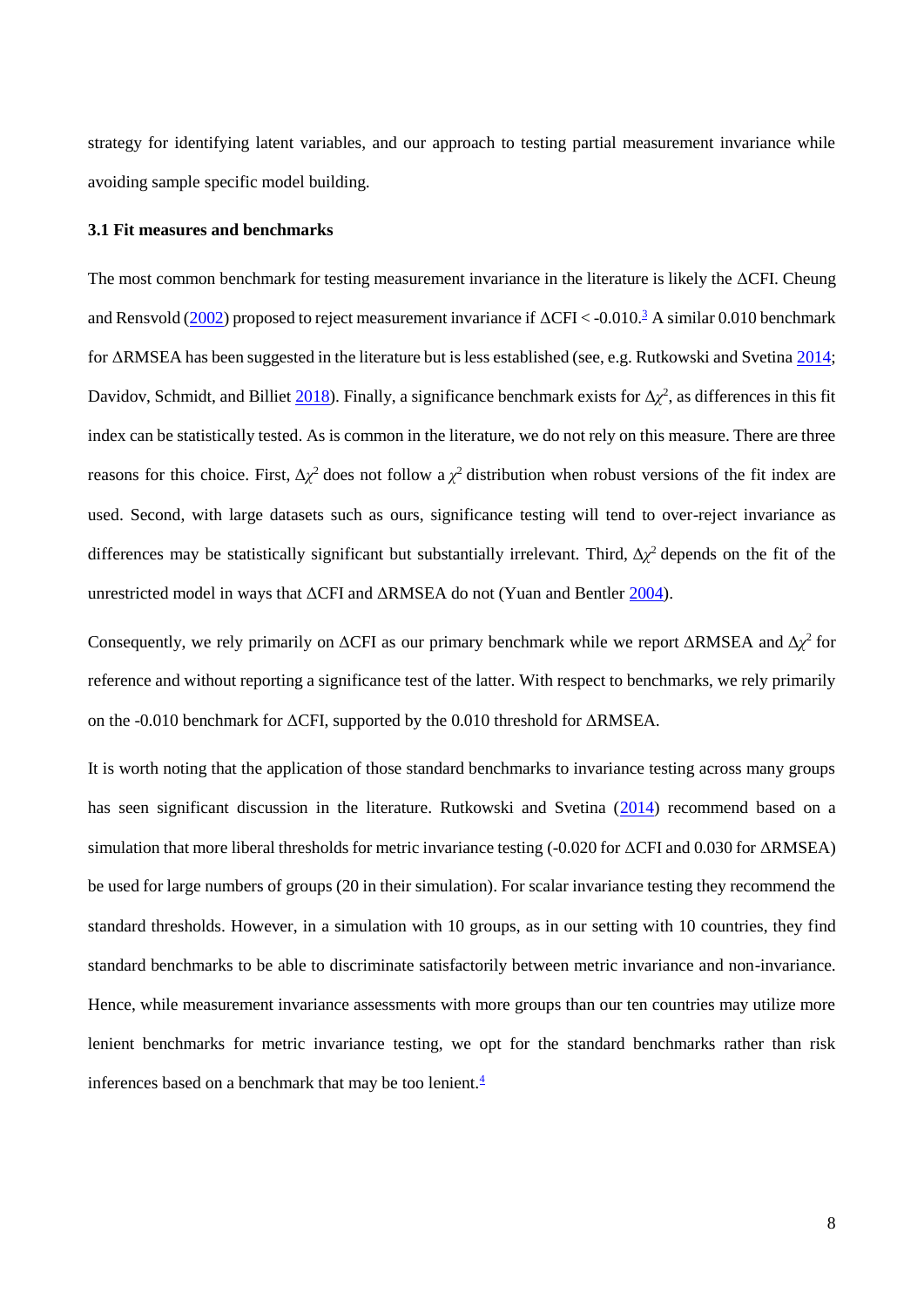#### **3.2 Identification**

The most common approach to giving scale to dimensions of PSM is using a marker variable strategy, fixing the factor loading of one item per dimension to unity to give scale to the respective latent variable. This is sensible in general, but is not ideal for testing measurement invariance of multidimensional constructs. Configurational invariance requires that the same estimation strategy be used across groups. Consequently, the loading of one item for each dimension – the loading of the marker variable – features metric invariance by design. A similar point applies to scalar invariance as the identification of latent means in the marker variable strategy requires fixing the mean of the marker variable to zero, generating scalar invariance for that variable by design. In the literature, as a result, the choice of marker variables is a focal point, since the use of a marker variable that is not invariant will tend to reject invariance in instances where it does in fact hold (Davidov, Schmidt, and Billiet [2018\)](file:///C:/Users/ksass/OneDrive%20-%20Roskilde%20Universitet/DFID/PSM%20measure/Measurement_Invariance_resubmission_no_tables_and_figures.html%23X0-davidov2018cross). We could have taken a theoretical approach to this problem, or a data driven one and probed which item from each dimension provides the best result. However, evaluation of invariance might still be influenced by the choice of marker variables.

To avoid this issue altogether, we instead opted to give scale to our latent variables using Little et al.'s [\(2006\)](file:///C:/Users/ksass/OneDrive%20-%20Roskilde%20Universitet/DFID/PSM%20measure/Measurement_Invariance_resubmission_no_tables_and_figures.html%23X0-little2006non) effects coding strategy. In this framework, latent variables are given scale by constraining the average of their item loadings to unity and the sum of their means to zero. The result, for our purpose, is twofold. First, latent variables retain the scaling of their indicators. Second, as no marker variable is used we are not constraining any loadings or intercepts to be equal across groups by design.

# **3.3 Approach to partial invariance**

One obvious problem with partial invariance models is which loadings or intercepts should be constrained to be equal across groups. Our solution is to use a split-sample validation strategy for model building and testing. Within each country, we randomly divide respondents into a training dataset and a validation dataset. Subsequently, we identify the best fitting partial invariance model in the training data and subsequently implement it on the validation data. In this way, we are able to demonstrate that our conclusions are not sample specific through validation[.](file:///C:/Users/ksass/OneDrive%20-%20Roskilde%20Universitet/DFID/PSM%20measure/Measurement_Invariance_resubmission_no_tables_and_figures.html%23ennote-5) $\frac{5}{5}$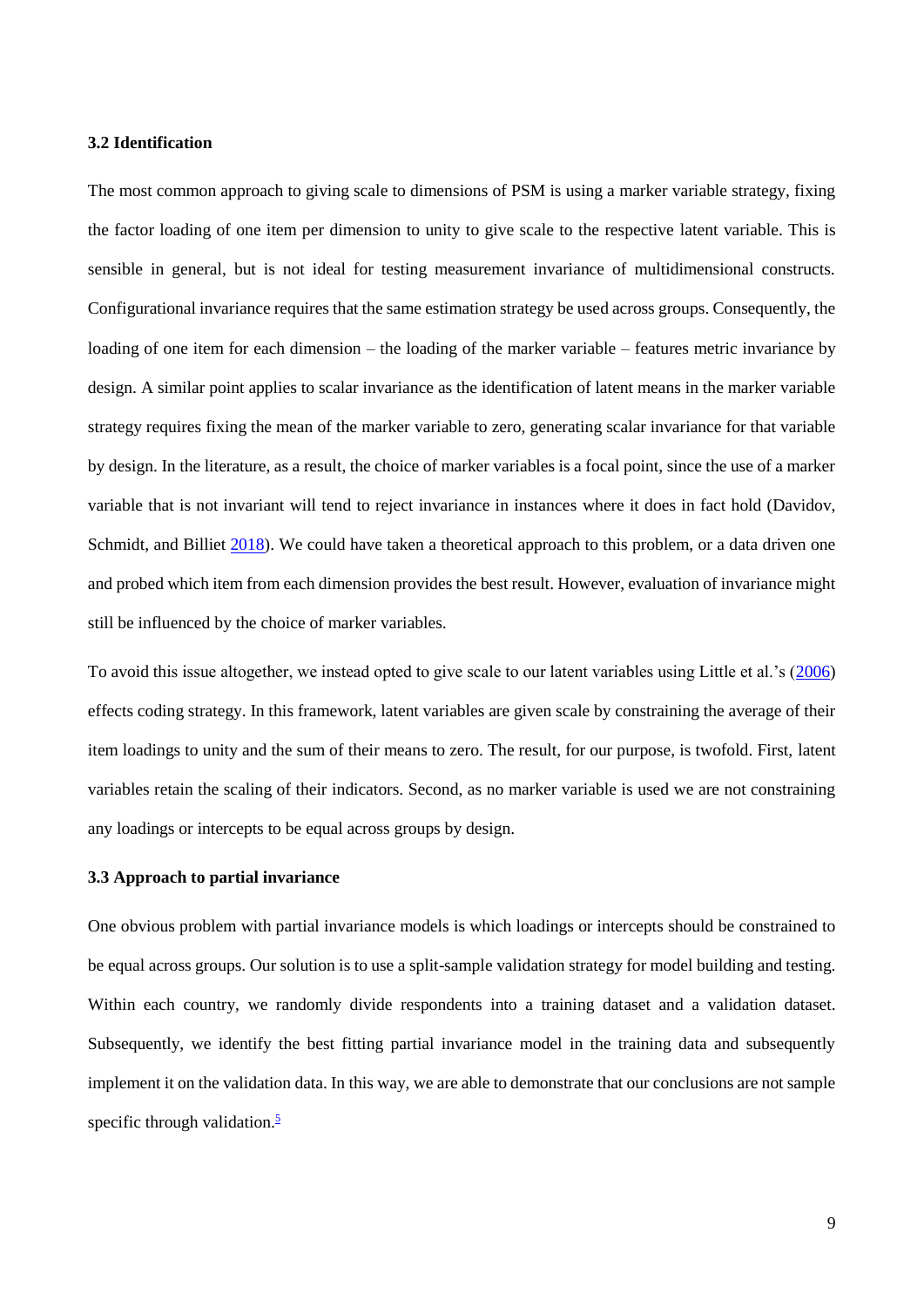How, then, do we determine which constraints should be loosened? We follow Lee et al.'s [\(2018\)](file:///C:/Users/ksass/OneDrive%20-%20Roskilde%20Universitet/DFID/PSM%20measure/Measurement_Invariance_resubmission_no_tables_and_figures.html%23X0-lee2011methodological) approach and consider differential item functioning (DIF) across our countries.<sup>[6](file:///C:/Users/ksass/OneDrive%20-%20Roskilde%20Universitet/DFID/PSM%20measure/Measurement_Invariance_resubmission_no_tables_and_figures.html%23ennote-6)</sup> In particular, upon rejecting full metric or scalar invariance, we utilize a free-baseline strategy: (1) loosening all relevant equality constraints in the model (e.g. all factor loadings), (2) reiteratively imposing equality constraints one item at a time, and (3) evaluating deterioration in model fit for each constrained item. Items that result in deteriorated fit are determined to have DIF and should not be constrained in the partial equivalence model[.](file:///C:/Users/ksass/OneDrive%20-%20Roskilde%20Universitet/DFID/PSM%20measure/Measurement_Invariance_resubmission_no_tables_and_figures.html%23ennote-7)<sup>7</sup> We exclude restrictions on the items that have the largest deterioration. Partial invariance obtains so long as each dimension of the PSM construct - and the PSM construct itself at the second-order level - causes at least two variables (or dimensions), which do not display DIF.

#### **3.4 Overview of analyses**

Our strategy, in sum, follows several steps in sequence (figure 1). Starting with the training data, we fit the same model to all countries to ensure configurational invariance and to test model fit within each country. Subsequently, we fit metric invariance restrictions at, initially, the first and then at the second-order level of the PSM construct. After that, we fit scalar invariance restrictions at, initially, the first and then at the secondorder level of the construct. Finally, we assess whether the model we have built shows invariance in the validation data.

If the model does not show configurational invariance, the analysis ends there. If configurational invariance obtains, we, first, test first full metric invariance and, failing that, partial metric invariance. If neither type of metric invariance obtains, we simply test whether the model also fits in the validation data and end the analysis. If either full or partial metric invariance holds, we test for full and, failing that, partial second-order metric invariance. If the data supports neither full nor partial second-order metric invariance, we test our model for full or partial first-order metric invariance in the validation data and end the analysis. If the data supports either full or partial second-order metric invariance, we repeat the process for first- and second-order scalar invariance. If neither is supported in the training data, we test our model for first and second order metric invariance with the validation data. Our evaluation of first- and second order scalar invariance follows a similar logic as shown in the figure.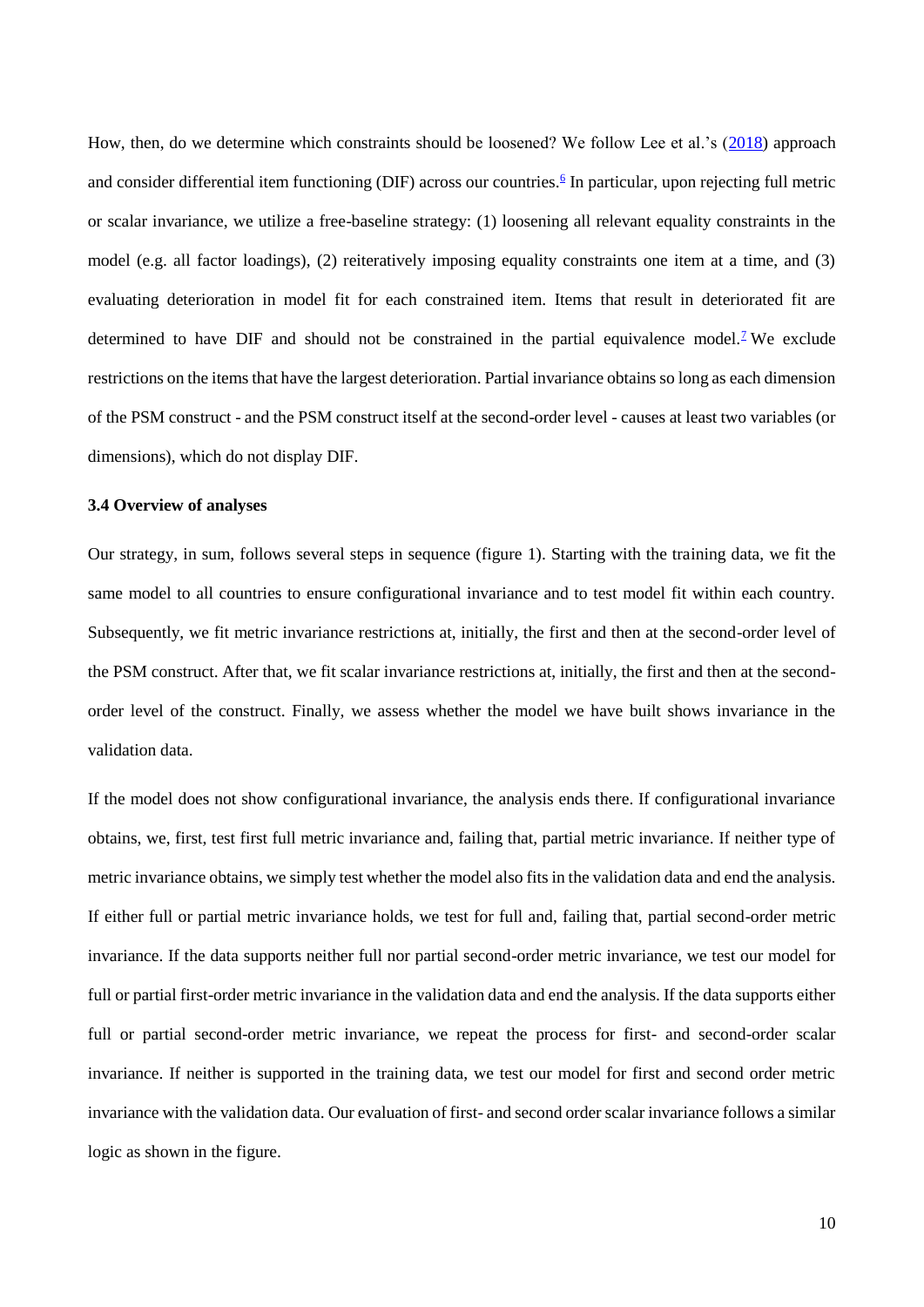#### [Figure 1 around here]

#### **4 The PSM Construct and Measurement**

Perry [\(1996\)](file:///C:/Users/ksass/OneDrive%20-%20Roskilde%20Universitet/DFID/PSM%20measure/Measurement_Invariance_resubmission_no_tables_and_figures.html%23X0-perry1996measuring) originally built a PSM construct consisting of four dimensions: commitment to the public interest, compassion, self-sacrifice, and attraction to policy making. Subsequent multidimensional research has attempted, with some exceptions, to retain a four-factor structure (Ritz, Brewer, and Neumann [2016\)](file:///C:/Users/ksass/OneDrive%20-%20Roskilde%20Universitet/DFID/PSM%20measure/Measurement_Invariance_resubmission_no_tables_and_figures.html%23X0-ritz2016public). Quite a few applications now replace attraction to policy making with attraction to public service and commitment to the public interest with commitment to public values (e.g. Kim et al. [2013;](file:///C:/Users/ksass/OneDrive%20-%20Roskilde%20Universitet/DFID/PSM%20measure/Measurement_Invariance_resubmission_no_tables_and_figures.html%23X0-kim2012investigating) Meyer-Sahling, Mikkelsen, and Schuster [2017\)](file:///C:/Users/ksass/OneDrive%20-%20Roskilde%20Universitet/DFID/PSM%20measure/Measurement_Invariance_resubmission_no_tables_and_figures.html%23X0-meyer2017causal). While there is still some debate concerning the right factor structure and the discriminant validity of factors (see e.g. Kim et al. [\(2013\)](file:///C:/Users/ksass/OneDrive%20-%20Roskilde%20Universitet/DFID/PSM%20measure/Measurement_Invariance_resubmission_no_tables_and_figures.html%23X0-kim2012investigating)), the majority of studies reviewed recently by Ritz et al. [\(2016\)](file:///C:/Users/ksass/OneDrive%20-%20Roskilde%20Universitet/DFID/PSM%20measure/Measurement_Invariance_resubmission_no_tables_and_figures.html%23X0-ritz2016public) followed one of the two four-factor models. Hence, compassion, self-sacrifice, commitment to public values or interests, and attraction to public service or policy now are at the heart of multidimensional PSM constructs. In our analysis, we aim to support this practice by evaluating measurement invariance for Kim et al.'s [\(2013\)](file:///C:/Users/ksass/OneDrive%20-%20Roskilde%20Universitet/DFID/PSM%20measure/Measurement_Invariance_resubmission_no_tables_and_figures.html%23X0-kim2012investigating) four-factor model. We chose to rely on Kim et al.'s [\(2013\)](file:///C:/Users/ksass/OneDrive%20-%20Roskilde%20Universitet/DFID/PSM%20measure/Measurement_Invariance_resubmission_no_tables_and_figures.html%23X0-kim2012investigating) scale, both as Kim et al.'s [\(2013\)](file:///C:/Users/ksass/OneDrive%20-%20Roskilde%20Universitet/DFID/PSM%20measure/Measurement_Invariance_resubmission_no_tables_and_figures.html%23X0-kim2012investigating) dimensions are considered as the "current authority" in at least some recent works (Prebble [2016,](file:///C:/Users/ksass/OneDrive%20-%20Roskilde%20Universitet/DFID/PSM%20measure/Measurement_Invariance_resubmission_no_tables_and_figures.html%23X0-prebble2016has) 268), and as, to our knowledge, Kim et al.'s [\(2013\)](file:///C:/Users/ksass/OneDrive%20-%20Roskilde%20Universitet/DFID/PSM%20measure/Measurement_Invariance_resubmission_no_tables_and_figures.html%23X0-kim2012investigating) scale is the only one which has undergone a prior cross-country measurement invariance exercise.

Table 1 lists Kim et al.'s [\(2013\)](file:///C:/Users/ksass/OneDrive%20-%20Roskilde%20Universitet/DFID/PSM%20measure/Measurement_Invariance_resubmission_no_tables_and_figures.html%23X0-kim2012investigating) 16 items and 4 dimensions: attraction to public service (APS), commitment to public values (CPV), compassion (COM), and self-sacrifice (SES).

#### [Table 1 around here]

Deciding on the number and content of dimensions, of course, does not in itself answer the question how these dimensions relate to the overarching PSM construct. In the CFA and SEM frameworks that applied PSM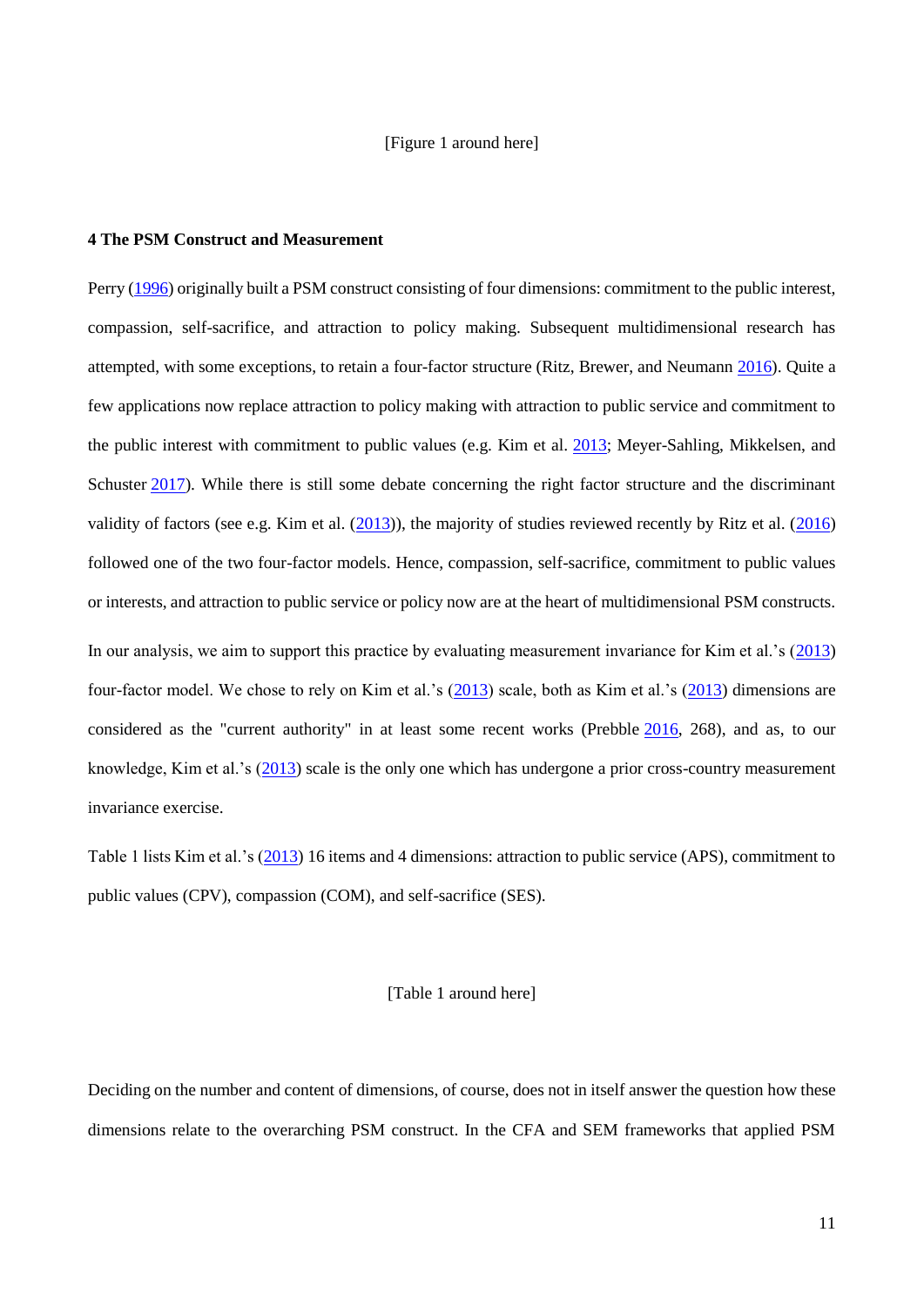research frequently applies, it seems natural to model PSM as a reflective second-order latent construct, in which PSM causes its dimensions, which in turn cause their indicators. Researchers have made the argument that this is the correct way of specifying the construct and some applications do model PSM using this approach (e.g. Clerkin and Coggburn [2012;](file:///C:/Users/ksass/OneDrive%20-%20Roskilde%20Universitet/DFID/PSM%20measure/Measurement_Invariance_resubmission_no_tables_and_figures.html%23X0-clerkin2012dimensions) Meyer-Sahling, Mikkelsen, and Schuster [2017\)](file:///C:/Users/ksass/OneDrive%20-%20Roskilde%20Universitet/DFID/PSM%20measure/Measurement_Invariance_resubmission_no_tables_and_figures.html%23X0-meyer2017causal). We follow this approach in our empirical analysis.

This is, of course, not the only modelling strategy. To get an overview of strategies and make our analysis as consistent with the literature as possible, we conducted a review of modelling choices in 97 published PSM studies (see Appendices G and H). In this review, most PSM studies either do not consider a second-order construct at all or construct PSM as a composite directly from dimensions – for instance by summing or averaging factor scores. For these studies, measurement invariance at the first order would suffice. Some studies model, as we do, PSM as a reflective second-order latent construct – and thus include a testable secondorder latent construct. Barely any study we reviewed relies on the first-order reflective, second-order formative model proposed by Kim [\(2011\)](file:///C:/Users/ksass/OneDrive%20-%20Roskilde%20Universitet/DFID/PSM%20measure/Measurement_Invariance_resubmission_no_tables_and_figures.html%23X0-kim2010testing). Given this lack of application in PSM research, we do not conduct separate tests for measurement invariance of PSM as a formative latent construct.

## **5 Survey Sample**

To conduct our measurement invariance analysis, we surveyed 23,000 public servants in ten governments – to our knowledge, the largest full-scale PSM survey in the literature to-date. To ensure a diverse population of public servants to assess measurement invariance and, concomitantly, the cross-cultural basis of public service motivation, our survey sample comprises public servants across ten countries in four developing regions: Latin America (Brazil and Chile), Eastern Europe (Estonia, Kosovo and Albania), Africa (Ghana, Malawi and Uganda) and Asia (Nepal and Bangladesh). Our case selection ensures a heterogeneity of contexts, in terms of not only different regional and thus cultural contexts, but also low and high income, democratic and (partially) autocratic, and low and high corruption perception (see Appendix A).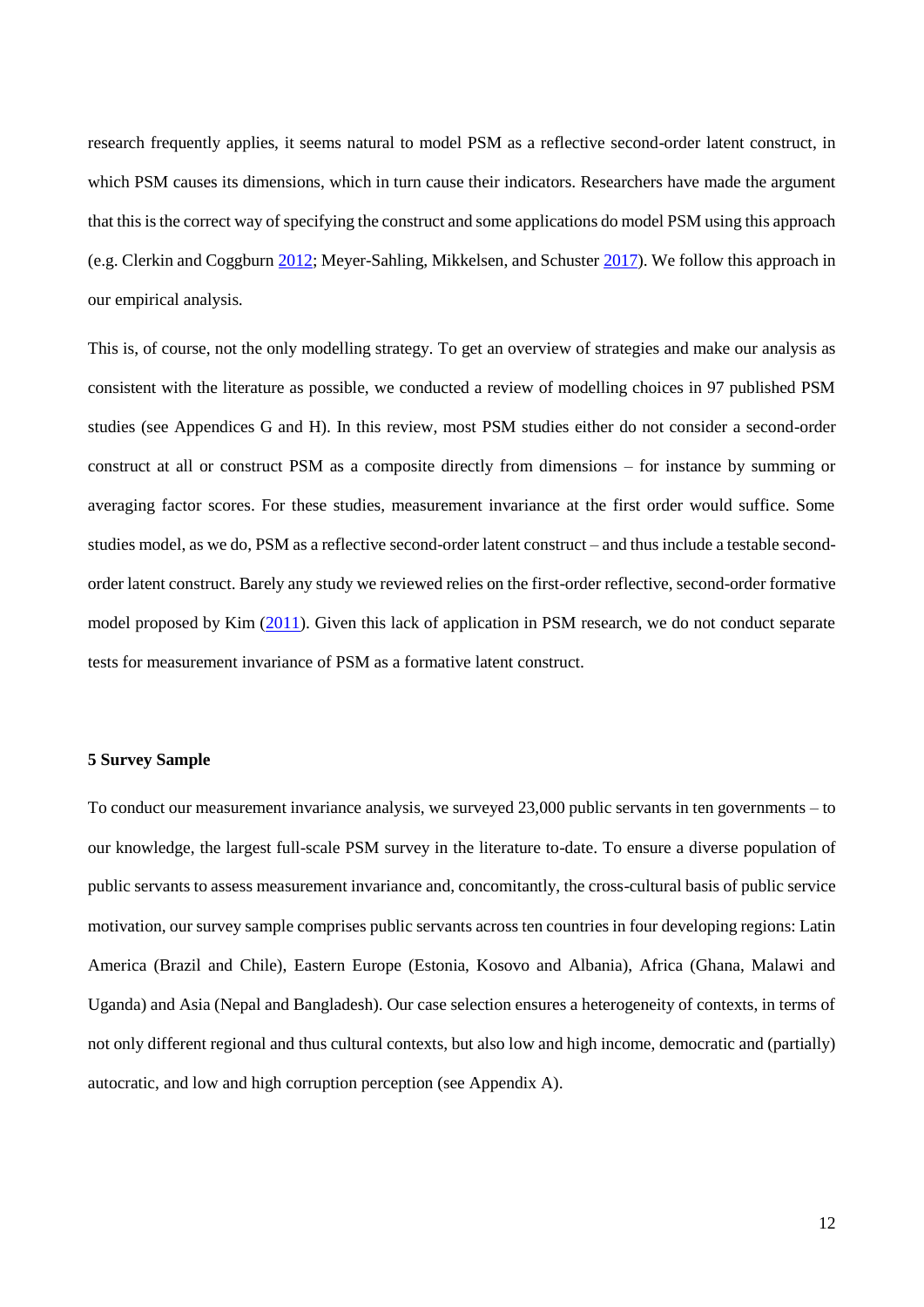In each country, we surveyed a comparable set of respondents: public servants in central governments across ranks (from administrative assistance to management); working in central government institutions (that is ministries and agencies, rather than municipal or state governments); and undertaking administrative functions in the broadest sense (excluding, e.g., policemen, military, teachers or doctors). $\frac{8}{3}$  $\frac{8}{3}$  $\frac{8}{3}$ 

While we surveyed comparable populations of public servants across countries, local contexts obliged us to rely on two distinct survey modes across countries. In our Eastern European and Latin American cases, governments counted on records of email addresses of public servants. We were thus able to conduct surveys online. In Estonia, Kosovo, and Albania, all civil servants were invited via email to respond to the survey, except officials employed in defence ministries and their subordinated organizations. In Brazil and Chile, all civil servants in eleven central government institutions (Chile) and fourteen federal government institutions based in Brasilia (Brazil) were invited to participate in the survey. The online surveys were conducted between November 2016 and December 2017. Response rates ranged from 11% to 47% and, in total, between 2,431 and 5,742 responses were collected in each country (see Table 2).

Limitations in email records and computer access of public servants precluded similar online survey sampling in our African and Asian cases. Moreover, weak personnel records – governments do not have, or were not willing to disclose, complete lists of public employees in central government institutions – precluded strictly representative samples. As a result – and similar to a range of prior studies surveying bureaucrats in developing countries (see, e.g. Meyer-Sahling and Mikkelsen [2016;](file:///C:/Users/ksass/OneDrive%20-%20Roskilde%20Universitet/DFID/PSM%20measure/Measurement_Invariance_resubmission_no_tables_and_figures.html%23X0-meyer2016civil) Oliveros and Schuster [2018\)](file:///C:/Users/ksass/OneDrive%20-%20Roskilde%20Universitet/DFID/PSM%20measure/Measurement_Invariance_resubmission_no_tables_and_figures.html%23X0-oliveros2018merit) – we lacked the requisite survey frames for representative surveys of public servants. Instead then, we had to rely on informal quota sampling and in-person surveys.

This informal quota sampling aimed to ensure that public servants across a range of central government organizations, hierarchical levels, job functions, contract types, ages and education levels were sampled. Sampling was based primarily on contacting government organizations one-by-one and asking for access, with an effort to stratify the sample in a general sense across central government. Subsequently, local enumerators conducted in-person interviews with public servants. Between February and December 2017, our enumerators interviewed between 1,077 and 1,645 public servants per country.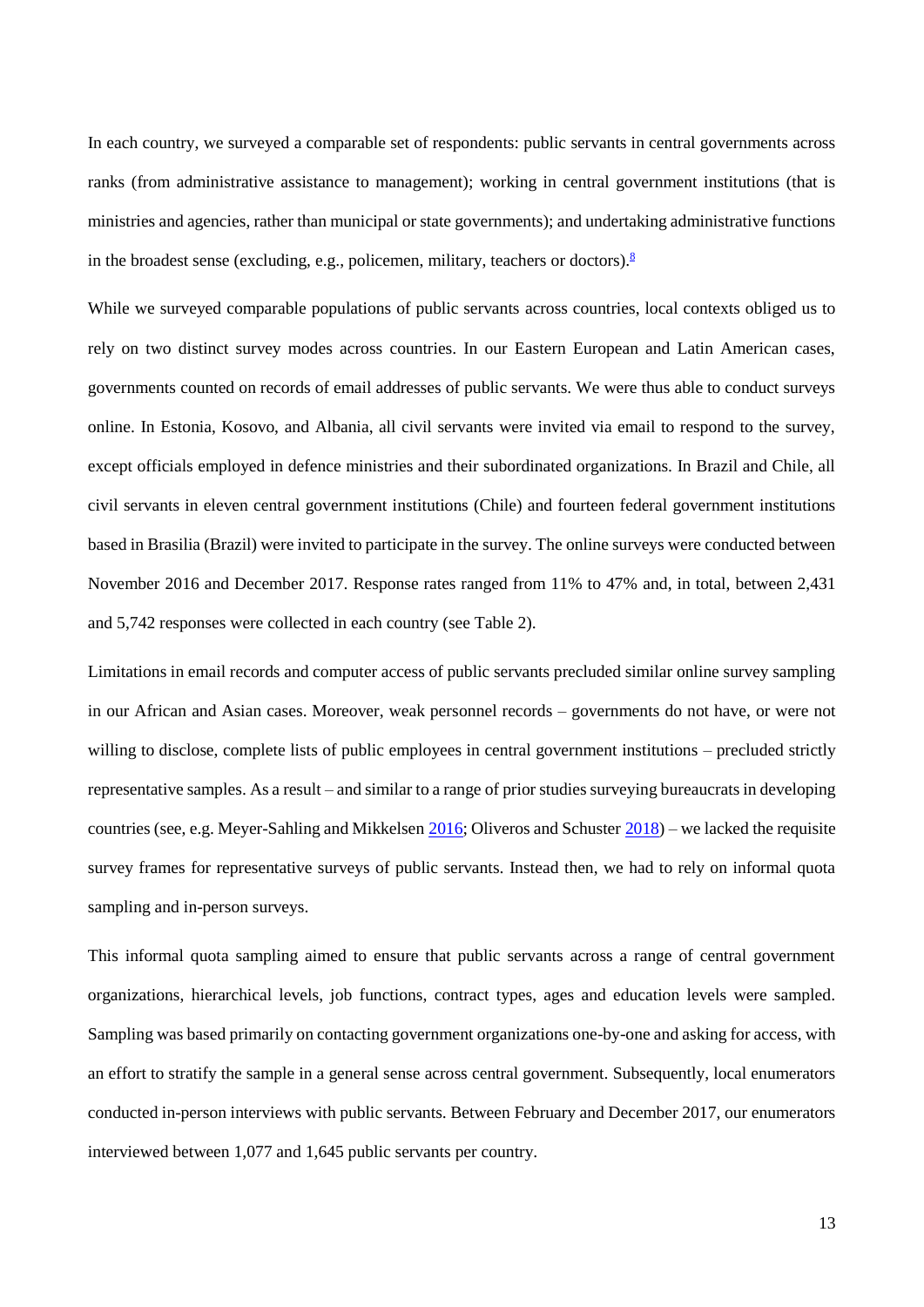In total, the survey sample included 48 (Ghana), 31 (Uganda), 62 (Malawi), 31 (Nepal) and 38 (Bangladesh) government institutions. Similarly, our online surveys included responses from 11 (Chile), 18 (Albania), 26 (Brazil), 53 (Estonia), and 83 (Kosovo) government institutions. No institution takes up more than 26.6% of a country's responses (which the Ministry of Finance and its subordinated agencies does in the Brazil sample). Table 2 provides an overview of our survey samples.

### [Table 2 around here]

Our sampling strategy yielded a diverse set of public servants in each surveyed country. Respondents are roughly split on gender. They are mostly (60%) public servants working in professional ranks, though with important shares in administrative support  $(23%)$  and managerial  $(17%)$  ranks. A large majority  $(77%)$  – though far from all – are employed on permanent contracts. On average, our respondents are 43 years old, and have worked for over 13 years in the public sector.

Where we can assess representativeness thanks to data availability - Bangladesh, Brazil, Chile, Estonia, Ghana, and Uganda - we find that our samples roughly approximate our survey populations in gender (Brazil, Bangladesh, Ghana, and Chile) and age (Estonia, Chile, Brazil, and Uganda) in most countries with those demographics available. Our respondents tend to be, with the exception of Chile, somewhat more educated than average central government employees (though this stems in part from our survey samples excluding groups such as armed forces, while available government survey population data does not always do so). In four countries, government collaborators either did not have or did not share aggregate staff data or survey population data. At least based on available demographics, our survey samples in both in-person and online surveys appear to meaningfully reflect local survey populations on at least some demographics (see Appendix B), but, as noted, fall short of allowing us to make strong representativeness claims.

In each country with local languages, our PSM measures were translated from English into the local language(s). To safeguard a comparable understanding of the wording of our questions across our diverse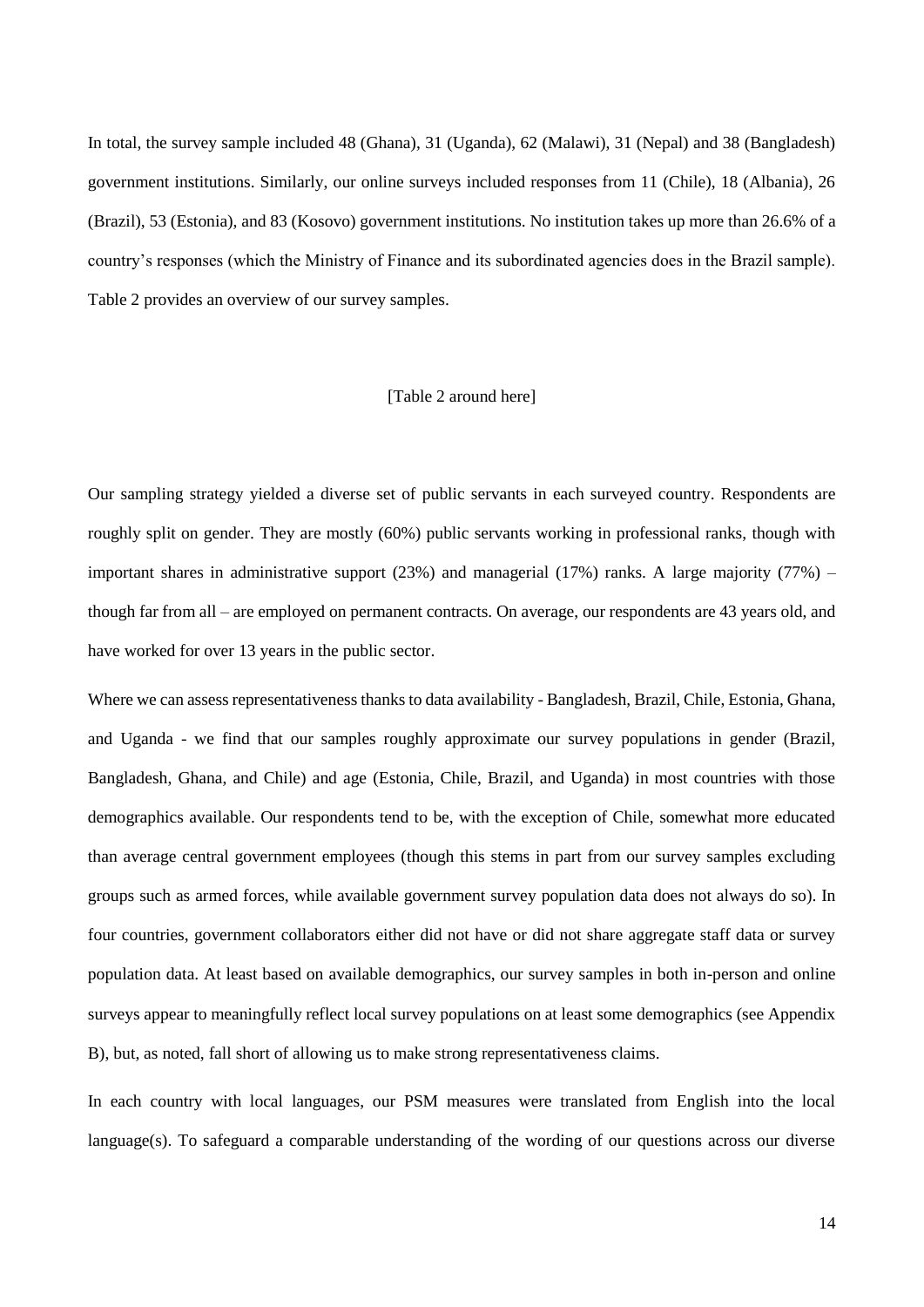range of countries and languages, we pre-tested our survey in each country through a series of cognitive interviews with public servants. In each country, measures were iteratively revised in local languages until cognitive interviews suggested measures were understood as intended.

Table 3 shows the descriptive statistics for the sixteen item battery in the resulting sample across all ten countries (for descriptive statistics by country see tables B4-B8 in the Appendix).

[Table 3 around here]

## **6 Results**

In line with our methodological approach to assessing measurement invariance, we conduct increasingly demanding invariance tests: first, configurational invariance; then, first and second-order metric invariance; and, lastly, scalar invariance.

#### **6.1 Configurational invariance**

Kim et al. [\(2013\)](file:///C:/Users/ksass/OneDrive%20-%20Roskilde%20Universitet/DFID/PSM%20measure/Measurement_Invariance_resubmission_no_tables_and_figures.html%23X0-kim2012investigating) test configurational invariance by testing if models other than their preferred four-factor model fit the data better in their 12 countries, finding support for this in eight. This is not, in fact, required for configurational invariance to hold. Configurational invariance only requires the same model to be estimated and fit in all groups – not that this is the best performing model in all groups[.](file:///C:/Users/ksass/OneDrive%20-%20Roskilde%20Universitet/DFID/PSM%20measure/Measurement_Invariance_resubmission_no_tables_and_figures.html%23ennote-9)<sup>9</sup>. We thus simply estimate the fit of the four-factor model in each country to assess configurational invariance.

Figure 2 shows the result of this analysis, giving the  $\chi^2$  contribution per respondent, as well as the CFI, and the RMSEA for each country (see Appendix C for further details).<sup>[10](file:///C:/Users/ksass/OneDrive%20-%20Roskilde%20Universitet/DFID/PSM%20measure/Measurement_Invariance_resubmission_no_tables_and_figures.html%23ennote-10)</sup> We show conventional benchmarks for good and acceptable fit on the two latter indices in the figure as dotted lines (e.g. Hu and Bentler [1999;](file:///C:/Users/ksass/OneDrive%20-%20Roskilde%20Universitet/DFID/PSM%20measure/Measurement_Invariance_resubmission_no_tables_and_figures.html%23X0-hu1999cutoff) Byrne [2008\)](file:///C:/Users/ksass/OneDrive%20-%20Roskilde%20Universitet/DFID/PSM%20measure/Measurement_Invariance_resubmission_no_tables_and_figures.html%23X0-byrne2008testing). As the analysis shows, the PSM dimensions fit the data well in most countries. The only exceptions are acceptable but not good fits in our two Asian countries on the CFI and a marginally less than good fit in Estonia on the RMSEA.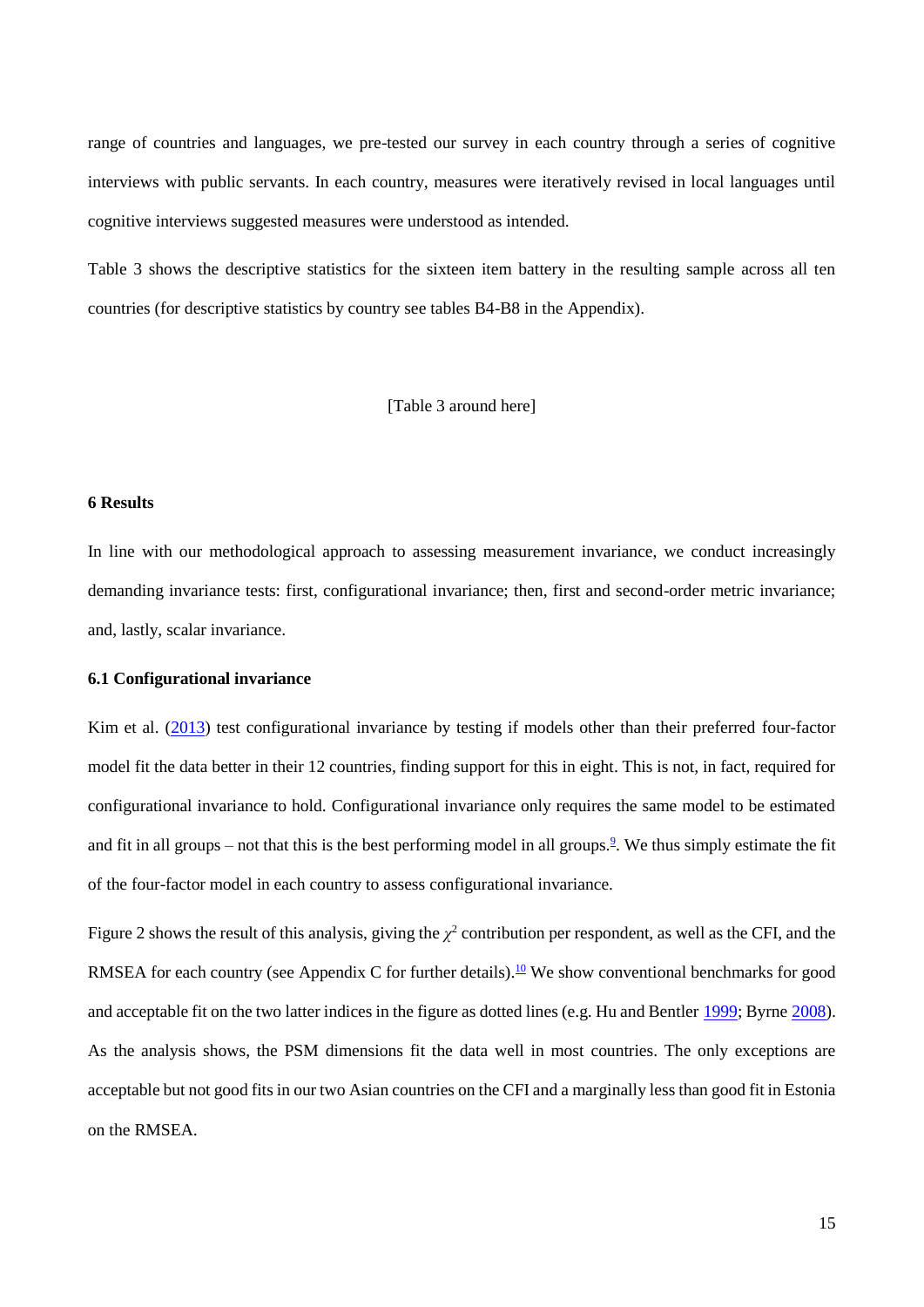#### [Figure 2 around here]

As we will use the CFI as the main criterion for our DIF and measurement invariance, this raises some concerns about the Asian cases. As fit deterioration will occur for every set of constraints we introduce in measurement invariance testing, less than good fits can be expected to create problems. In fact, estimating models on all ten cases does not support and validate partial metric invariance using standard benchmarks. Since the purpose of this paper is to examine the boundaries of the comparability of the PSM construct, we demonstrate below partial metric invariance in a subset of eight countries (rather than, as we find, the lack of the same in ten). We return to our Asian cases in the discussion section.

Applying the four-factor model on the remaining eight countries, we arrive at the following conclusions: The model permitting factor loadings and intercepts to vary across countries at all levels gives a good fit  $(\chi^2 =$ 3740.76, df = 980, p-value < 0.001; RMSEA = 0.026; CFI = 0.983). A model with a reflective second-order construct gives a similarly good fit ( $\chi^2$  = 4051.69, df = 1.000, p-value < 0.001; RMSEA = 0.029; CFI = 0.979).

## **6.2 First-order metric invariance**

The test for full metric invariance returns a good fit for the fixed-loadings model  $(\chi^2 = 3831.52 \text{ df} = 868, \text{ p}$ value  $< 0.001$ ; RMSEA = 0.032; CFI = 0.972). However, the fit deteriorates compared to the configurational model beyond Cheung and Rensvold's ( $\frac{2002}{2}$ ) ΔCFI benchmark ( $Δχ² = 740.52$ ; ΔRMSEA = 0.008, ΔCFI = 0.013). For this reason, we proceed to examine partial metric invariance. It is worth noting that more lenient thresholds in the literature for analyses with a large number of groups would imply support for full first-order metric invariance from this analysis (Rutkowski and Svetina [2014\)](file:///C:/Users/ksass/OneDrive%20-%20Roskilde%20Universitet/DFID/PSM%20measure/Measurement_Invariance_resubmission_no_tables_and_figures.html%23X0-rutkowski2014assessing). However, as discussed previously, our sample does not have enough groups, in our view, for these benchmarks to apply.

The first step of our model building for partial metric invariance is determining DIF for each item in our model. Following our free-baseline strategy, we restrict the factor loading one item at a time and estimate the deterioration of fit. Figure 4 shows the resulting absolute change in CFI and RMSEA for each constrained item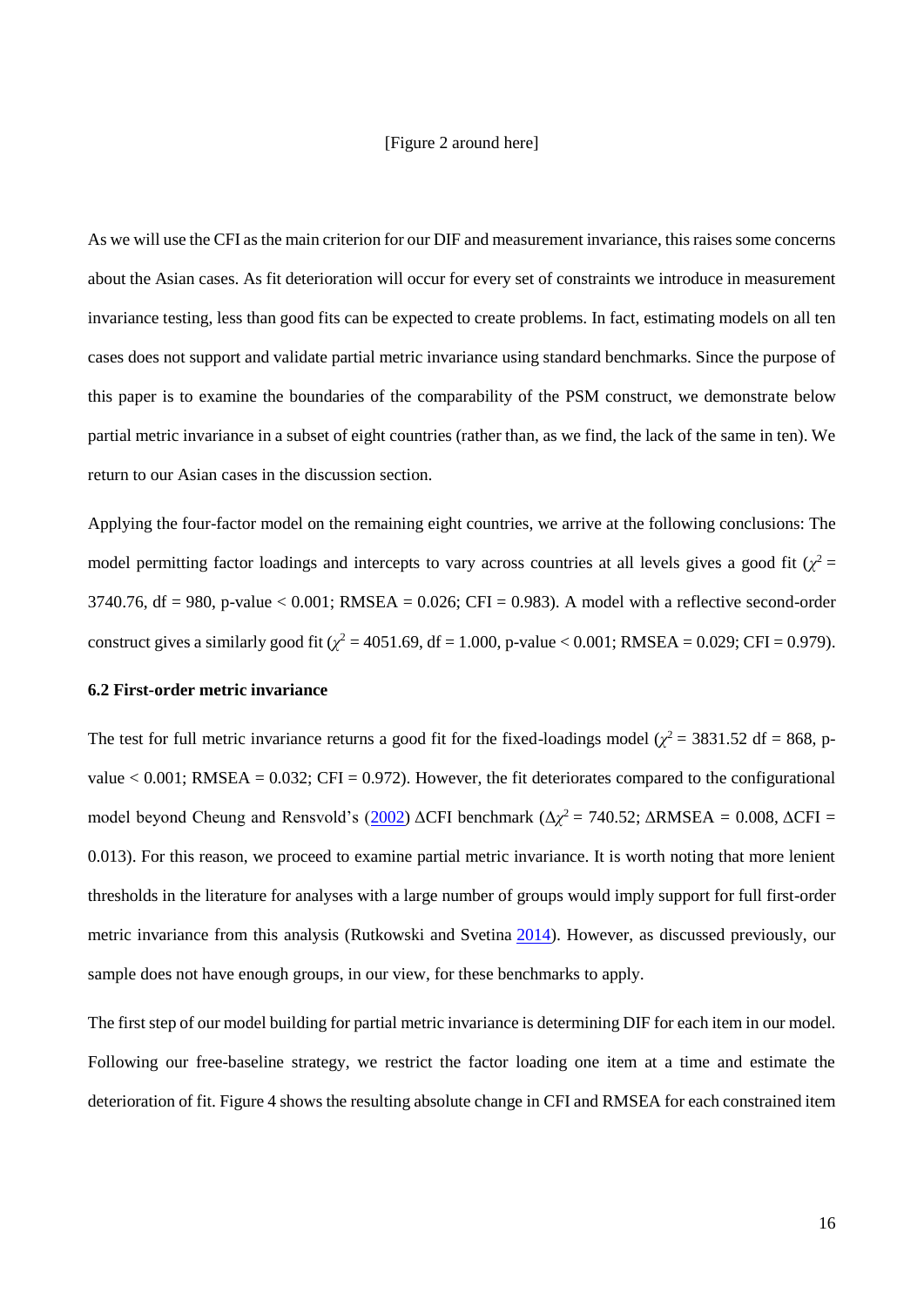(see Appendix D for details). Larger values implies a higher degree of DIF. This means that, if we were to obtain partial metric invariance by loosening constraints on only one item, we should choose COM3.

#### [Figure 3 around here]

The cost of our identification strategy becomes visible here. While we are able to avoid arbitrarily constraining four factor loadings to equality (and unity) across countries, we cannot loosen one item only. Effects coding identifies the factor by setting the average loading to unity for each factor, which means loosening only one loading will result in an equal estimate across countries due to the identification constraint in spite of being free across countries. Hence, to let COM3 be estimated freely across countries, we need to let another item reflecting COM also be freely estimated. Inspection of figure 3 will show that COM2 is the best candidate for a pair, since it is the measure of COM that results in the second-largest fit deterioration when constrained.

To test whether releasing constraints on COM2 and COM3 is sufficient to obtain partial metric equivalence, we fit a model constraining all factor loadings except COM2 and COM3 to be equal across countries. This model fits the data well ( $\chi$ 2 = 3637.22, df = 861, p-value < 0.001; CFI = 0.975; RMSEA = 0.031) but still falls just short of the benchmark for invariance ( $\Delta \chi^2$  = 546.22;  $\Delta$ CFI = 0.011;  $\Delta$ RMSEA = 0.006).

While we could accept this deterioration in global fit measures as acceptable, acknowledging that the 0.01 benchmark is not a hard distinction between acceptable and non-acceptable, we proceed to a second round of DIF testing. We constrain COM1 and COM4 to be equal across countries as COM2 and COM3 are freely estimated and two items are required per dimension for partial metric equivalence. Subsequently, we estimate a model constraining each item in APS, CPV, and SES reiteratively and see which constraint deteriorates fit the most relative to the COM-constrained model.

[Figure 4 around here]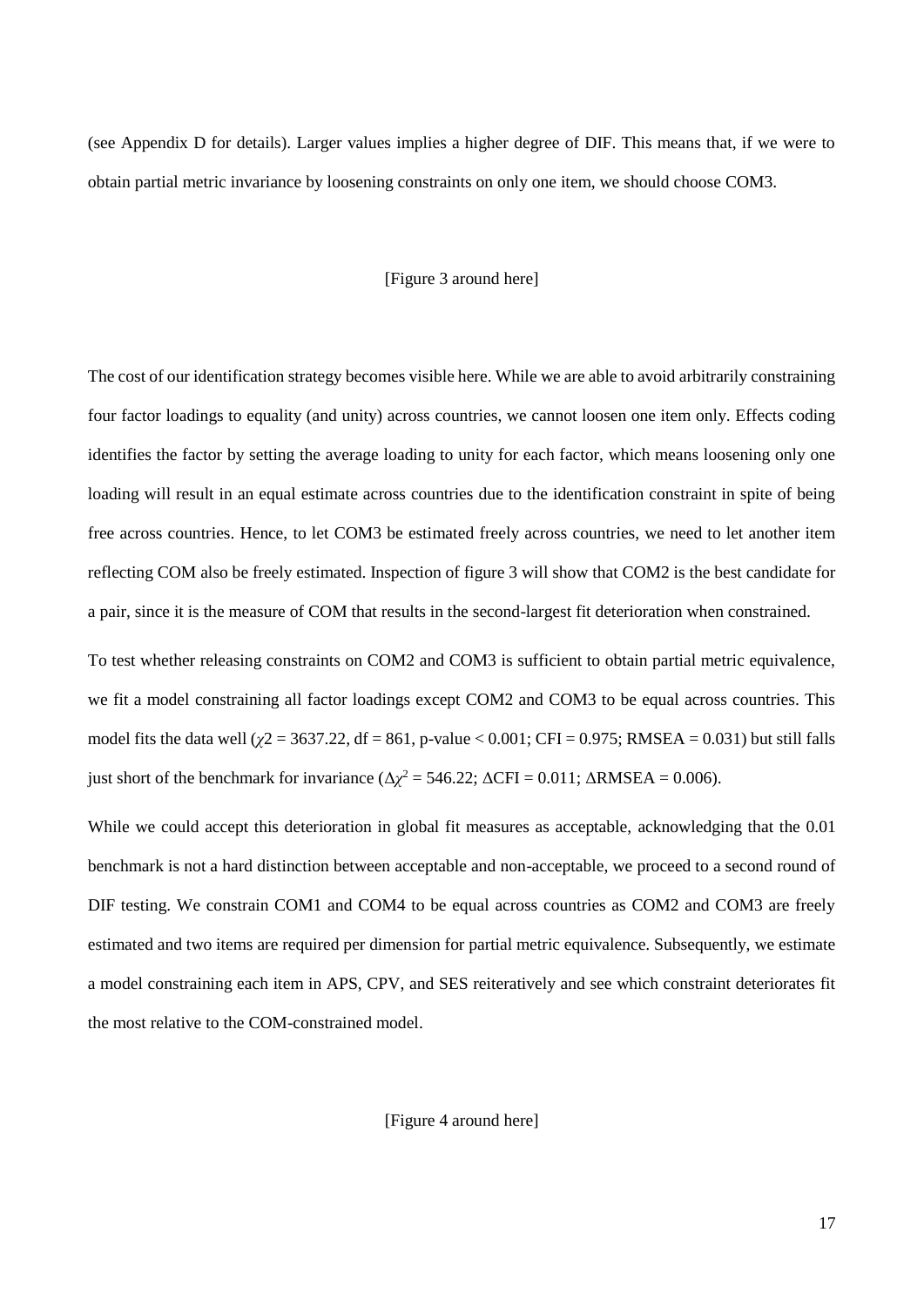This analysis, illustrated in figure 4, singles out CPV1 and CPV2 as the best candidates for DIF. Consequently, the next step is loosening factor loadings for these items, along with COM2 and COM3, while fixing CPV3 and CPV4, along with COM1 and COM4. The resulting model fits the data well  $(\chi^2 = 3431.06)$ , df = 854, pvalue  $< 0.001$ ; CFI = 0.977; RMSEA = 0.030). Moreover, it does not permit rejection of partial metric measurement invariance along conventional benchmarks ( $\Delta \chi^2$  = 340.06;  $\Delta$ CFI = 0.008;  $\Delta$ RMSEA = 0.005).

While we could end our DIF analysis here based on global fit measures, we proceeded to perform a third round of DIF testing to examine if any of the remaining dimensions, APS and SES, show signs of DIF comparable to what our analysis revealed for COM and CPV. In particular, from figures 3 and 4, it appears that items APS1 and APS4 contribute about as much to fit deterioration as COM2, which we do not constrain as a consequence of our previous analyses. The assumption in partial measurement invariance testing is that any constrained loading has ignorable DIF. From this perspective, small deterioration in global fit indices may be a necessary but not sufficient condition for an appropriate measurement invariance model. Consequently, while global fit measures indicate that loosening constraints on COM and CPV items is sufficient, concern for individual item DIF leads us to proceed to a third round of DIF testing.

In the third round, then, we constrain loadings for CPV3, CPV4, COM1, and COM4 to be equal across countries and iteratively test placing constraints on items in the SES and APS dimensions.

#### [Figure 5 around here]

Figure 5 shows the result of this analysis and confirms the expectation that APS1 and APS4 both show signs of DIF. Indeed, the estimated fit measure changes for these items exceed the similar estimates for COM and CPV items in previous analyses. Consequently, we loosen constraints on these two items as well.

In the resulting model, then, SES is estimated with constraints on all item loads, whereas APS is estimated with constraints only on APS2 and APS3, CPV is estimated with constraints only on CPV3 and CPV4, and COM is estimated with constraints only on COM1 and COM4. The resulting models fits the data well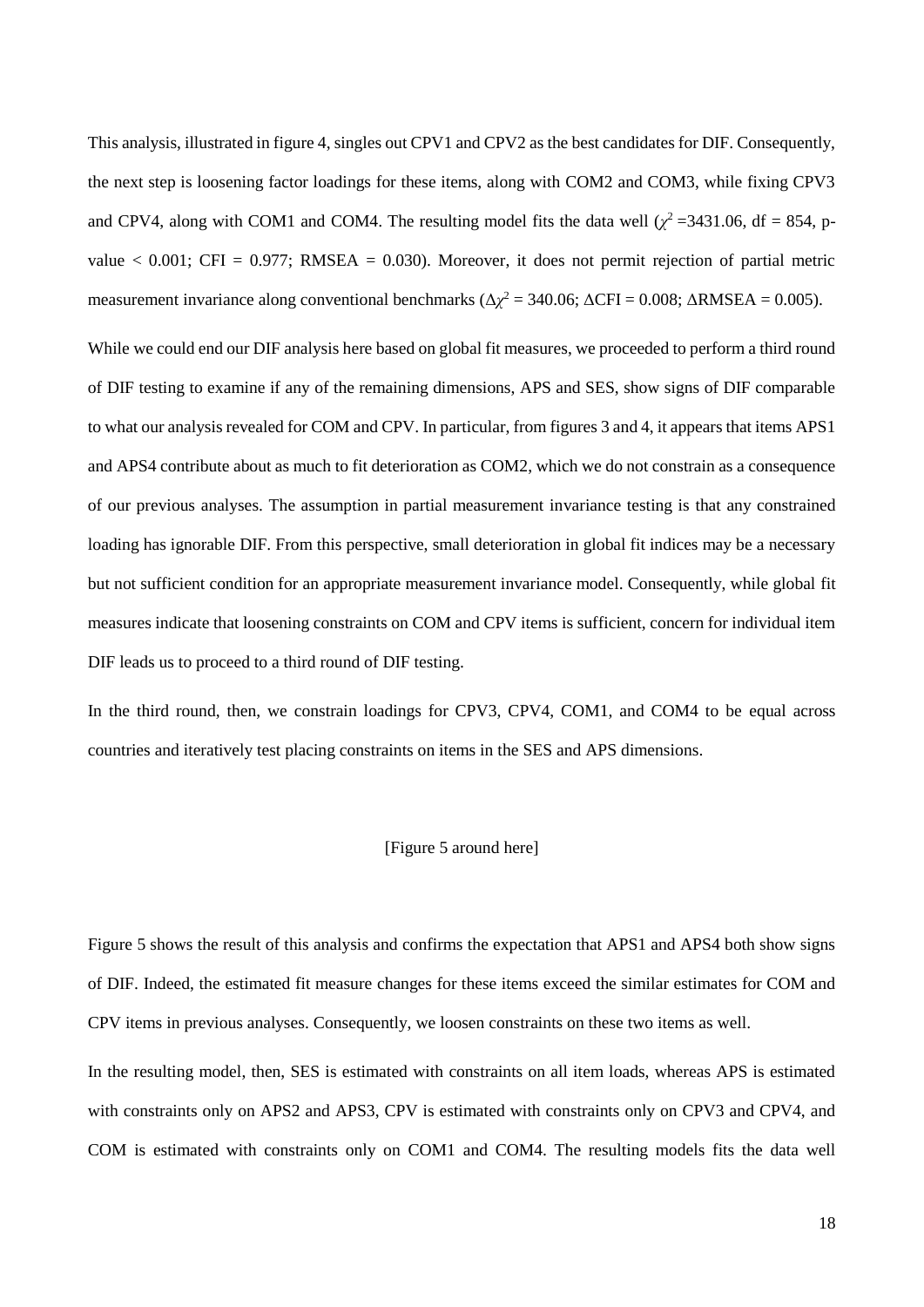$(\chi^2 = 3257.71, df = 847, p-value < 0.001$ ; CFI = 0.979; RMSEA = 0.028) and shows fit deterioration well within the benchmarks ( $\Delta \chi^2 = 166.70$ ;  $\Delta$ CFI = 0.006;  $\Delta$ RMSEA = 0.004).

We can only go through one additional round of DIF testing since only the SES dimension remains fully constrained. Doing so results in absolute fit measure changes indicating DIF in particularly SES4 and SES2 (not shown). Once again, the changes indicate substantial DIF comparable or even exceeding the changes in our first rounds. Consequently, in our final model, we constrain item loadings to be equal for APS2, APS3, CPV3, CPV4, COM1, COM4, SES1, and SES3 only, leaving half of the loadings unconstrained.

The resulting model fits the data well  $(\chi^2 = 3193.99)$ , df = 840, p-value < 0.001; CFI = 0.980; RMSEA = 0.028) and shows fit deterioration comfortably within the benchmarks ( $\Delta \chi^2 = 102.99$ ;  $\Delta$ CFI = 0.005;  $\Delta$ RMSEA = 0.003). Thus, we were able to construct a partially invariant measurement model that meets criteria for fit deterioration on global indices and, as best as possible, addresses DIF in individual items.

Turning for the first time to our validation data, we estimate a baseline model letting all factor loadings be freely estimated. Subsequently, we estimate our partial metric invariance model constraining all factor loadings but APS2, APS3, CPV3, CPV4, COM1, COM4, SES1, and SES3 to be equal across countries. Both the baseline  $(\chi^2 = 3012.20, df = 784, p-value < 0.001$ ; CFI = 0.984; RMSEA = 0.026) and the partial metric invariance models ( $\chi^2$  =3530.70, df = 840, p-value < 0.001; CFI = 0.976; RMSEA = 0.032) fit the data well. The fit deterioration from the former to the latter is within conventional benchmarks ( $\Delta \chi^2 = 518.50$ ;  $\Delta$ CFI = 0.009;  $\triangle$ RMSEA = 0.006). In other words, our first-order partial metric invariance model validates on our validation data (see Appendix E).

### **6.3 Second-order metric invariance**

Finding first-order partial metric invariance, we proceed to assess second-order cross-country metric invariance. This is a first in the PSM literature.<sup>[11](file:///C:/Users/ksass/OneDrive%20-%20Roskilde%20Universitet/DFID/PSM%20measure/Measurement_Invariance_resubmission_no_tables_and_figures.html%23ennote-11)</sup> As noted above, we do so for a reflective second-order model. The introduction of the reflective second-order construct slightly deteriorates fit for our partially metric invariant first-order model even when second-order factor loadings are estimated freely between groups. The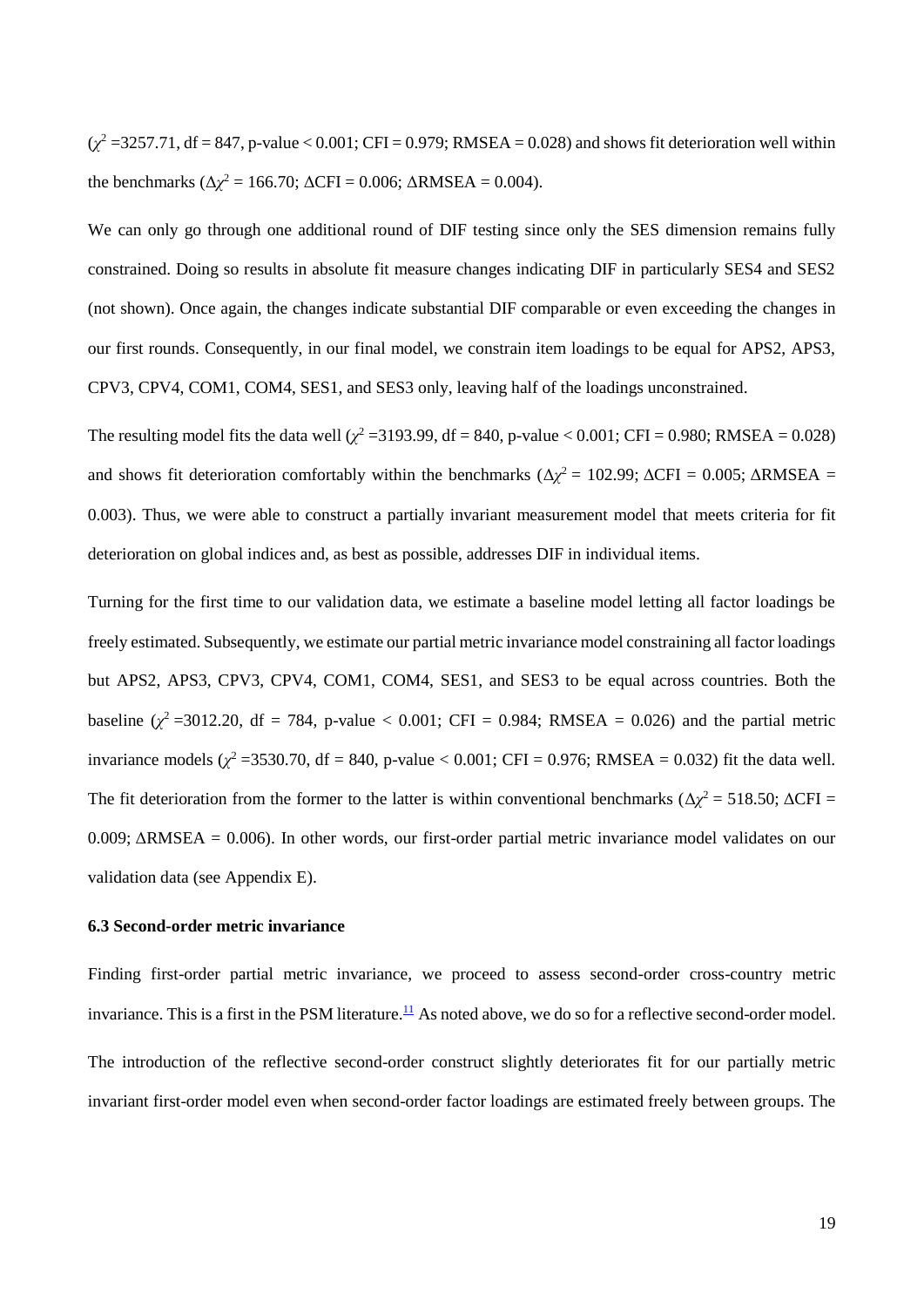models does, however, still fit the data well  $(\chi^2 = 4316.80, df = 1.090, p-value < 0.001$ ; CFI = 0.970; RMSEA  $= 0.033$ ).

When testing full metric second-order invariance, we are forced to reject invariance as deterioration in global fit indices exceed our benchmark ( $\Delta \chi^2$  = 453.27;  $\Delta$ CFI = 0.016;  $\Delta$ RMSEA = 0.007).<sup>[12](file:///C:/Users/ksass/OneDrive%20-%20Roskilde%20Universitet/DFID/PSM%20measure/Measurement_Invariance_resubmission_no_tables_and_figures.html%23ennote-12)</sup> Consequently, we perform DIF testing for the second-order factor loadings, freeing all four second-order loadings and constraining one at a time.

Figure 6 shows the result of this analysis (see Appendix D for further details). As the figure indicates, the best fit is obtained by letting CPV and APS second-order factor-loadings vary across countries, leaving the required two second-order factor loadings – for SES and COM – fixed across countries.

## [Figure 6 around here]

The resulting model not only fits the data well ( $\chi^2$  = 4275.75, df = 1.108, p-value < 0.001; CFI = 0.964; RMSEA  $= 0.035$ ) but also falls below the deterioration benchmark for rejecting partial measurement equivalence ( $\Delta \chi^2 =$ 41.052;  $\triangle$ CFI = 0.005;  $\triangle$ RMSEA = 0.003). Consequently, for the second-order reflective model, we are able to establish partial second-order metric invariance in our training data. The caveat in figure 6 is clear: while SES and, to a lesser extent, COM are relatively invariant in terms of loadings across countries, CPV and APS relate differently both to half or their items and to the PSM construct across countries.

Turning again to our validation data, we are once again able to validate our partial metric equivalence model. The fit deterioration between a model with unrestricted second-order factor loadings ( $\chi^2$  = 3680.53, df = 870, p-value  $< 0.001$ ; CFI = 0.971; RMSEA = 0.034) and a model restricting SES and COM to equality across countries  $(\chi^2 = 3762.19)$ , df = 856, p-value < 0.001; CFI = 0.966; RMSEA = 0.037) is well within our benchmarks ( $\Delta \chi^2$  = 81.66;  $\Delta$ CFI = 0.005;  $\Delta$ RMSEA = 0.003). Hence, we cannot reject second-order metric invariance on our validation data (see Appendix E). Our second-order reflective model is validated.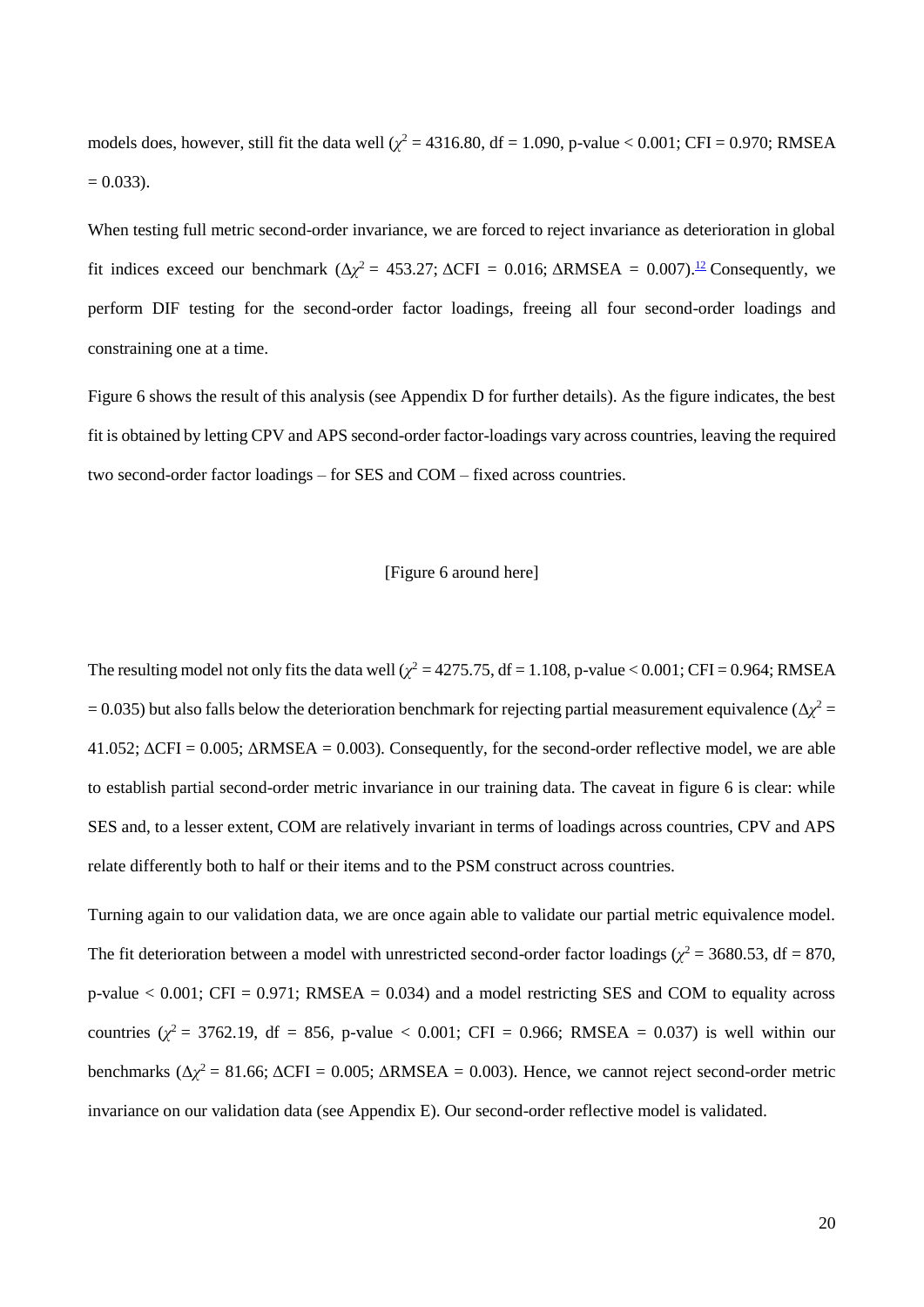#### **6.4 Scalar invariance**

Using our partially metrically invariant model as a starting point, we next constrain item intercepts to be equal across countries. The fit of the resulting model is not impressive  $(\chi^2 = 8359.48, df = 1.216, p-value < 0.001;$ CFI = 0.915; RMSEA = 0.052) and certainly worse than the metric invariance model ( $Δχ² = 4083.73$ ;  $ΔCFI =$  $0.049$ ;  $\triangle$ RMSEA = 0.017).

As a consequence, we next examine partial scalar invariance. Similar to our partial metric invariance test, we proceed by loosening all item intercepts and constraining one intercept reiteratively to determine DIF for each item. Also similar to our previous test, each dimension requires at least two items to be loosened, as effects coding identifies latent means by fixing the sum of item intercepts to zero. At least two item intercepts are required to be invariant for each dimension for the PSM construct to be first-order scalar invariant.

Our analysis failed to identify a partially scalar invariant model. Even fixing half of all item intercepts, fit deterioration from a model with freely estimated intercepts exceeds invariance benchmarks (see Appendix E for detailed results). Hence, PSM does not feature scalar invariance even in our sample of eight countries.

# **7 Discussion**

Our analyses validated models supporting configurational invariance, as well as first- and second-order partial metric invariance for a reflective PSM construct in eight out of ten countries. Our two Asian cases were the sole exception. At the same time, our data did not support full or partial scalar invariance.

What does this mean for applied PSM research? Two answers. The first answer is positive: our findings imply that, contrary to the conclusion in Kim et al. [\(2013\)](file:///C:/Users/ksass/OneDrive%20-%20Roskilde%20Universitet/DFID/PSM%20measure/Measurement_Invariance_resubmission_no_tables_and_figures.html%23X0-kim2012investigating), our data supports some optimism that structural regression estimates are comparable across even very different countries using rigorous benchmarks for model evaluation. This is good news, for several reasons.

First, as PSM research continues to go far beyond the Anglo-American origins of the concepts and its measures, research can accumulate. Without metric invariance, comparative public management (Fitzpatrick et al. [2011\)](file:///C:/Users/ksass/OneDrive%20-%20Roskilde%20Universitet/DFID/PSM%20measure/Measurement_Invariance_resubmission_no_tables_and_figures.html%23X0-fitzpatrick2011new) becomes difficult as we can only answer comparative questions qualitatively. With metric invariance, findings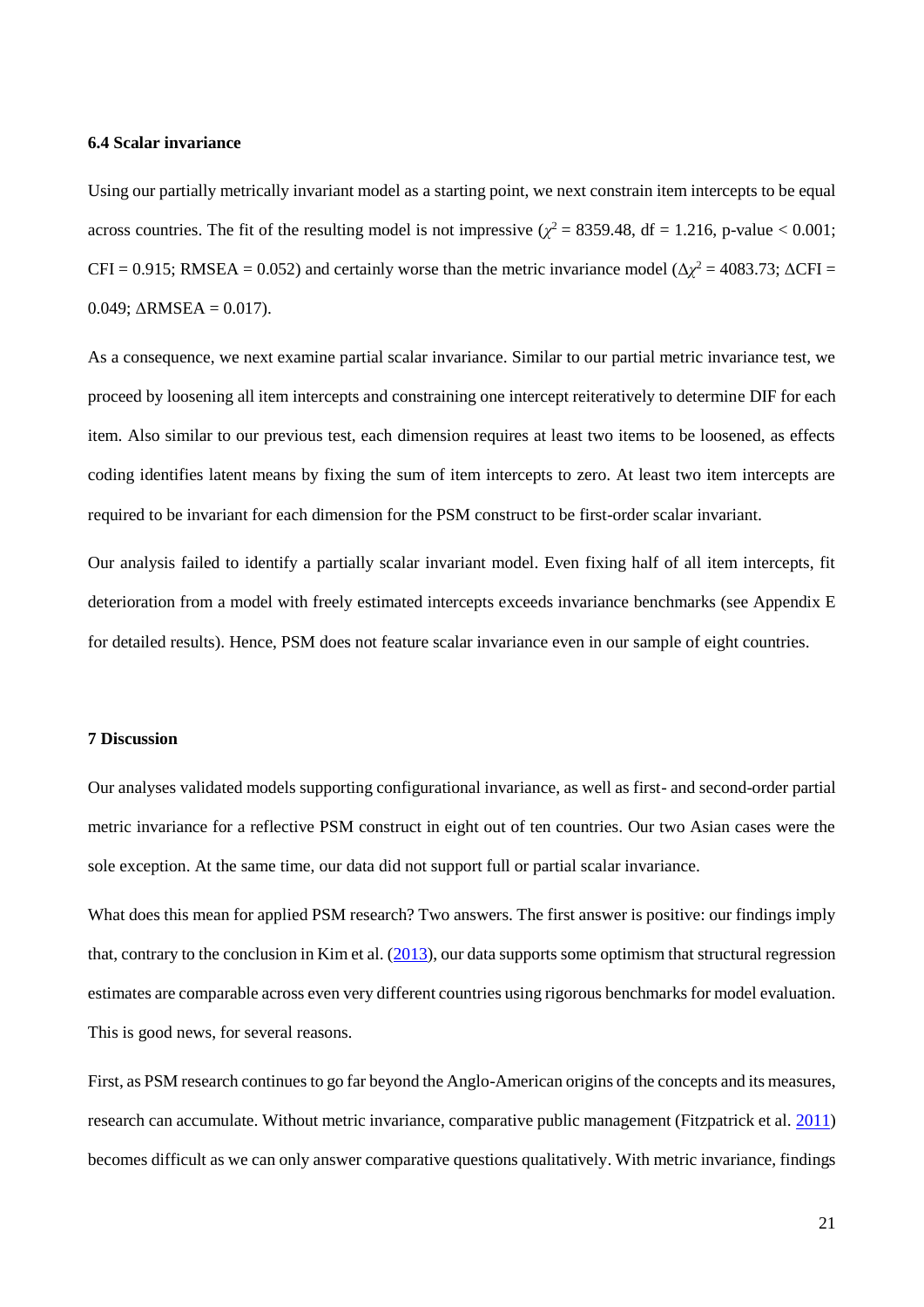can be quantitatively compared. That is, our findings support concluding that the effect of PSM on turnover intention is smaller or larger in, say, Ghana than in Brazil. This also implies that the findings of systematic literature reviews and meta analyses of PSM are meaningful, rather than invalid (e.g. Harari et al. [2016;](file:///C:/Users/ksass/OneDrive%20-%20Roskilde%20Universitet/DFID/PSM%20measure/Measurement_Invariance_resubmission_no_tables_and_figures.html%23X0-harari2016organizational) Awan, Bel, and Esteve [2018;](file:///C:/Users/ksass/OneDrive%20-%20Roskilde%20Universitet/DFID/PSM%20measure/Measurement_Invariance_resubmission_no_tables_and_figures.html%23X0-awan2018benefits) Ritz, Brewer, and Neumann [2016\)](file:///C:/Users/ksass/OneDrive%20-%20Roskilde%20Universitet/DFID/PSM%20measure/Measurement_Invariance_resubmission_no_tables_and_figures.html%23X0-ritz2016public). With partial metric equivalence, the signs and size of coefficients of the causes and consequences of PSM can be compared across (most) countries.

Second, our findings validate the battery developed by Kim et al. [\(2013\)](file:///C:/Users/ksass/OneDrive%20-%20Roskilde%20Universitet/DFID/PSM%20measure/Measurement_Invariance_resubmission_no_tables_and_figures.html%23X0-kim2012investigating) in eight governments, excluding Nepal and Bangladesh. Through our cognitive interviews with public servants prior to fielding, we were able to find local language translations of PSM items which respondents across countries understood in a qualitatively comparable manner. In the collected survey data, the four-factor PSM construct fits well. We believe that, with Kim et al.'s [\(2013\)](file:///C:/Users/ksass/OneDrive%20-%20Roskilde%20Universitet/DFID/PSM%20measure/Measurement_Invariance_resubmission_no_tables_and_figures.html%23X0-kim2012investigating) work, PSM researchers have a solid measurement tool. If cross-national comparisons are to be valid, however, some adjustment may still be needed in South Asian cases, even if the construct displays acceptable but not good fit in those cases in our data.

A second answer from our data is negative: we were unable to establish full metric or (any) scalar invariance. Again, there are multiple consequences. First, scalar non-invariance implicates that means of PSM and of its dimensions are not comparable across countries. As comparisons of means of PSM and of PSM dimensions are not meaningful, cross-country PSM surveys cannot provide insights into which countries' public officials are more or less motivated to serve the public. This, unfortunately, both precludes PSM benchmarking between countries, and sheds doubt on the validity of PSM studies which derive their inferences from comparing PSM levels across countries (e.g. Vandenabeele and Van de Walle [2008\)](file:///C:/Users/ksass/OneDrive%20-%20Roskilde%20Universitet/DFID/PSM%20measure/Measurement_Invariance_resubmission_no_tables_and_figures.html%23X0-vandenabeele2008international). This conclusion is not due, moreover, to the rigorous benchmarks we use for model comparison. Recommendations for more lenient benchmarks in settings with many groups extend to metric invariance testing only, while standard benchmarks should be used for scalar invariance testing (Rutkowski and Svetina [2014\)](file:///C:/Users/ksass/OneDrive%20-%20Roskilde%20Universitet/DFID/PSM%20measure/Measurement_Invariance_resubmission_no_tables_and_figures.html%23X0-rutkowski2014assessing). Hence, even if we were to use lenient model comparison benchmarks for our ten countries - which we argue is not appropriate - the conclusion would still include bad news for cross-national comparisons of PSM means.

Moreover, we established second-order partial metric invariance only through freely estimating 10 of 20 factor loadings. Self-sacrifice and, to a lesser extent, compassion were relatively invariant in terms of loadings across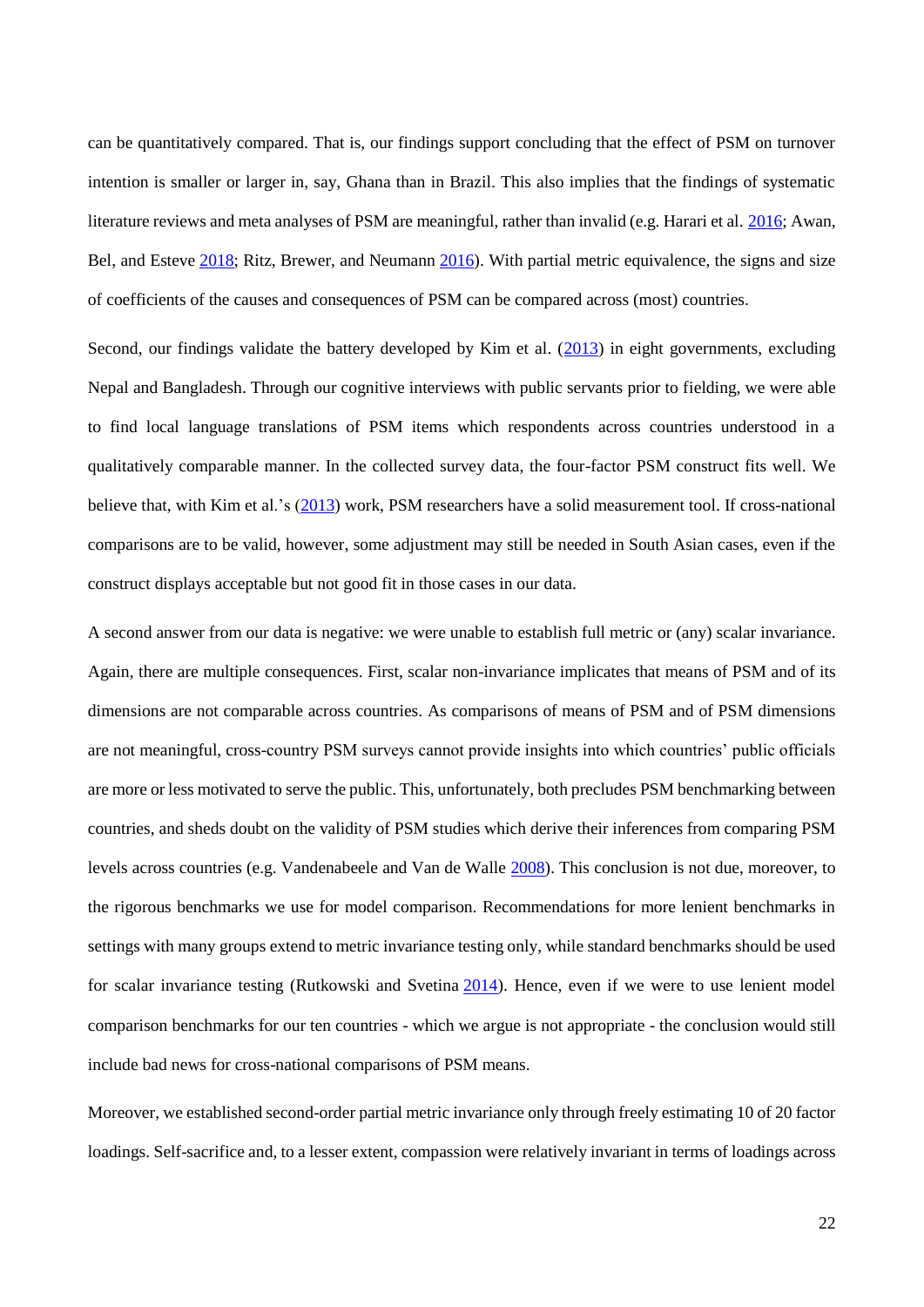countries. At the same time, commitment to public values and attraction to public service relate differently both to half or their items and to the PSM construct across countries. From the perspective of PSM as a type of motivation founded in public service, it is perhaps worrying that the two "most public" PSM dimensions appear to be the most culturally affected ones in terms of their measurement. This finding is not counterintuitive. Public values may be different in different settings, leading to different associations and different common variance components of items related to public values across the globe.

Strictly speaking, however, we cannot be certain that the construct is in fact *culturally* affected. In principle, selection into public service could matter as well. Individuals with high PSM are often expected to seek careers in the public sector. However, as studies of dishonesty across national settings indicate, individuals with different types of characteristics select into public service in different contexts (Barfort et al. [2019;](file:///C:/Users/ksass/OneDrive%20-%20Roskilde%20Universitet/DFID/PSM%20measure/Measurement_Invariance_resubmission_no_tables_and_figures.html%23X0-barfort2019sustaining) Hanna and Wang [2017\)](file:///C:/Users/ksass/OneDrive%20-%20Roskilde%20Universitet/DFID/PSM%20measure/Measurement_Invariance_resubmission_no_tables_and_figures.html%23X0-hanna2017dishonesty). This may lead to differences in levels of PSM across countries but also - which is more relevant for our purposes - potentially to "public" PSM dimensions displaying the differences in structure we observe.

### **8 Conclusion**

Based on a measurement invariance analysis of a 16-item PSM scale administered to 23,000 public servants in ten countries and four world regions – the, by far, largest original PSM survey in the literature to-date – our paper provides an empirical foundation for claims to a cross-cultural basis of PSM and cross-country knowledge accumulation in PSM research. At the same time, it underscores the limits of these claims, particularly when it comes to comparing PSM means across countries, applying PSM scales indiscriminately in Asia, and treating Commitment to Public Values and Attraction to Public Service as cross-country invariant PSM dimensions.

Beyond providing foundational evidence for cross-country knowledge accumulation (and its limits) in PSM research, our paper's findings point to several important areas for future research.

First, while our results suggests that Kim et al.'s [\(2013\)](file:///C:/Users/ksass/OneDrive%20-%20Roskilde%20Universitet/DFID/PSM%20measure/Measurement_Invariance_resubmission_no_tables_and_figures.html%23X0-kim2012investigating) scale provides a solid cross-country measurement tool, they also underscore that some adjustment may still be needed in Asian cases, where we found acceptable, but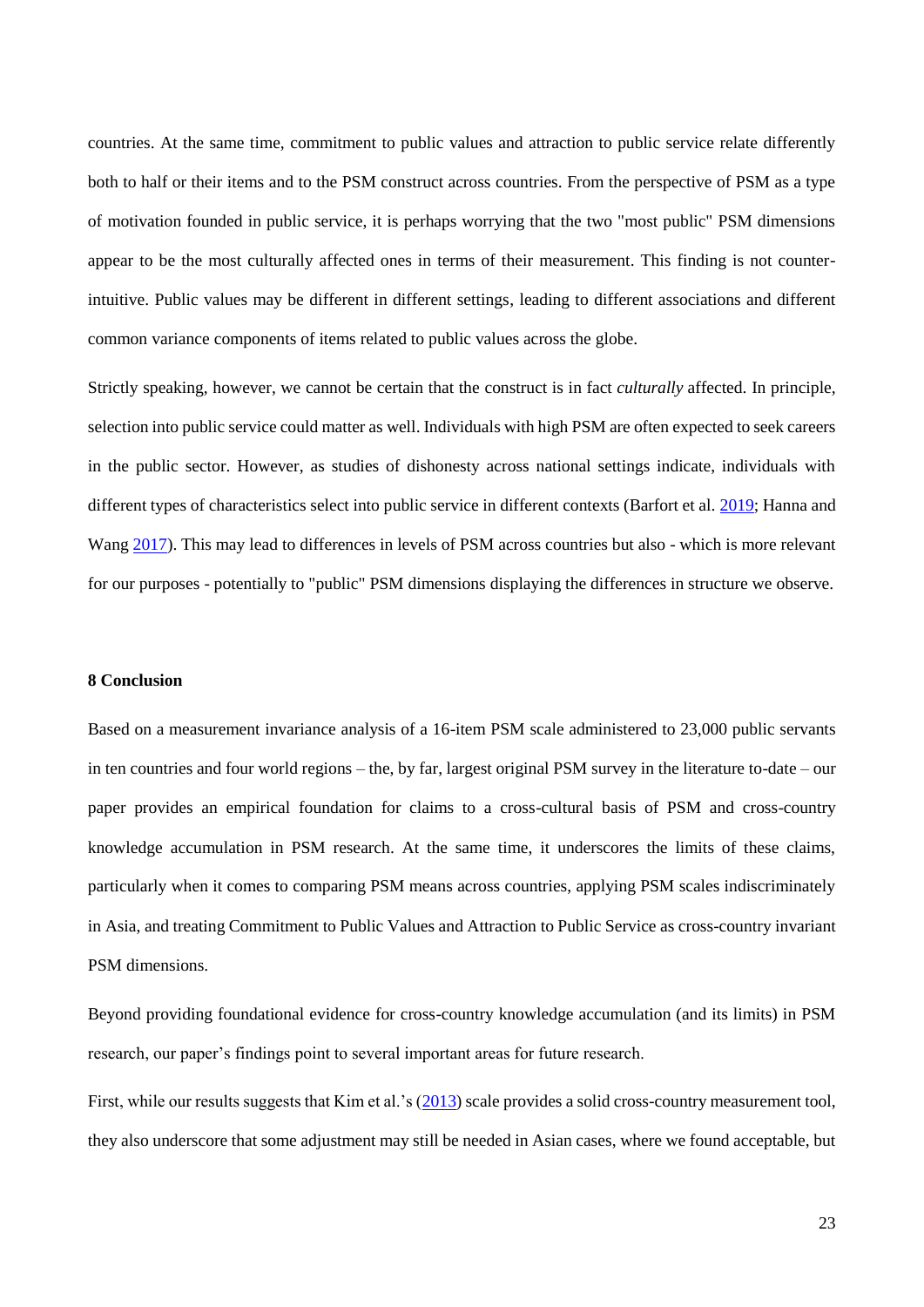less than good fit - and measurement non-invariance even if we include the cases on lenient fit indices benchmarks. Future measurement research, from this perspective, ought to strive to build adjustments to the battery such that it fits better in Asian cultural contexts, albeit in area comparisons with other world regions so we do not lose fit in other contexts by adapting to Asian cases.

Second, our finding that CPV and APS are relatively more cross-country non-invariant puts a premium on research to understand why and how the two "most public" PSM dimensions are affected in terms of their measurement. While public value research is ongoing in Europe and North America, very little parallel research exists in other parts of the World. Taking public values research global, ideally in comparative studies, constitutes one important avenue for understanding why some PSM dimensions behave somewhat differently in different cultural settings. Comparative public values is a topic ripe for both substantive and measurement research.

One possible route forward in this research is to focus on macro-factors. Recent developments in multilevel structural equation models (e.g. Davidov et al. [2012;](file:///C:/Users/ksass/OneDrive%20-%20Roskilde%20Universitet/DFID/PSM%20measure/Measurement_Invariance_resubmission_no_tables_and_figures.html%23X0-davidov2012using) Davidov et al. [2018\)](file:///C:/Users/ksass/OneDrive%20-%20Roskilde%20Universitet/DFID/PSM%20measure/Measurement_Invariance_resubmission_no_tables_and_figures.html%23X0-davidov2018explaining) permit testing empirically which macro-level characteristics of nations give rise to differences in factor loadings and item intercepts. The obvious drawback of this strategy, of course, is that it requires collaborative projects on an unprecedented scale in order to have a sufficient number of nations represented for multilevel models to give adequate estimates, while being complex enough to identify the correct macro-level determinants of invariance. Multilevel tools for measurement invariance testing are an active area of research, and new options may become available. Until then, utilizing them to get answers related to full-scale, multidimensional PSM batteries requires a lot of shoe leather.

We believe these findings and implications add importantly to the literature on PSM and to comparative public management more generally, which remains characterized by a dearth of cross-country measurement equivalence analyses of survey scales. Our study suggests the feasibility of undertaking such analyses based on large-scale original cross-country survey data collection, and introduces to public administration measurement standards from cross-cultural survey research – in particular partial metric invariance – which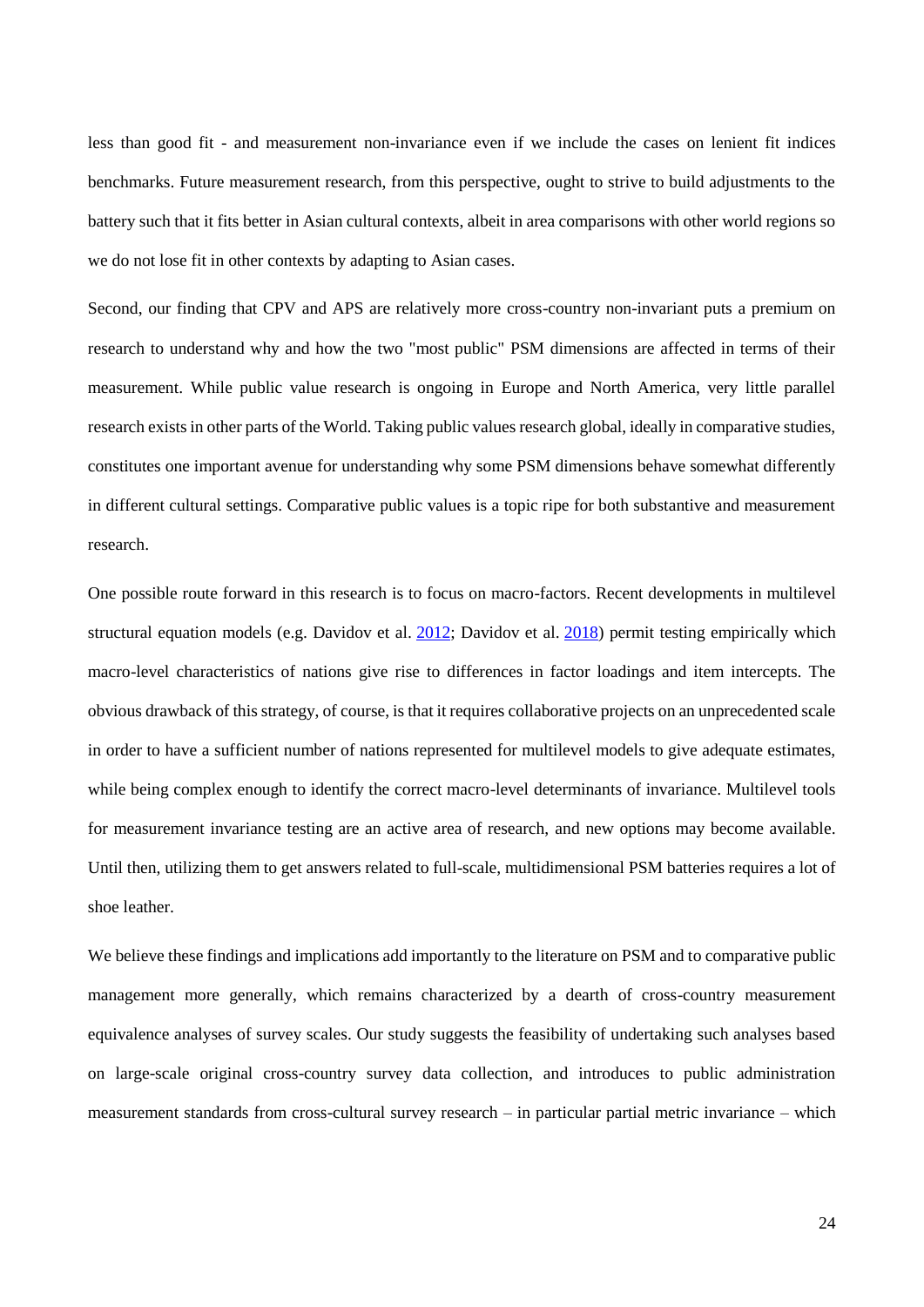can be used to robustly assess cross-country measurement equivalence of survey scales. At the same time, our study is, of course, not without limitations. Two stand out.

First, while the size of our sample enhances faith in the generalizability of our findings, it is nonetheless limited in three ways. First, it is tilted towards the developing world, comprising only two OECD countries (Estonia and Chile). We did not find partial metric non-invariance between the developing and OECD countries in our sample, thus giving us no empirical reason to believe we would do so if other OECD countries – particularly in Weste1rn Europe and North America – were added to the sample. It remains for future research to more conclusively assess whether this is, in fact, the case, however. Second, our Asian cases (Bangladesh and Nepal) are distinct from the Asian cases that PSM research has largely focused on, in particular South Korea (e.g. Kim [2011\)](file:///C:/Users/ksass/OneDrive%20-%20Roskilde%20Universitet/DFID/PSM%20measure/Measurement_Invariance_resubmission_no_tables_and_figures.html%23X0-kim2010testing), China (e.g. Liu and Perry [2016\)](file:///C:/Users/ksass/OneDrive%20-%20Roskilde%20Universitet/DFID/PSM%20measure/Measurement_Invariance_resubmission_no_tables_and_figures.html%23X0-liu2016psychological), and Taiwan (e.g. Chen, Hsieh, and Chen [2014\)](file:///C:/Users/ksass/OneDrive%20-%20Roskilde%20Universitet/DFID/PSM%20measure/Measurement_Invariance_resubmission_no_tables_and_figures.html%23X0-chen2014fostering). Whether the Asian 'exceptionalism' we see in our data also travels to these other Asian countries, equally remains for future cross-regional studies to assess. Third, while our survey samples appear to be representative on at least some demographics, national representativeness is as much a concern to our study as it is to other PSM research. It remains a challenge for future research to conduct more nationally representative PSM research in governments without sacrificing diversity of context.

Second, we assessed measurement invariance with a second-order reflective model – rather than the first-order reflective, second-order formative model of the construct recommended by Kim [\(2011\)](file:///C:/Users/ksass/OneDrive%20-%20Roskilde%20Universitet/DFID/PSM%20measure/Measurement_Invariance_resubmission_no_tables_and_figures.html%23X0-kim2010testing). Estimating such a model involves the challenge of finding theoretical correlates of PSM, measured using multi-item batteries that are themselves invariant. Our data does not contain such batteries, and provided how common cross-national non-invariance is, finding candidates may be difficult in itself.<sup>[13](file:///C:/Users/ksass/OneDrive%20-%20Roskilde%20Universitet/DFID/PSM%20measure/Measurement_Invariance_resubmission_no_tables_and_figures.html%23ennote-13)</sup> We leave it as a challenge for future research to test measurement invariance of PSM across cultures with formative models.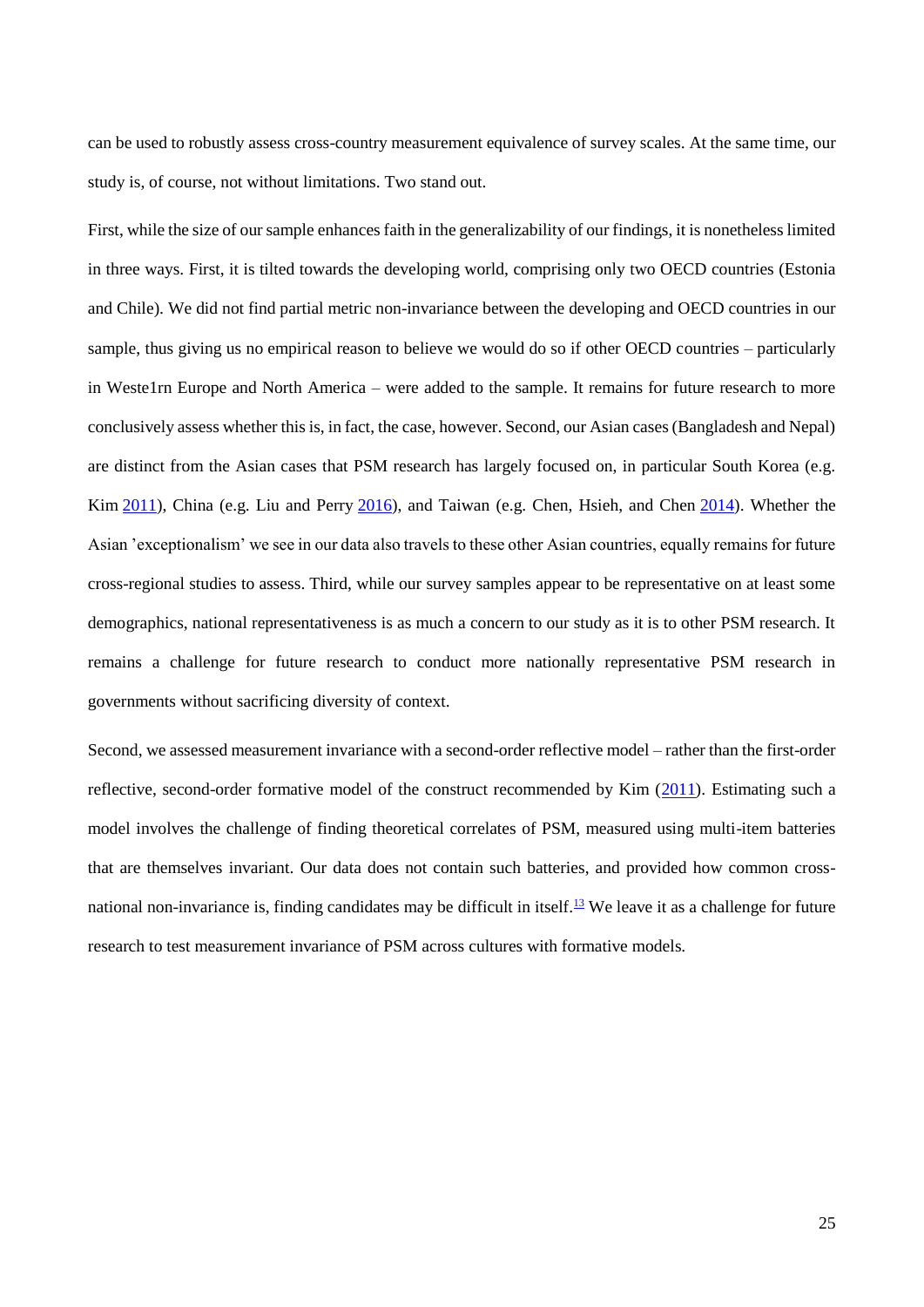#### **Notes**

<sup>[1](file:///C:/Users/ksass/OneDrive%20-%20Roskilde%20Universitet/DFID/PSM%20measure/Measurement_Invariance_resubmission_no_tables_and_figures.html%23enmark-1)</sup> For debates on the four-factor structure, see e.g. Perry [1996;](file:///C:/Users/ksass/OneDrive%20-%20Roskilde%20Universitet/DFID/PSM%20measure/Measurement_Invariance_resubmission_no_tables_and_figures.html%23X0-perry1996measuring) Kim et al. [2013;](file:///C:/Users/ksass/OneDrive%20-%20Roskilde%20Universitet/DFID/PSM%20measure/Measurement_Invariance_resubmission_no_tables_and_figures.html%23X0-kim2012investigating) Coursey and Pandey [2007.](file:///C:/Users/ksass/OneDrive%20-%20Roskilde%20Universitet/DFID/PSM%20measure/Measurement_Invariance_resubmission_no_tables_and_figures.html%23X0-coursey2007public)

<sup>2</sup>[N](file:///C:/Users/ksass/OneDrive%20-%20Roskilde%20Universitet/DFID/PSM%20measure/Measurement_Invariance_resubmission_no_tables_and_figures.html%23enmark-2)either the MGCFA framework nor partial invariance testing are the only possible options for our analysis. Instead of partial measurement invariance, recent developments in Bayesian structural equation modelling permit approximate measurement invariance testing, essentially abandoning the requirement that group differences in loadings and intercepts are either large enough to be a concern or exactly zero (e.g. Van De Schoot et al. [2013\)](file:///C:/Users/ksass/OneDrive%20-%20Roskilde%20Universitet/DFID/PSM%20measure/Measurement_Invariance_resubmission_no_tables_and_figures.html%23X0-van2013facing). Instead of the MGCFA framework, measurement invariance has been approached using IRT (e.g. Reise, Widaman, and Pugh [1993\)](file:///C:/Users/ksass/OneDrive%20-%20Roskilde%20Universitet/DFID/PSM%20measure/Measurement_Invariance_resubmission_no_tables_and_figures.html%23X0-reise1993confirmatory) or multilevel SEM (e.g. Davidov et al. [2012\)](file:///C:/Users/ksass/OneDrive%20-%20Roskilde%20Universitet/DFID/PSM%20measure/Measurement_Invariance_resubmission_no_tables_and_figures.html%23X0-davidov2012using). Our choice of MGCFA is partly necessary – as we do not have enough groups for multilevel SEM estimates to be correct – and partly conventional as PSM researchers rely on CFA and SEM for their analyses rather than IRT.

 ${}^{3}$ [K](file:///C:/Users/ksass/OneDrive%20-%20Roskilde%20Universitet/DFID/PSM%20measure/Measurement_Invariance_resubmission_no_tables_and_figures.html%23enmark-3)im et al. [\(2013,](file:///C:/Users/ksass/OneDrive%20-%20Roskilde%20Universitet/DFID/PSM%20measure/Measurement_Invariance_resubmission_no_tables_and_figures.html%23X0-kim2012investigating) fn 11) use a different threshold since their analysis relies on LISREL, which calculates the CFI differently than most other software.

 $4$ [P](file:///C:/Users/ksass/OneDrive%20-%20Roskilde%20Universitet/DFID/PSM%20measure/Measurement_Invariance_resubmission_no_tables_and_figures.html%23enmark-4)erforming the analysis using the more lenient thresholds, as the reader can confirm from the following, results in the conclusion that full metric invariance obtains outside Asia. Scalar invariance, as it uses the same benchmarks regardless of the number of groups, does not. However, as noted in the main text, we consider the standard benchmarks more appropriate.

<sup>5</sup>We discarded two alternative approaches due to their limitations. A first alternative is to select items on conceptual grounds – that is, to determine theoretically which items loadings or intercepts are most likely to vary in different national settings. This comes with some obvious caveats as it introduces researcher discretion and interpretation into model building, with concomitant disagreements about the appropriateness of models and consequently results. A second alternative is data-driven and uses modification indices to determine which equality constraints give the largest reduction in model fit and proceed from that information. However, it is impossible for the researcher to know which of the recommended changes are sample specific. Consequently, any data driven approach to partial invariance risks building a model that cannot be replicated outside the sample used to build it (Putnick and Bornstein [2016\)](file:///C:/Users/ksass/OneDrive%20-%20Roskilde%20Universitet/DFID/PSM%20measure/Measurement_Invariance_resubmission_no_tables_and_figures.html%23X0-putnick2016measurement).

 $\Phi$ [D](file:///C:/Users/ksass/OneDrive%20-%20Roskilde%20Universitet/DFID/PSM%20measure/Measurement_Invariance_resubmission_no_tables_and_figures.html%23enmark-6)IF is a term borrowed from item response theory. See Lee et al. [\(2018\)](file:///C:/Users/ksass/OneDrive%20-%20Roskilde%20Universitet/DFID/PSM%20measure/Measurement_Invariance_resubmission_no_tables_and_figures.html%23X0-lee2011methodological) for a discussion on the parallels between IRT and SEM, in particular MGCFA.

<sup>7</sup>[U](file:///C:/Users/ksass/OneDrive%20-%20Roskilde%20Universitet/DFID/PSM%20measure/Measurement_Invariance_resubmission_no_tables_and_figures.html%23enmark-7)nfortunately, no benchmarks are available for changes in global fit indices when used for testing factorial invariance at the item level (Lee et al. [\(2018\)](file:///C:/Users/ksass/OneDrive%20-%20Roskilde%20Universitet/DFID/PSM%20measure/Measurement_Invariance_resubmission_no_tables_and_figures.html%23X0-lee2011methodological), 78).

<sup>8</sup>[O](file:///C:/Users/ksass/OneDrive%20-%20Roskilde%20Universitet/DFID/PSM%20measure/Measurement_Invariance_resubmission_no_tables_and_figures.html%23enmark-8)ur sample from Kosovo additionally covers some municipal employees.

 $9K$  $9K$ im et al.'s [\(2013\)](file:///C:/Users/ksass/OneDrive%20-%20Roskilde%20Universitet/DFID/PSM%20measure/Measurement_Invariance_resubmission_no_tables_and_figures.html%23X0-kim2012investigating) focus on a best fitting model is motivated by previous debates concerning the factor structure of PSM and the discriminant validity of the concepts' dimensions. As we are instead interested in the invariance of the four-factor PSM construct across national contexts, our benchmark for configurational invariance is simpler than Kim et al.'s [\(2013\)](file:///C:/Users/ksass/OneDrive%20-%20Roskilde%20Universitet/DFID/PSM%20measure/Measurement_Invariance_resubmission_no_tables_and_figures.html%23X0-kim2012investigating).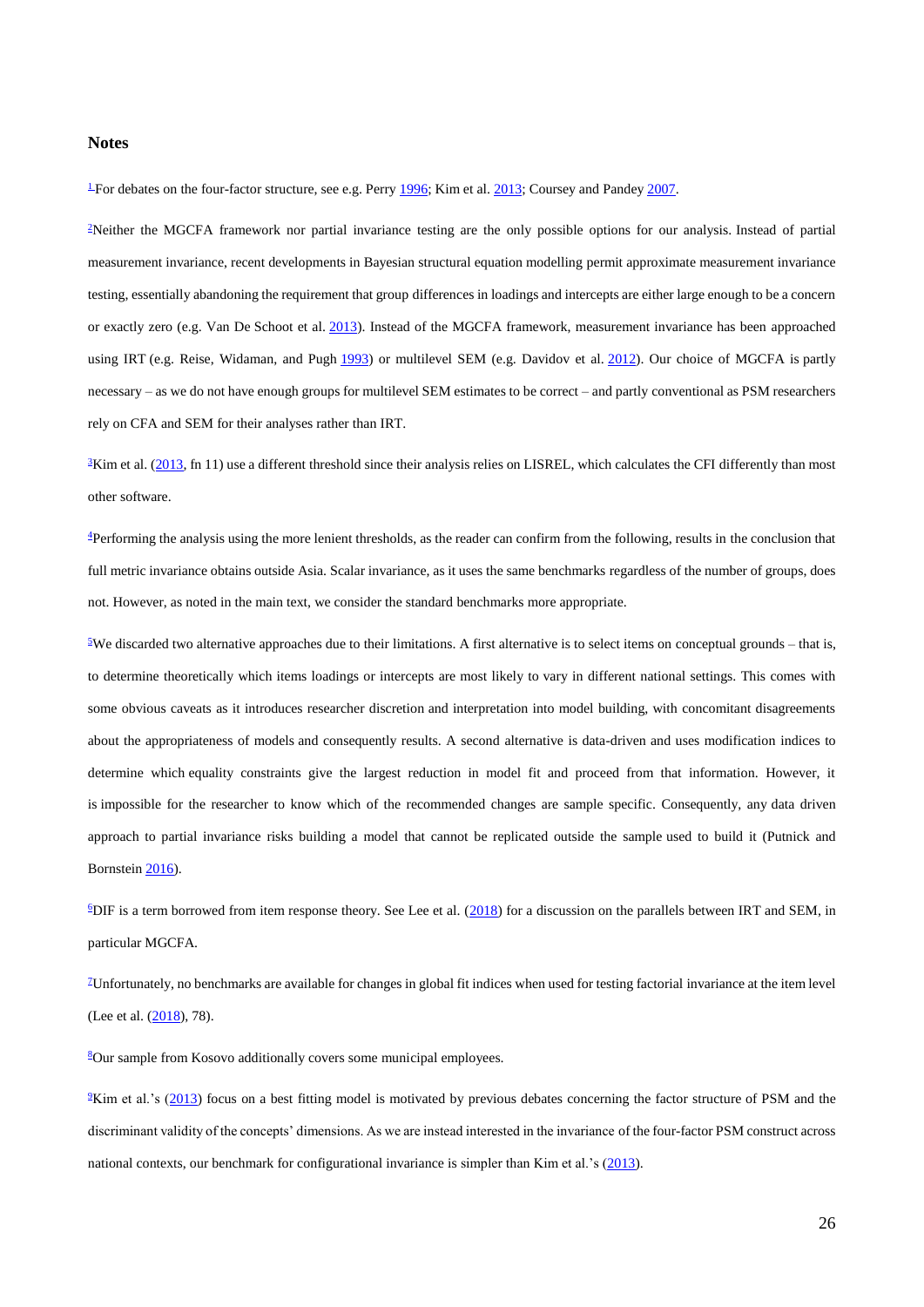<sup>[10](file:///C:/Users/ksass/OneDrive%20-%20Roskilde%20Universitet/DFID/PSM%20measure/Measurement_Invariance_resubmission_no_tables_and_figures.html%23enmark-10)</sup>The seemingly perfect fit for Kosovo and Malawi on the RMSEA and CFI is due to the  $\chi^2$  being smaller than the degrees of freedom.

 $\frac{11}{2}$  $\frac{11}{2}$  $\frac{11}{2}$ Kim et al. (2013) only focus on the dimensionality of the first order. Given that they do not find evidence of first-order (full) metric invariance, testing second-order metric invariance would have been superfluous, as establishment of the former is recommended before testing the latter.

 $\frac{12}{2}$  $\frac{12}{2}$  $\frac{12}{2}$ The model includes a Heywood case – for the variance of APS in Uganda. However, as the estimate is not significantly different from zero, we do not consider them evidence of misspecification (see Kolenikov and Bollen [2012\)](file:///C:/Users/ksass/OneDrive%20-%20Roskilde%20Universitet/DFID/PSM%20measure/Measurement_Invariance_resubmission_no_tables_and_figures.html%23X0-kolenikov2012testing).

 $13$ Building measurement models of formative constructs is not simple as these models, on their own, are not identified (Bollen and Lennox [1991\)](file:///C:/Users/ksass/OneDrive%20-%20Roskilde%20Universitet/DFID/PSM%20measure/Measurement_Invariance_resubmission_no_tables_and_figures.html%23X0-bollen1991conventional). Three solutions to this problem are to: (1) include a reflective portion in the measurement model to identify it (Diamantopoulos and Papadopoulos [2010\)](file:///C:/Users/ksass/OneDrive%20-%20Roskilde%20Universitet/DFID/PSM%20measure/Measurement_Invariance_resubmission_no_tables_and_figures.html%23X0-diamantopoulos2010assessing); (2) include endogenous manifest or latent variables affected by the formative construct in the model (forming a MIMIC model, as proposed for PSM by Kim [2011\)](file:///C:/Users/ksass/OneDrive%20-%20Roskilde%20Universitet/DFID/PSM%20measure/Measurement_Invariance_resubmission_no_tables_and_figures.html%23X0-kim2010testing); or (3) identifying PSM as a composite. The first strategy involves changing the formative construct by including a reflective component in it. Diamantopoulos and Papadopoulos [\(2010,](file:///C:/Users/ksass/OneDrive%20-%20Roskilde%20Universitet/DFID/PSM%20measure/Measurement_Invariance_resubmission_no_tables_and_figures.html%23X0-diamantopoulos2010assessing) 363- 364) propose a procedure in which metric invariance is established for the reflective portion of the construct prior to the formative portions being included. In their application, items are chosen for the reflective portion of the construct that "capture overall evaluations" (2010, 365) of the construct. Conceptually, this seems at odds with the purpose of having a formative measurement model in the first place: that each dimension of the construct is a separate component of it. For PSM, it is unclear which items should be chosen to reflect all aspects of the construct. Consequently, we do not rely on this strategy. The second strategy, some researchers have argued (Franke, Preacher, and Rigdon [2008;](file:///C:/Users/ksass/OneDrive%20-%20Roskilde%20Universitet/DFID/PSM%20measure/Measurement_Invariance_resubmission_no_tables_and_figures.html%23X0-franke2008proportional) Howell, Breivik, and Wilcox [2007\)](file:///C:/Users/ksass/OneDrive%20-%20Roskilde%20Universitet/DFID/PSM%20measure/Measurement_Invariance_resubmission_no_tables_and_figures.html%23X0-howell2007reconsidering), may make the estimates of the effects of formative indicators on their construct sensitive to which variables are included as consequents of the latent variable. In the literature, this effect is sometimes referred to as interpretational confounding. However, as Bollen [\(2007\)](file:///C:/Users/ksass/OneDrive%20-%20Roskilde%20Universitet/DFID/PSM%20measure/Measurement_Invariance_resubmission_no_tables_and_figures.html%23X0-bollen2007interpretational) points out, such effects are due to structural misspecification and not to inherent sensitivity of the formative construct to its consequents. In other words, the choice of effect indicators or constructs does not introduce interpretational confounding in correctly specified models. Diamantopoulos and Papadopoulos [\(2010,](file:///C:/Users/ksass/OneDrive%20-%20Roskilde%20Universitet/DFID/PSM%20measure/Measurement_Invariance_resubmission_no_tables_and_figures.html%23X0-diamantopoulos2010assessing) 363) note that it is important to determine metric invariance for outcome scales before estimating effects of causal indicators on their latent, formative construct. Unfortunately, we do not have two other scales in our survey that fulfilled this requirement, and where model fit was sufficiently good for us to not suspect structural misspecification. From a measurement invariance perspective, the third strategy – constructing PSM as a composite of its dimensions – is not insightful. This strategy assumes what measurement invariance testing sets out to test, as slopes from dimensions to construct are identical across countries by design. While the literature does include models that allow weights on composites to be estimated freely rather than being fixed by the researcher (as applied PSM composites uniformly are), methodologists warn against the use of these strategies (e.g. Howell [2013;](file:///C:/Users/ksass/OneDrive%20-%20Roskilde%20Universitet/DFID/PSM%20measure/Measurement_Invariance_resubmission_no_tables_and_figures.html%23X0-howell2013conceptual) Lee, Cadogan, and Chamberlain [2013\)](file:///C:/Users/ksass/OneDrive%20-%20Roskilde%20Universitet/DFID/PSM%20measure/Measurement_Invariance_resubmission_no_tables_and_figures.html%23X0-lee2013mimic). We thus cannot assess a first-order reflective, second-order formative model of the PSM construct.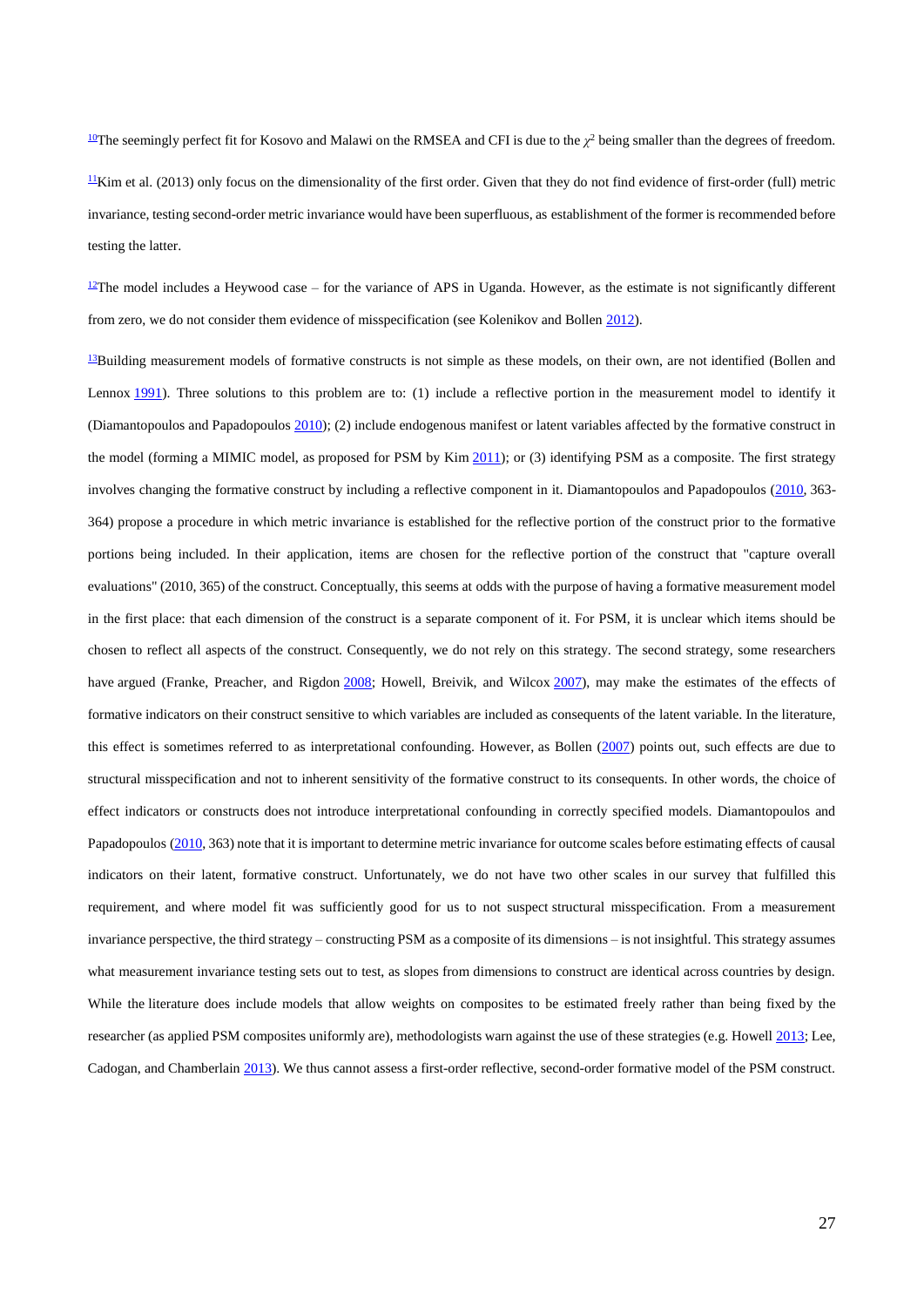#### **References**

Awan, Sahar, Germa Bel, and Marc Esteve. 2018. "The benefits of PSM: an oasis or a mirage?" *IREA– Working Papers, 2018, IR18/25*.

Barfort, Sebastian, Nikolaj A Harmon, Frederik Hjorth, and Asmus Leth Olsen. 2019. "Sustaining honesty in public service: The role of selection". *American Economic Journal: Economic Policy* 11 (4): 96–123.

Behn, Robert D. 1995. "The Big Questions of Public Management". *Public administration review* 55 (4): 313–324.

Bollen, Kenneth A. 2007. "Interpretational confounding is due to misspecification, not to type of indicator: Comment on Howell, Breivik, and Wilcox (2007)." *Psychological methods* 12 (2): 219– 228.

Bollen, Kenneth, and Richard Lennox. 1991. "Conventional wisdom on measurement: A structural equation perspective." *Psychological bulletin* 110 (2): 305.

Byrne, Barbara M. 2008. "Testing for multigroup equivalence of a measuring instrument: A walk through the process". *Psicothema* 20 (4): 872–882.

Chen, Chung-An, Chih-Wei Hsieh, and Don-Yun Chen. 2014. "Fostering public service motivation through workplace trust: Evidence from public managers in Taiwan". *Public Administration* 92 (4): 954–973.

Chen, Fang Fang, Karen H Sousa, and Stephen G West. 2005. "Testing measurement invariance of second-order factor models". *Structural equation modeling* 12 (3): 471–492.

Cheung, Gordon W, and Roger B Rensvold. 2002. "Evaluating goodness-of-fit indexes for testing measurement invariance". *Structural equation modeling* 9 (2): 233–255.

Christensen, Robert K, Laurie Paarlberg, and James L Perry. 2017. "Public service motivation research: Lessons for practice". *Public Administration Review* 77 (4): 529–542.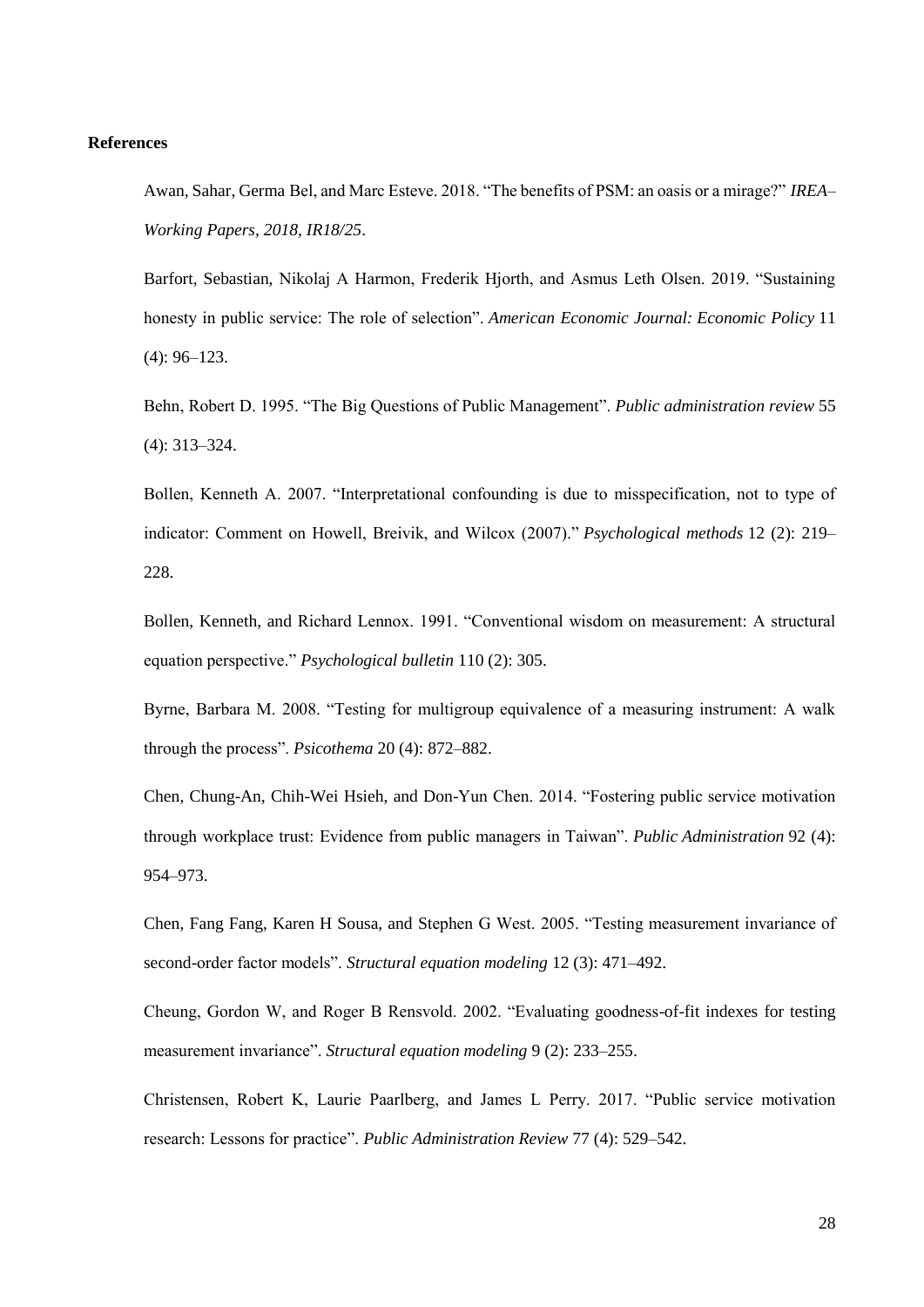Clerkin, Richard M, and Jerrell D Coggburn. 2012. "The dimensions of public service motivation and sector work preferences". *Review of Public Personnel Administration* 32 (3): 209–235.

Coursey, David H, and Sanjay K Pandey. 2007. "Public service motivation measurement: Testing an abridged version of Perry's proposed scale". *Administration & Society* 39 (5): 547–568.

Davidov, Eldad, Hermann Dülmer, Jan Cieciuch, Anabel Kuntz, Daniel Seddig, and Peter Schmidt. 2018. "Explaining measurement nonequivalence using multilevel structural equation modeling: The case of attitudes toward citizenship rights". *Sociological Methods & Research* 47 (4): 729–760.

Davidov, Eldad, Hermann Dülmer, Elmar Schlüter, Peter Schmidt, and Bart Meuleman. 2012. "Using a multilevel structural equation modeling approach to explain cross-cultural measurement noninvariance". *Journal of Cross-Cultural Psychology* 43 (4): 558–575.

Davidov, Eldad, Peter Schmidt, and Jaak Billiet. 2018. *Cross-Cultural Analysis*. 2nd edition. Cheltenham: Routledge.

Diamantopoulos, Adamantios, and Nicolas Papadopoulos. 2010. "Assessing the cross-national invariance of formative measures: Guidelines for international business researchers". *Journal of International Business Studies* 41 (2): 360–370.

Esteve, Marc, and Christian Schuster. 2019. *Motivating public employees*. Cambridge: Cambridge University Press.

Fitzpatrick, Jody, Malcolm Goggin, Tanya Heikkila, Donald Klingner, Jason Machado, and Christine Martell. 2011. "A new look at comparative public administration: Trends in research and an agenda for the future". *Public Administration Review* 71 (6): 821–830.

Franke, George R, Kristopher J Preacher, and Edward E Rigdon. 2008. "Proportional structural effects of formative indicators". *Journal of Business Research* 61 (12): 1229–1237.

Hanna, Rema, and Shing-Yi Wang. 2017. "Dishonesty and selection into public service: Evidence from India". *American Economic Journal: Economic Policy* 9 (3): 262–90.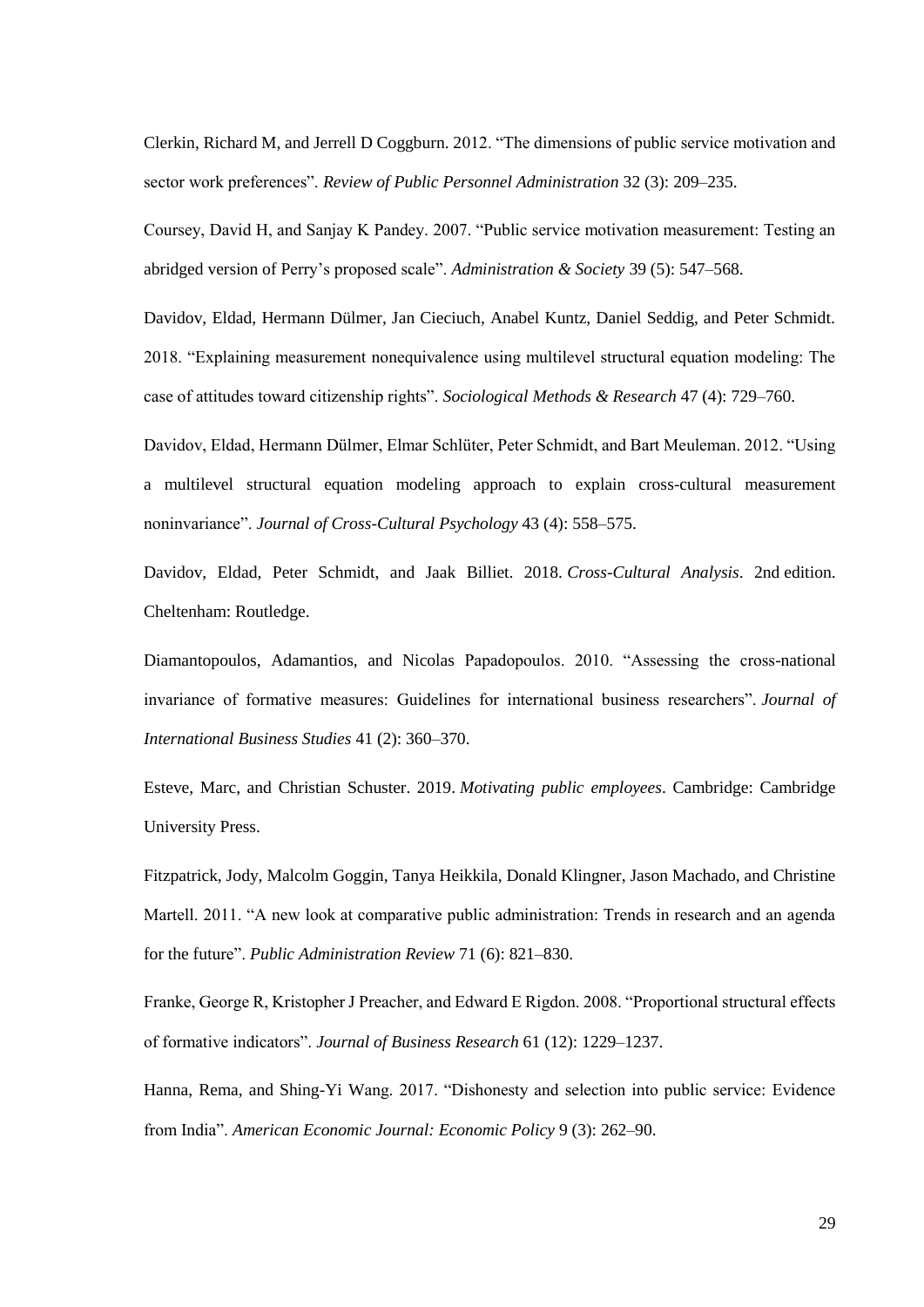Harari, Michael B, David EL Herst, Heather R Parola, and Bruce P Carmona. 2016. "Organizational correlates of public service motivation: A meta-analysis of two decades of empirical research". *Journal of Public Administration Research and Theory* 27 (1): 68–84.

Howell, Roy D. 2013. "Conceptual clarity in measurement—Constructs, composites, and causes: a commentary on Lee, Cadogan and Chamberlain". *AMS review* 3 (1): 18–23.

Howell, Roy D, Einar Breivik, and James B Wilcox. 2007. "Reconsidering formative measurement." *Psychological methods* 12 (2): 205.

Hu, Li-tze, and Peter M Bentler. 1999. "Cutoff criteria for fit indexes in covariance structure analysis: Conventional criteria versus new alternatives". *Structural equation modeling: a multidisciplinary journal* 6 (1): 1–55.

Kim, Sangmook. 2011. "Testing a revised measure of public service motivation: Reflective versus formative specification". *Journal of Public Administration Research and Theory* 21 (3): 521–546.

Kim, Sangmook, Wouter Vandenabeele, Bradley E Wright, Lotte Bøgh Andersen, Francesco Paolo Cerase, Robert K Christensen, Céline Desmarais, Maria Koumenta, Peter Leisink, Bangcheng Liu, et al. 2013. "Investigating the structure and meaning of public service motivation across populations: Developing an international instrument and addressing issues of measurement invariance". *Journal of Public Administration Research and Theory* 23 (1): 79–102.

Kolenikov, Stanislav, and Kenneth A Bollen. 2012. "Testing negative error variances: Is a Heywood case a symptom of misspecification?" *Sociological Methods & Research* 41 (1): 124–167.

Lee, Jaehoon, Todd D Little, and Kristopher J Preacher. 2018. "Methodological issues in using structural equation models for testing differential item functioning". In *Cross-cultural analysis: Methods and applications*, edited by Eldad Davidov, Peter Schmidt, Jaak Billiet, and Bart Meuleman, 65–94. New York: Routledge.

Lee, Nick, John W Cadogan, and Laura Chamberlain. 2013. "The MIMIC model and formative variables: problems and solutions". *AMS review* 3 (1): 3–17.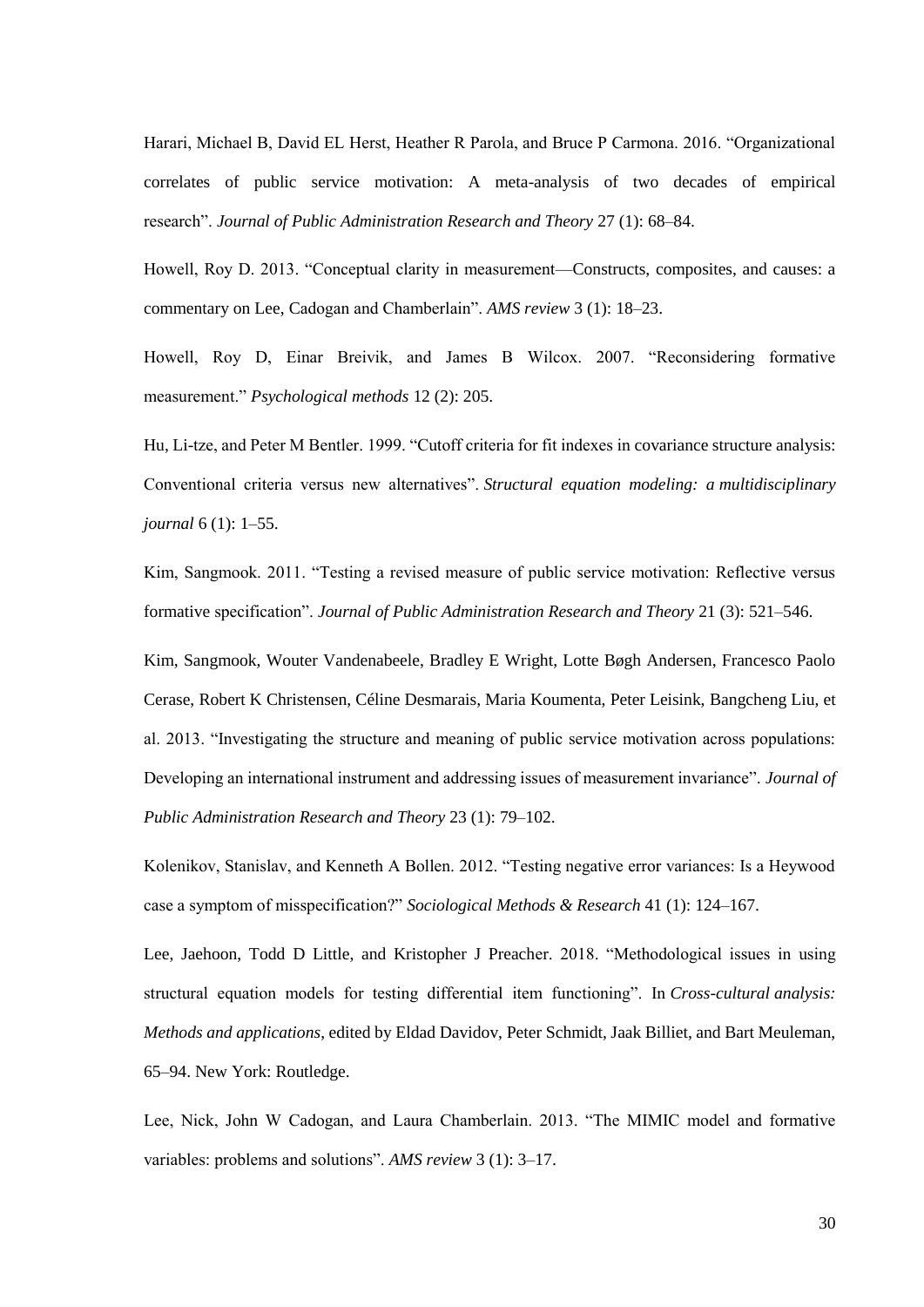Little, Todd D, David W Slegers, and Noel A Card. 2006. "A non-arbitrary method of identifying and scaling latent variables in SEM and MACS models". *Structural Equation Modeling* 13 (1): 59–72.

Liu, Bangcheng, and James L Perry. 2016. "The psychological mechanisms of public service motivation: A two-wave examination". *Review of Public Personnel Administration* 36 (1): 4–30.

Meyer-Sahling, Jan-Hinrik, and Kim Sass Mikkelsen. 2016. "Civil service laws, merit, politicization, and corruption: The perspective of public officials from five East European countries". *Public administration* 94 (4): 1105–1123.

Meyer-Sahling, Jan-Hinrik, Kim Sass Mikkelsen, and Christian Schuster. 2017. "The Causal Effect of Public Service Motivation on Ethical Behavior in the Public Sector: Evidence from a Large-Scale Survey Experiment". *Journal of Public Administration Research and Theory*.

Oliveros, Virginia, and Christian Schuster. 2018. "Merit, tenure, and bureaucratic behavior: Evidence from a conjoint experiment in the Dominican Republic". *Comparative Political Studies* 51 (6): 759– 792.

Perry, James L. 1996. "Measuring public service motivation: An assessment of construct reliability and validity". *Journal of public administration research and theory* 6 (1): 5–22.

Perry, James L, and Annie Hondeghem. 2008. *Motivation in public management: The call of public service*. Oxford: Oxford University Press.

Prebble, Mark. 2016. "Has the study of public service motivation addressed the issues that motivated the study?" *The American Review of Public Administration* 46 (3): 267–291.

Putnick, Diane L, and Marc H Bornstein. 2016. "Measurement invariance conventions and reporting: The state of the art and future directions for psychological research". *Developmental Review* 41:71– 90.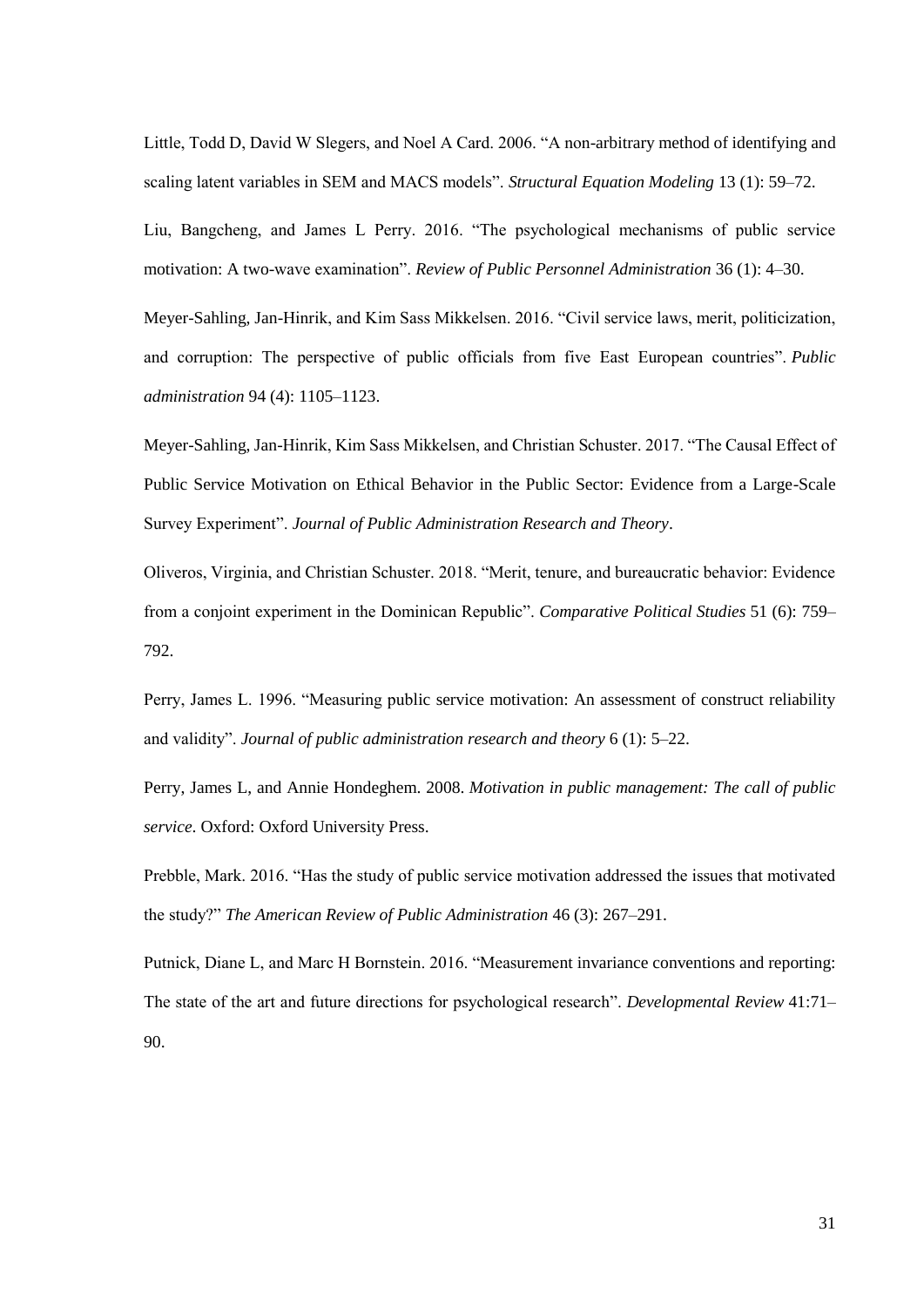Rainey, Hal G, and Paula Steinbauer. 1999. "Galloping elephants: Developing elements of a theory of effective government organizations". *Journal of public administration research and theory* 9 (1): 1– 32.

Reise, Steven P, Keith F Widaman, and Robin H Pugh. 1993. "Confirmatory factor analysis and item response theory: two approaches for exploring measurement invariance." *Psychological bulletin* 114 (3): 552.

Ritz, Adrian, Gene A Brewer, and Oliver Neumann. 2016. "Public service motivation: A systematic literature review and outlook". *Public Administration Review* 76 (3): 414–426.

Rosseel, Yves. 2012. "Lavaan: An R Package for Structural Equation Modeling". *Journal of Statistical Software* 48 (2): 1–36.

Rutkowski, Leslie, and Dubravka Svetina. 2014. "Assessing the hypothesis of measurement invariance in the context of large-scale international surveys". *Educational and Psychological Measurement* 74  $(1): 31-57.$ 

Van De Schoot, Rens, Anouck Kluytmans, Lars Tummers, Peter Lugtig, Joop Hox, and Bengt Muthén. 2013. "Facing off with Scylla and Charybdis: a comparison of scalar, partial, and the novel possibility of approximate measurement invariance". *Frontiers in psychology* 4:770.

Vandenabeele, Wouter, and Steven Van de Walle. 2008. "International differences in public service motivation: Comparing regions across the world". In *Motivation in public management: The call of public service*, edited by James L Perry and Annie Hondeghem, 223–244. Oxford: Oxford University Press.

Yuan, Ke-Hai, and Peter M Bentler. 2004. "On chi-square difference and z tests in mean and covariance structure analysis when the base model is misspecified". *Educational and Psychological measurement* 64 (5): 737–757.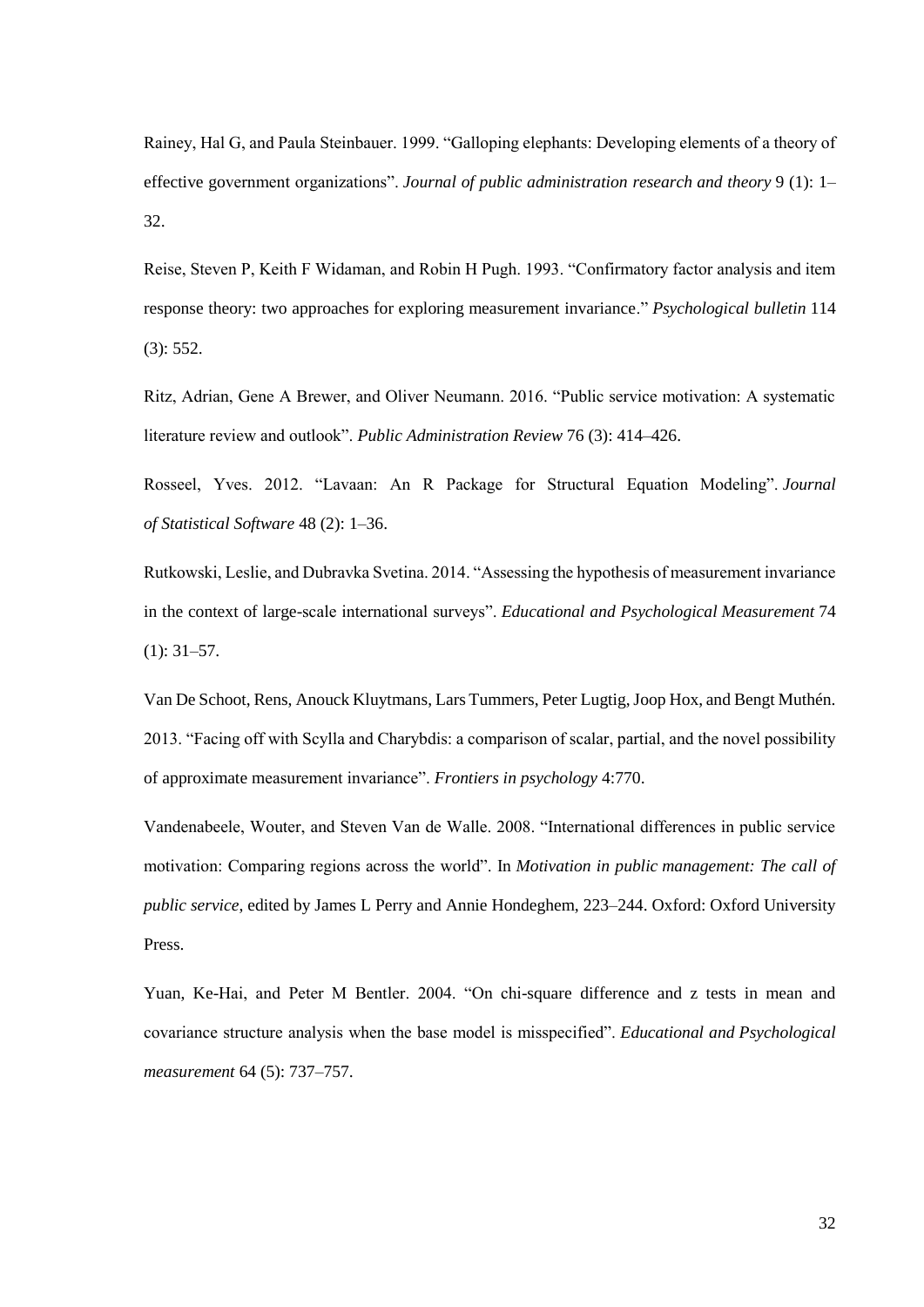# <span id="page-33-0"></span>A Cross-Cultural Basis for Public Service? Appendices

# Contents

| A Country Characteristics                                            | $\mathbf{2}$ |
|----------------------------------------------------------------------|--------------|
| <b>B</b> Survey Sample Descriptive Statistics and Representativeness | 3            |
| C Country Specific Model Results                                     | 10           |
| D DIF Testing for First Order Partial Metric Invariance              | 12           |
| E Validation for Metric Invariance                                   | 14           |
| F DIF Testing for First Order Partial Scalar Invariance              | 16           |
| G Second-Order Modelling Choices in the PSM literature               | 17           |
| H Articles Used in the Review of Modelling Choices                   | 18           |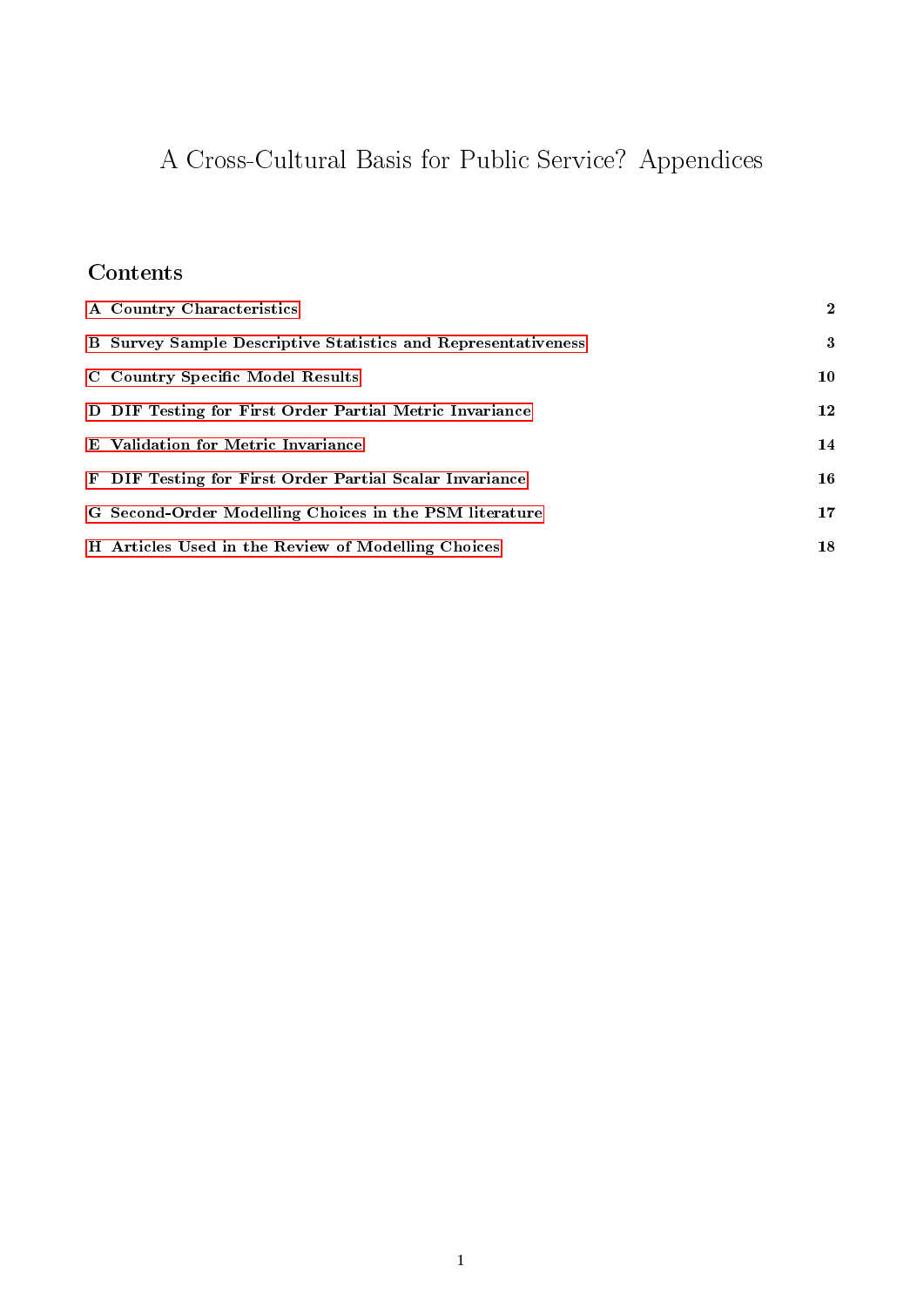# <span id="page-34-0"></span>A Country Characteristics

|            | <b>Income</b><br>(World Bank 2018) | Democracy<br>(Freedom House 2018) | Corruption Perception Score<br>Transparency International 2018,<br>100 indicates "very clean") |
|------------|------------------------------------|-----------------------------------|------------------------------------------------------------------------------------------------|
| Albania    | Upper middle income                | Partly Free $(68/100)$            | 36/100                                                                                         |
| Bangladesh | Lower middle income                | Partly Free $(45/100)$            | 26/100                                                                                         |
| Brazil     | Upper middle income                | Free $(78/100)$                   | 35/100                                                                                         |
| Chile      | High income                        | Free $(94/100)$                   | 67/100                                                                                         |
| Estonia    | High income                        | Free $(94/100)$                   | 73/100                                                                                         |
| Ghana      | Lower middle income                | Free $(83/100)$                   | 41/100                                                                                         |
| Kosovo     | Lower middle income                | Partly Free $(52/100)$            | 37/100                                                                                         |
| Malawi     | Low income                         | Partly Free $(63/100)$            | 32/100                                                                                         |
| Nepal      | Low income                         | Partly Free $(55/100)$            | 31/100                                                                                         |
| Uganda     | Low income                         | Partly Free $(37/100)$            | 26/100                                                                                         |

| Table A1: Country Characteristics |  |  |  |
|-----------------------------------|--|--|--|
|-----------------------------------|--|--|--|

Sources: World Bank, 2018; Freedom House 2019; Transparency International, 2019.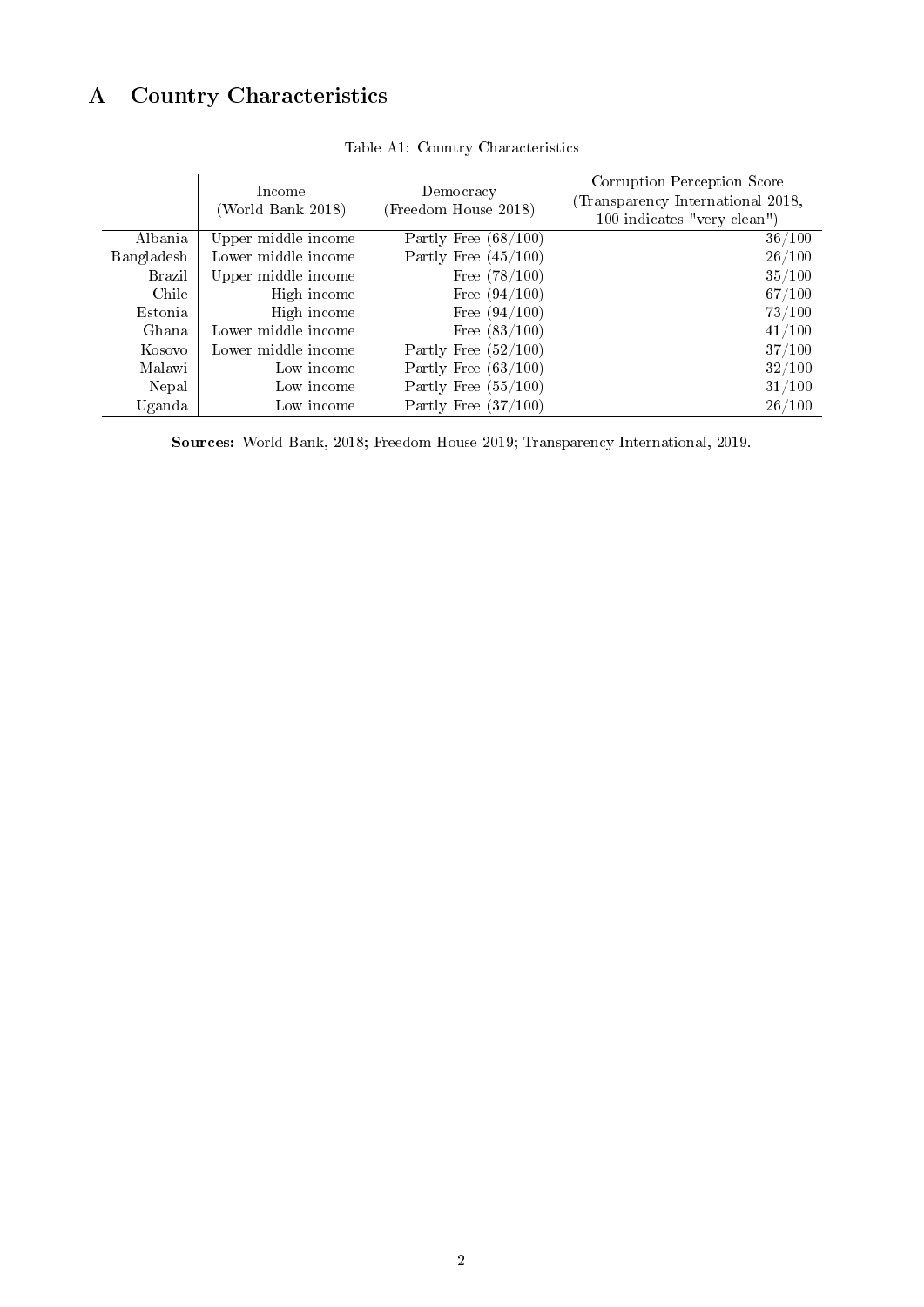# <span id="page-35-0"></span>B Survey Sample Descriptive Statistics and Representativeness

|                                      | Survey sample | Survey population <sup>1</sup><br>(all central government<br>institutions) |
|--------------------------------------|---------------|----------------------------------------------------------------------------|
| Percentage<br>female                 | 56.1%         | 58%                                                                        |
| Percentage<br>university<br>educated | 49.6%         | 50%                                                                        |
| Mean age                             | 39            | 192                                                                        |

Table B1: Representativeness data for Chile

Sources: Direccion de Presupuestos del Ministerio de Hacienda, 2017.

Notes: (1) Survey population data is from 2017; our survey was conducted in 2016-2017. (2) Estimated based on averaging age bands published in Direccion de Presupuestos del Ministerio de Hacienda de Chile (2019).

|            | Survey sample<br>(excl. administrative<br>assistants) | Survey population<br>data <sup>1</sup> |
|------------|-------------------------------------------------------|----------------------------------------|
| Percentage | 46.8%                                                 | $45\%$                                 |
| female     |                                                       |                                        |
| Percentage |                                                       |                                        |
| university | 80.4%                                                 | 70%                                    |
| educated   |                                                       |                                        |
| Mean age   | 35                                                    | 42                                     |
| Mean years | 10.3                                                  | 14                                     |
| of service |                                                       |                                        |

Table B2: Representativeness data for Ghana

Sources: Rasul, Rogger, and Williams, 2015.

Notes: (1) Representative survey of staff in 45 Ministries and Departments in Accra, excluding public servants below technical-administrative grades. Survey population data is from 2015; our survey sample is from 2017.

Table B3: Representativeness data for Bangladesh

|                        | Survey sample | Survey population data <sup>1</sup><br>(central government<br>ministries and divisions) |
|------------------------|---------------|-----------------------------------------------------------------------------------------|
| Percentage<br>female   | 22%           | $18\%$                                                                                  |
| Percentage<br>managers | 22%           | 27%                                                                                     |

Source: Government of Bangladesh, 2018.

Notes: (1) Survey population data is from 2017; our survey was conducted in 2017.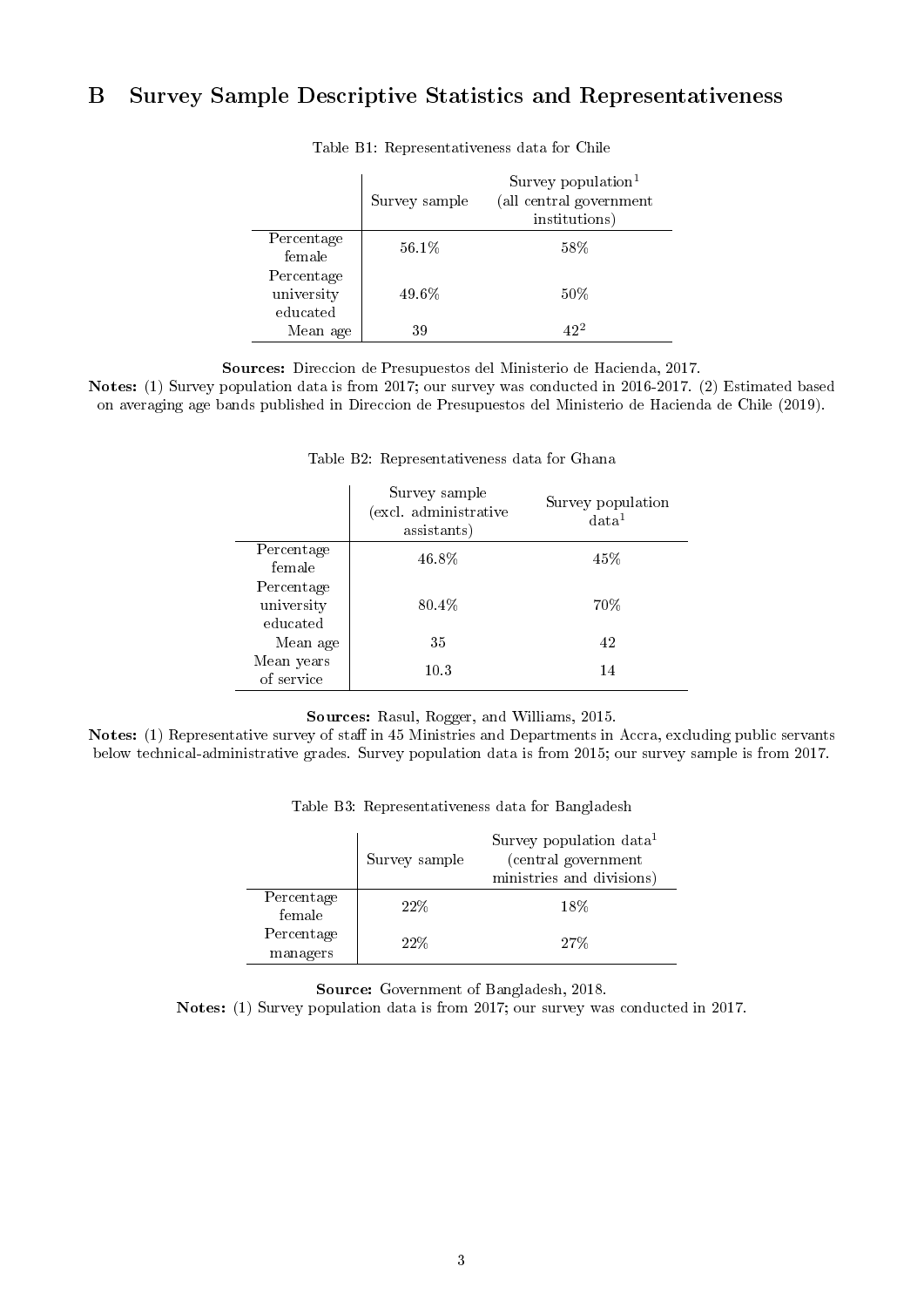|                                      | Survey sample | Survey population data <sup>1</sup><br>(federal government) |
|--------------------------------------|---------------|-------------------------------------------------------------|
| Percentage<br>female                 | 43\%          | 45%                                                         |
| Percentage<br>university<br>educated | 90%           | 75%                                                         |
| Mean age                             | 47.6          | 46                                                          |

Table B4: Representativeness data for Brazil

Source: Government of Brazil, 2018.

L,

Notes: (1) Survey population data is from 2018; our survey was conducted in 2017.

| Table B5: Representativeness data for Estonia |  |  |
|-----------------------------------------------|--|--|
|                                               |  |  |

|            | Survey sample | Survey population data <sup>1</sup> |
|------------|---------------|-------------------------------------|
| Percentage | 74%           | 56%                                 |
| female     |               |                                     |
| Mean age   | 43.6          | 43.3                                |
| Percentage |               |                                     |
| university | 70\%          | $61\%$                              |
| educated   |               |                                     |

Source: Government of Estonia, 2018.

Notes: (1) Population data for the Estonian civil service, including armed forces (which were excluded from our survey).

|                      | Survey sample | Survey population data <sup>1</sup> |
|----------------------|---------------|-------------------------------------|
| Percentage<br>female | 45.5%         | 37.8%                               |
| Age: 24 or younger   | $0.7\%$       | $1.6\%$                             |
| Age: 25-29           | 9.1%          | 9.5%                                |
| Age: 30-34           | 25.3%         | 19.0%                               |
| Age: 35-39           | 21.8%         | 19.0%                               |
| Age: 40-44           | 18.0%         | 17.5%                               |
| Age: 45-49           | 11.3%         | 14.3%                               |
| Age: 50-54           | 7.1%          | 11.1%                               |
| Age: 55-59           | $4.2\%$       | $6.4\%$                             |
| Age: 60 and above    | 2.4%          | $1.6\%$                             |

Table B6: Representativeness data for Uganda

Source: Government of Uganda, 2019.

Notes: (1) 2019 data for the Ugandan public service as a whole (central and local government).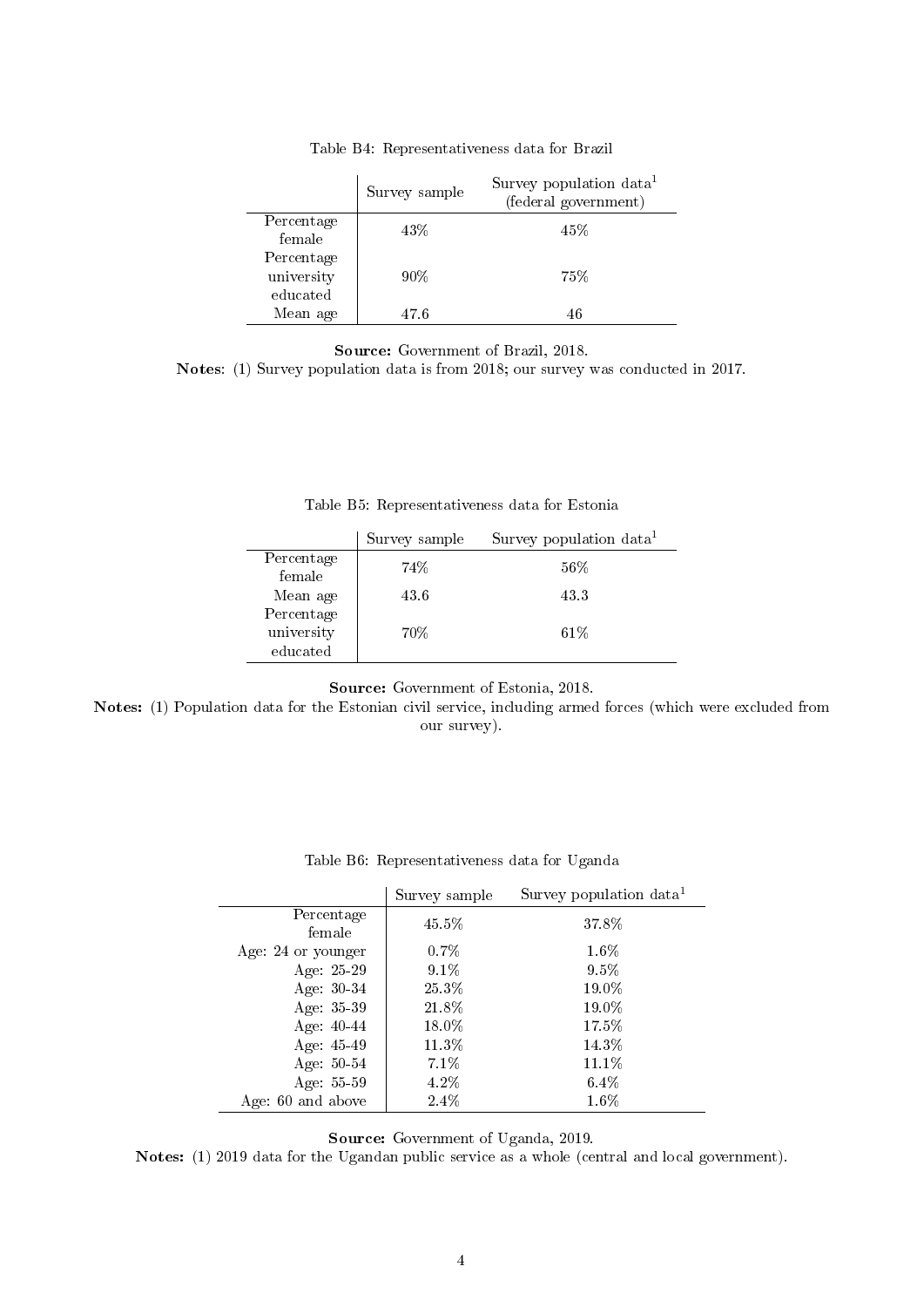#### References

Direccion de Presupuestos del Ministerio de Hacienda. 2017. Anuario Estadístico del Empleo Público en el Gobierno Central 2011-2018. Santiago: Direccion de Presupuestos del Ministerio de Hacienda. URL: [https:](https://www.dipres.gob.cl/598/articles-191413_doc_pdf.pdf) [//www.dipres.gob.cl/598/articles-191413\\_doc\\_pdf.pdf](https://www.dipres.gob.cl/598/articles-191413_doc_pdf.pdf)

Government of Bangladesh. 2018. SUMMARY OF MANPOWER OF MINISTRIES AND DIVISIONS, DEPARTMENTS AND DIRECTORATES. Dhaka: Government of Bangladesh. URL: [http://old.mopa.gov.bd/](http://old.mopa.gov.bd/uploads/2018/archive/manual/6582_(1-96)_part-2.pdf) [uploads/2018/archive/manual/6582\\_\(1-96\)\\_part-2.pdf](http://old.mopa.gov.bd/uploads/2018/archive/manual/6582_(1-96)_part-2.pdf)

Government of Brazil. 2018. Painel Estatistico de Pessoal. URL: [http://painel.pep.planejamento.gov.](http://painel.pep.planejamento.gov.br/QvAJAXZfc/opendoc.htm?document=painelpep.qvw&lang=en-US&host=Local&anonymous=true) [br/QvAJAXZfc/opendoc.htm?document=painelpep.qvw&lang=en-US&host=Local&anonymous=true](http://painel.pep.planejamento.gov.br/QvAJAXZfc/opendoc.htm?document=painelpep.qvw&lang=en-US&host=Local&anonymous=true)

Government of Estonia. 2018. Personali- ja palgastatistika. Tallinn: Government of Estonia. URL: [https:](https://www.rahandusministeerium.ee/et/riigi-personalipoliitika/personali-ja-palgastatistika) [//www.rahandusministeerium.ee/et/riigi-personalipoliitika/personali-ja-palgastatistika](https://www.rahandusministeerium.ee/et/riigi-personalipoliitika/personali-ja-palgastatistika)

Government of Uganda. 2019. Ministry of Public Service Newsletter June - Oct 2019. Kampala: Ministry of Public Service. URL: [https://publicservice.go.ug/download/](https://publicservice.go.ug/download/ministry-of-public-service-newsletter-june-oct-2019/) [ministry-of-public-service-newsletter-june-oct-2019/](https://publicservice.go.ug/download/ministry-of-public-service-newsletter-june-oct-2019/)

Rasul, I, D. Rogger, and M. J. Williams. 2018. Management and Bureaucratic Effectiveness: Evidence from the Ghanaian Civil Service. Washington: The World Bank. URL: [http://documents.worldbank.org/curated/](http://documents.worldbank.org/curated/en/335361537384686708/pdf/WPS8595.pdf) [en/335361537384686708/pdf/WPS8595.pdf.](http://documents.worldbank.org/curated/en/335361537384686708/pdf/WPS8595.pdf)

| Survey Item      | Country    | Mean  | Std.Dev | Min            | Max            |
|------------------|------------|-------|---------|----------------|----------------|
| APS1             | Albania    | 3.735 | 0.563   | $\Omega$       | $\overline{4}$ |
| APS2             | Albania    | 3.740 | 0.568   | $\theta$       | 4              |
| APS3             | Albania    | 3.792 | 0.525   | $\overline{0}$ | $\overline{4}$ |
| APS4             | Albania    | 3.804 | 0.485   | $\theta$       | $\overline{4}$ |
| COM1             | Albania    | 3.511 | 0.770   | $\overline{0}$ | $\overline{4}$ |
| COM2             | Albania    | 3.579 | 0.706   | $\overline{0}$ | $\overline{4}$ |
| COM <sub>3</sub> | Albania    | 3.704 | 0.747   | $\overline{0}$ | $\overline{4}$ |
| COM <sub>4</sub> | Albania    | 3.368 | 0.890   | $\overline{0}$ | $\overline{4}$ |
| CPV1             | Albania    | 3.879 | 0.414   | $\overline{0}$ | $\overline{4}$ |
| CPV2             | Albania    | 3.875 | 0.377   | $\overline{0}$ | $\overline{4}$ |
| CPV3             | Albania    | 3.899 | 0.351   | $\Omega$       | $\overline{4}$ |
| CPV4             | Albania    | 3.949 | 0.298   | $\overline{0}$ | $\overline{4}$ |
| SES <sub>1</sub> | Albania    | 3.170 | 0.864   | $\overline{0}$ | $\overline{4}$ |
| SES <sub>2</sub> | Albania    | 3.072 | 1.059   | $\overline{0}$ | $\overline{4}$ |
| SES <sub>3</sub> | Albania    | 2.618 | 1.124   | $\overline{0}$ | $\overline{4}$ |
| SES <sub>4</sub> | Albania    | 3.313 | 0.878   | $\overline{0}$ | $\overline{4}$ |
| APS1             | Bangladesh | 3.763 | 0.553   | $\overline{0}$ | $\overline{4}$ |
| APS2             | Bangladesh | 3.632 | 0.605   | $\theta$       | $\overline{4}$ |
| APS3             | Bangladesh | 3.850 | 0.426   | $\overline{0}$ | $\overline{4}$ |
| APS4             | Bangladesh | 3.644 | 0.633   | $\theta$       | $\overline{4}$ |
| COM1             | Bangladesh | 3.773 | 0.525   | $\overline{0}$ | $\overline{4}$ |
| COM2             | Bangladesh | 3.607 | 0.663   | $\overline{0}$ | $\overline{4}$ |
| COM <sub>3</sub> | Bangladesh | 3.790 | 0.504   | $\overline{0}$ | $\overline{4}$ |
| COM <sub>4</sub> | Bangladesh | 3.742 | 0.574   | $\overline{0}$ | $\overline{4}$ |
| CPV1             | Bangladesh | 3597  | 0.871   | $\theta$       | $\overline{4}$ |
| CPV2             | Bangladesh | 3358  | 0.938   | $\overline{0}$ | $\overline{4}$ |
| CPV3             | Bangladesh | 3.595 | 0.793   | $\overline{0}$ | $\overline{4}$ |
| CPV4             | Bangladesh | 3.909 | 0.341   | $\overline{0}$ | $\overline{4}$ |
| SES <sub>1</sub> | Bangladesh | 3.480 | 0.747   | $\theta$       | $\overline{4}$ |
| SES <sub>2</sub> | Bangladesh | 3.281 | 0.972   | $\theta$       | $\overline{4}$ |
| SES <sub>3</sub> | Bangladesh | 2.933 | 1.043   | $\overline{0}$ | $\overline{4}$ |
| $_{\rm SES4}$    | Bangladesh | 3.245 | 0.898   | $\overline{0}$ | $\overline{4}$ |

Table B7: Descriptive Statistics I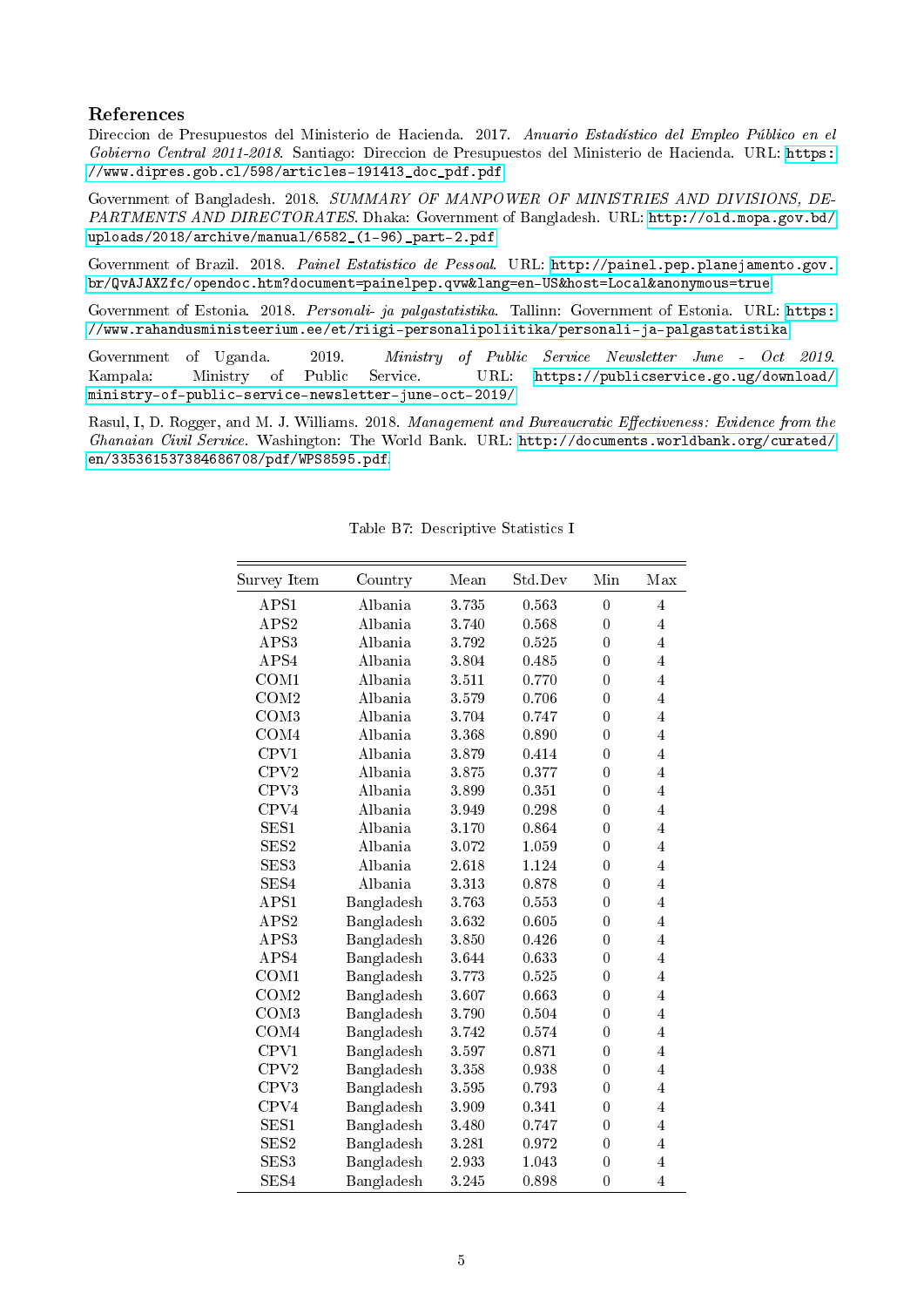| <b>Survey Item</b> | Country       | Mean      | Std.Dev | Min              | Max            |
|--------------------|---------------|-----------|---------|------------------|----------------|
| APS1               | <b>Brazil</b> | 3.741     | 0.595   | $\overline{0}$   | $\overline{4}$ |
| APS2               | <b>Brazil</b> | 3.713     | 0.641   | $\overline{0}$   | $\overline{4}$ |
| APS3               | <b>Brazil</b> | 3.728     | 0.589   | $\Omega$         | $\overline{4}$ |
| APS4               | <b>Brazil</b> | 3.807     | 0.509   | $\theta$         | $\overline{4}$ |
| COM1               | <b>Brazil</b> | 3.220     | 1.098   | $\theta$         | $\overline{4}$ |
| COM2               | <b>Brazil</b> | 3.281     | 0.987   | $\overline{0}$   | $\overline{4}$ |
| COM <sub>3</sub>   | <b>Brazil</b> | 3.861     | 0.491   | $\overline{0}$   | $\overline{4}$ |
| COM <sub>4</sub>   | <b>Brazil</b> | 3.706     | 0.603   | $\overline{0}$   | $\overline{4}$ |
| CPV1               | <b>Brazil</b> | 3.854     | 0.465   | $\overline{0}$   | $\overline{4}$ |
| CPV <sub>2</sub>   | <b>Brazil</b> | 3.844     | 0.512   | $\overline{0}$   | $\overline{4}$ |
| CPV3               | <b>Brazil</b> | 3.841     | 0.439   | $\overline{0}$   | $\overline{4}$ |
| CPV4               | <b>Brazil</b> | 3.978     | 0.213   | $\boldsymbol{0}$ | $\overline{4}$ |
| SES1               | <b>Brazil</b> | 2.660     | 1.089   | $\overline{0}$   | $\overline{4}$ |
| SES <sub>2</sub>   | <b>Brazil</b> | 3.013     | 1.067   | $\overline{0}$   | $\overline{4}$ |
| SES <sub>3</sub>   | <b>Brazil</b> | $2.321\,$ | 1.219   | $\overline{0}$   | $\overline{4}$ |
| SES4               | <b>Brazil</b> | 2.751     | 1.172   | $\overline{0}$   | $\overline{4}$ |
| APS1               | Chile         | 3.776     | 0.524   | $\overline{0}$   | $\overline{4}$ |
| APS2               | Chile         | 3.762     | 0.540   | $\Omega$         | $\overline{4}$ |
| APS3               | Chile         | 3.872     | 0.422   | $\overline{0}$   | $\overline{4}$ |
| ${\rm APS4}$       | Chile         | 3.845     | 0.444   | $\overline{0}$   | $\overline{4}$ |
| COM1               | Chile         | 3 4 6 9   | 0.805   | $\theta$         | $\overline{4}$ |
| COM2               | Chile         | 3.687     | 0.576   | $\overline{0}$   | $\overline{4}$ |
| COM <sub>3</sub>   | Chile         | 3.801     | 0.529   | $\theta$         | $\overline{4}$ |
| COM <sub>4</sub>   | Chile         | 3.647     | 0.631   | $\overline{0}$   | $\overline{4}$ |
| CPV1               | Chile         | 3.882     | 0.428   | $\overline{0}$   | $\overline{4}$ |
| CPV <sub>2</sub>   | Chile         | 3.851     | 0.457   | $\overline{0}$   | $\overline{4}$ |
| CPV3               | Chile         | 3.789     | 0.527   | $\overline{0}$   | $\overline{4}$ |
| CPV4               | Chile         | 3.937     | 0.347   | $\theta$         | $\overline{4}$ |
| SES1               | Chile         | 3.057     | 0.941   | $\overline{0}$   | $\overline{4}$ |
| SES <sub>2</sub>   | Chile         | 2.995     | 1.017   | $\theta$         | $\overline{4}$ |
| SES <sub>3</sub>   | Chile         | 2.562     | 1.201   | $\overline{0}$   | $\overline{4}$ |
| SES4               | Chile         | 3.097     | 1.025   | $\overline{0}$   | $\overline{4}$ |

Table B8: Descriptive Statistics II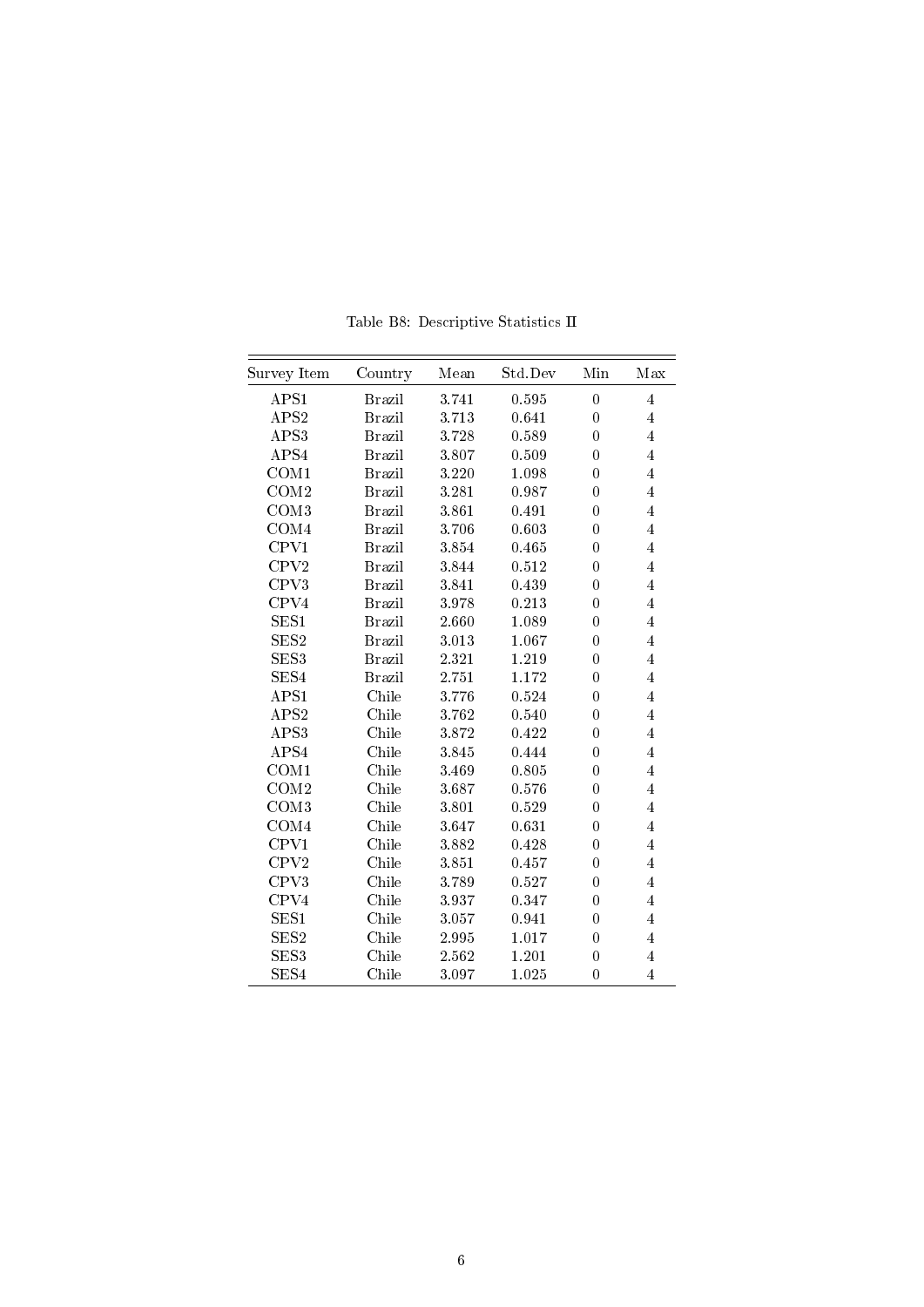| Survey Item      | Country | Mean  | Std.Dev | Min            | Max            |
|------------------|---------|-------|---------|----------------|----------------|
| APS1             | Estonia | 3.458 | 0.745   | $\overline{0}$ | $\overline{4}$ |
| APS2             | Estonia | 3.070 | 0.834   | $\Omega$       | $\overline{4}$ |
| APS3             | Estonia | 3.429 | 0.708   | $\Omega$       | $\overline{4}$ |
| APS4             | Estonia | 3.144 | 0.766   | $\Omega$       | $\overline{4}$ |
| COM1             | Estonia | 3.138 | 0.810   | $\Omega$       | $\overline{4}$ |
| COM2             | Estonia | 3.176 | 0.807   | $\overline{0}$ | $\overline{4}$ |
| COM <sub>3</sub> | Estonia | 3.704 | 0.530   | $\Omega$       | $\overline{4}$ |
| COM <sub>4</sub> | Estonia | 3.288 | 0.724   | $\overline{0}$ | $\overline{4}$ |
| CPV1             | Estonia | 3519  | 0.692   | $\theta$       | $\overline{4}$ |
| CPV <sub>2</sub> | Estonia | 3.712 | 0.532   | $\overline{0}$ | $\overline{4}$ |
| CPV3             | Estonia | 3.650 | 0.604   | $\Omega$       | $\overline{4}$ |
| CPV4             | Estonia | 3.812 | 0.472   | $\overline{0}$ | $\overline{4}$ |
| SES <sub>1</sub> | Estonia | 1.937 | 0.932   | $\Omega$       | $\overline{4}$ |
| SES <sub>2</sub> | Estonia | 1.739 | 0.954   | $\overline{0}$ | $\overline{4}$ |
| SES <sub>3</sub> | Estonia | 1.708 | 0.950   | $\overline{0}$ | $\overline{4}$ |
| SES4             | Estonia | 2.324 | 0.915   | $\overline{0}$ | $\overline{4}$ |
| APS1             | Ghana   | 3.902 | 0.453   | $\Omega$       | $\overline{4}$ |
| APS2             | Ghana   | 3.855 | 0.493   | $\Omega$       | $\overline{4}$ |
| APS3             | Ghana   | 3.883 | 0.430   | $\Omega$       | $\overline{4}$ |
| ${\rm APS4}$     | Ghana   | 3.904 | 0.401   | $\theta$       | $\overline{4}$ |
| COM1             | Ghana   | 3.868 | 0.531   | $\overline{0}$ | $\overline{4}$ |
| COM2             | Ghana   | 3.812 | 0.566   | $\overline{0}$ | $\overline{4}$ |
| COM <sub>3</sub> | Ghana   | 3.846 | 0.550   | $\overline{0}$ | $\overline{4}$ |
| COM4             | Ghana   | 3.873 | 0.493   | $\overline{0}$ | $\overline{4}$ |
| CPV1             | Ghana   | 3.900 | 0.464   | $\overline{0}$ | $\overline{4}$ |
| CPV <sub>2</sub> | Ghana   | 3.661 | 0.812   | $\overline{0}$ | $\overline{4}$ |
| CPV3             | Ghana   | 3.873 | 0.549   | $\overline{0}$ | $\overline{4}$ |
| CPV4             | Ghana   | 3.865 | 0.598   | $\overline{0}$ | $\overline{4}$ |
| SES1             | Ghana   | 3.721 | 0.606   | $\overline{0}$ | $\overline{4}$ |
| SES <sub>2</sub> | Ghana   | 3.565 | 0.773   | $\overline{0}$ | $\overline{4}$ |
| SES <sub>3</sub> | Ghana   | 3.291 | 0.943   | $\Omega$       | $\overline{4}$ |
| SES4             | Ghana   | 3.659 | 0.672   | $\overline{0}$ | $\overline{4}$ |

Table B9: Descriptive Statistics III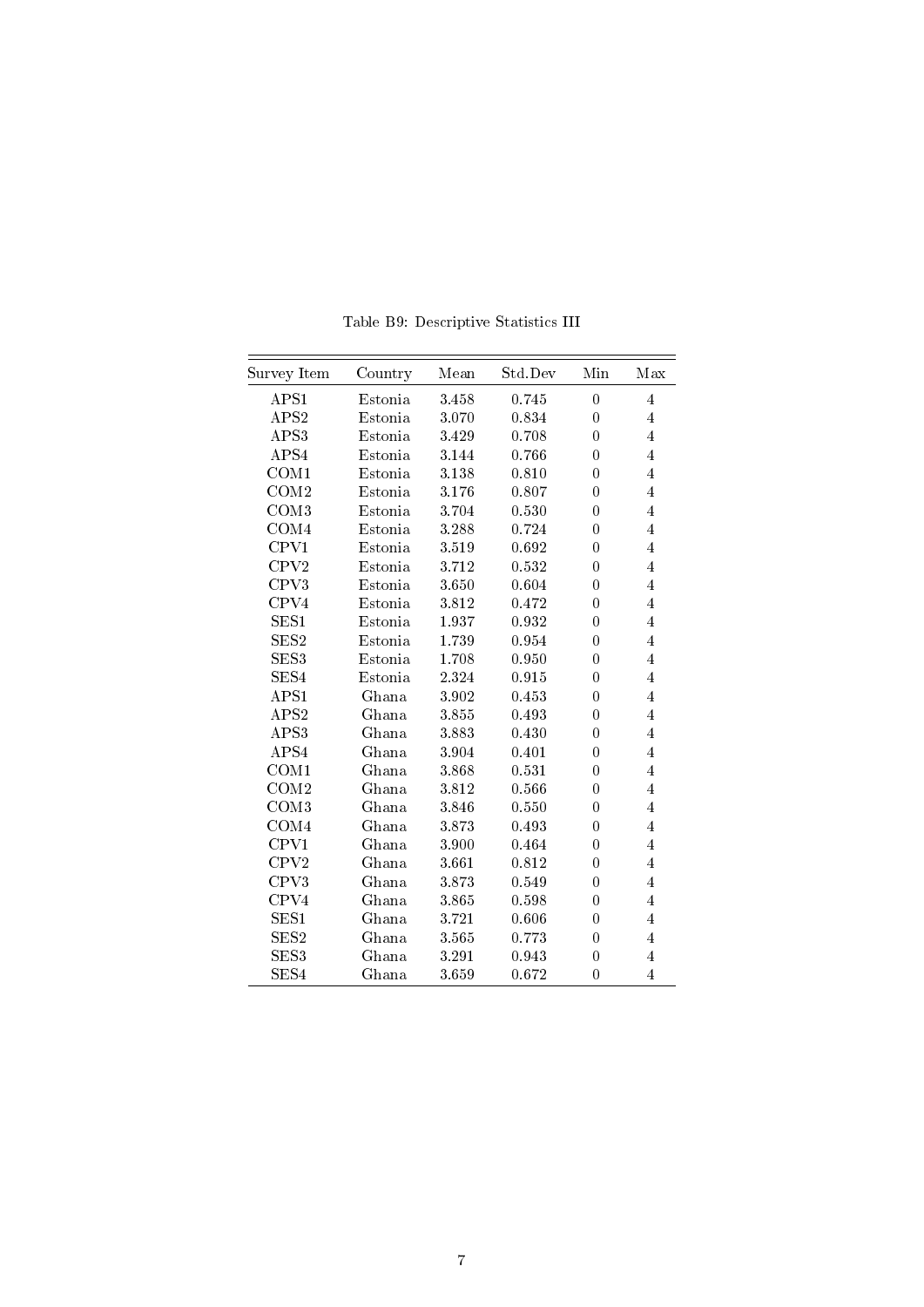| Survey Item      | Country | Mean      | Std.Dev | Min            | Max            |
|------------------|---------|-----------|---------|----------------|----------------|
| APS1             | Kosovo  | 3.878     | 0.462   | $\overline{0}$ | $\overline{4}$ |
| APS2             | Kosovo  | 3.784     | 0.555   | $\overline{0}$ | $\overline{4}$ |
| APS3             | Kosovo  | 3.897     | 0.461   | $\theta$       | $\overline{4}$ |
| APS4             | Kosovo  | 3.883     | 0.458   | $\overline{0}$ | $\overline{4}$ |
| COM1             | Kosovo  | 3.690     | 0.782   | $\overline{0}$ | 4              |
| COM2             | Kosovo  | 3.754     | 0.601   | $\overline{0}$ | $\overline{4}$ |
| COM <sub>3</sub> | Kosovo  | 3.885     | 0.451   | 0              | $\overline{4}$ |
| COM <sub>4</sub> | Kosovo  | 3.798     | 0.584   | $\overline{0}$ | 4              |
| CPV1             | Kosovo  | 3.897     | 0.414   | $\mathbf{1}$   | 4              |
| CPV <sub>2</sub> | Kosovo  | 3.853     | 0.491   | $\overline{0}$ | $\overline{4}$ |
| CPV3             | Kosovo  | 3.802     | 0.609   | 0              | $\overline{4}$ |
| CPV4             | Kosovo  | 3.851     | 0.502   | 0              | $\overline{4}$ |
| SES1             | Kosovo  | 3.540     | 0.789   | $\overline{0}$ | 4              |
| SES <sub>2</sub> | Kosovo  | 3.591     | 0.816   | $\overline{0}$ | $\overline{4}$ |
| SES <sub>3</sub> | Kosovo  | 3.011     | 1.098   | $\overline{0}$ | $\overline{4}$ |
| SES4             | Kosovo  | 3.526     | 0.810   | $\overline{0}$ | 4              |
| APS1             | Malawi  | 3.684     | 0.662   | $\overline{0}$ | $\overline{4}$ |
| APS2             | Malawi  | 3.663     | 0.650   | $\overline{0}$ | 4              |
| APS3             | Malawi  | 3.689     | 0.668   | $\overline{0}$ | $\overline{4}$ |
| APS4             | Malawi  | 3.684     | 0.627   | $\overline{0}$ | $\overline{4}$ |
| COM1             | Malawi  | 3.653     | 0.730   | $\overline{0}$ | $\overline{4}$ |
| COM2             | Malawi  | 3.653     | 0.703   | $\overline{0}$ | 4              |
| COM <sub>3</sub> | Malawi  | 3.682     | 0.675   | $\overline{0}$ | $\overline{4}$ |
| COM <sub>4</sub> | Malawi  | 3.668     | 0.718   | $\overline{0}$ | $\overline{4}$ |
| CPV1             | Malawi  | 3549      | 0.729   | $\overline{0}$ | $\overline{4}$ |
| CPV <sub>2</sub> | Malawi  | 3.555     | 0.791   | $\overline{0}$ | $\overline{4}$ |
| CPV3             | Malawi  | 3570      | 0.732   | $\overline{0}$ | $\overline{4}$ |
| CPV4             | Malawi  | 3.619     | 0.665   | $\overline{0}$ | 4              |
| SES1             | Malawi  | 3.612     | 0.762   | $\overline{0}$ | $\overline{4}$ |
| SES <sub>2</sub> | Malawi  | 3.581     | 0.795   | $\overline{0}$ | $\overline{4}$ |
| SES <sub>3</sub> | Malawi  | $3.521\,$ | 0.837   | $\overline{0}$ | $\overline{4}$ |
| SES <sub>4</sub> | Malawi  | 3599      | 0.740   | $\Omega$       | 4              |

Table B10: Descriptive Statistics IV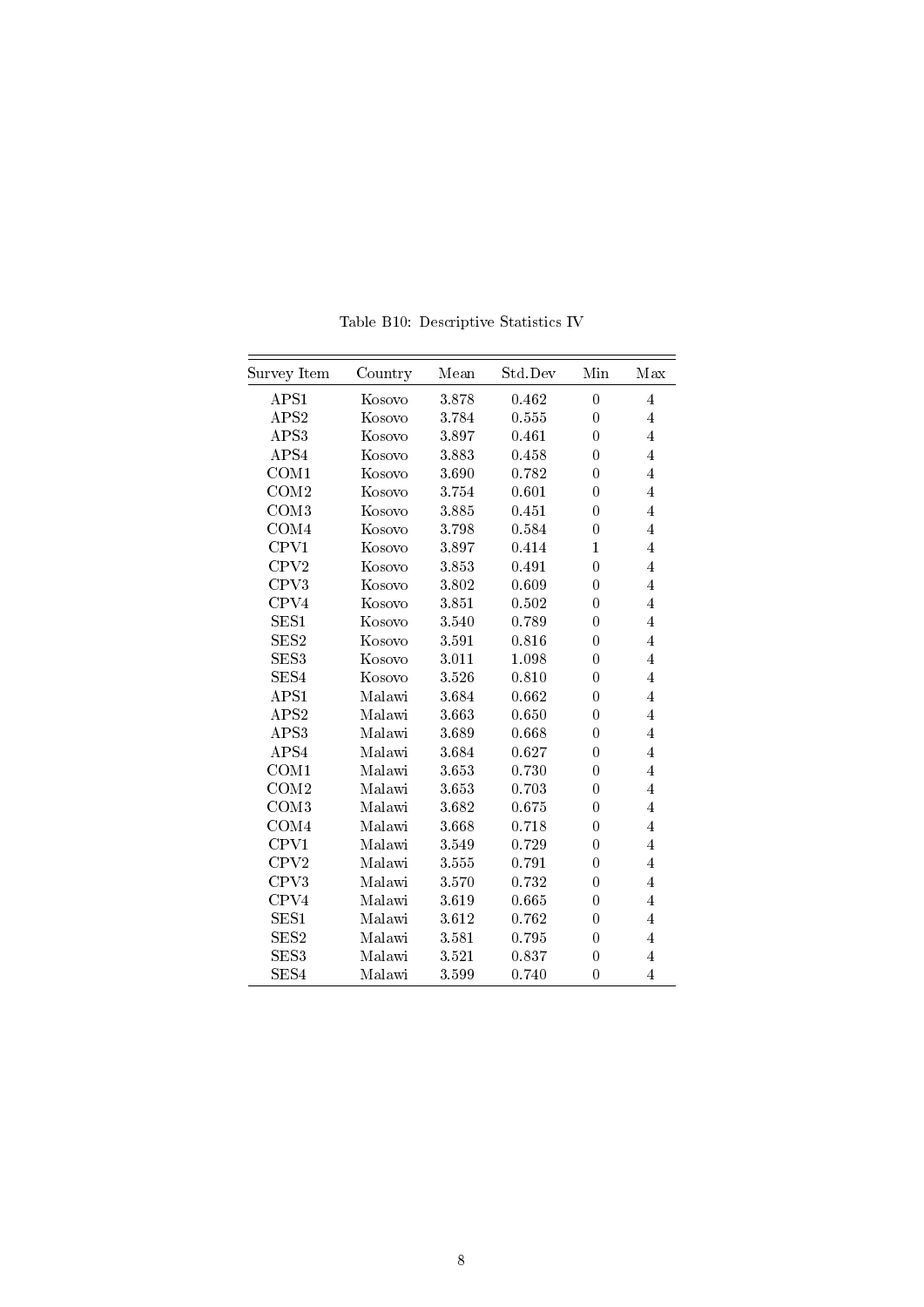| Survey Item      | Country | Mean  | Std.Dev | Min            | Max            |
|------------------|---------|-------|---------|----------------|----------------|
| APS1             | Nepal   | 3.876 | 0.386   | $\mathbf{1}$   | $\overline{4}$ |
| APS <sub>2</sub> | Nepal   | 3.857 | 0.404   | $\mathbf{1}$   | $\overline{4}$ |
| APS3             | Nepal   | 3.883 | 0.437   | $\overline{0}$ | $\overline{4}$ |
| APS4             | Nepal   | 3.878 | 0.402   | $\overline{0}$ | $\overline{4}$ |
| COM1             | Nepal   | 3.886 | 0.367   | $\mathbf{1}$   | 4              |
| COM2             | Nepal   | 3.841 | 0.437   | $\mathbf{1}$   | $\overline{4}$ |
| COM <sub>3</sub> | Nepal   | 3.849 | 0.472   | $\overline{0}$ | $\overline{4}$ |
| COM <sub>4</sub> | Nepal   | 3.871 | 0.440   | $\overline{0}$ | $\overline{4}$ |
| CPV1             | Nepal   | 3.831 | 0.505   | $\overline{0}$ | $\overline{4}$ |
| CPV2             | Nepal   | 3.681 | 0.721   | 0              | 4              |
| CPV3             | Nepal   | 3.871 | 0.436   | 0              | $\overline{4}$ |
| CPV4             | Nepal   | 3.923 | 0.329   | 0              | $\overline{4}$ |
| SES1             | Nepal   | 3.649 | 0.645   | 0              | $\overline{4}$ |
| SES <sub>2</sub> | Nepal   | 3.711 | 0.643   | $\overline{0}$ | $\overline{4}$ |
| SES <sub>3</sub> | Nepal   | 2.898 | 1.153   | 0              | $\overline{4}$ |
| SES <sub>4</sub> | Nepal   | 3.074 | 1.144   | 0              | 4              |
| APS1             | Uganda  | 3.811 | 0.587   | $\overline{0}$ | $\overline{4}$ |
| APS2             | Uganda  | 3.701 | 0.628   | $\overline{0}$ | $\overline{4}$ |
| APS3             | Uganda  | 3.760 | 0.582   | $\overline{0}$ | $\overline{4}$ |
| APS4             | Uganda  | 3.695 | 0.632   | $\overline{0}$ | 4              |
| COM1             | Uganda  | 3.672 | 0.700   | 0              | 4              |
| COM2             | Uganda  | 3.698 | 0.603   | 0              | $\overline{4}$ |
| COM <sub>3</sub> | Uganda  | 3.714 | 0.678   | $\overline{0}$ | $\overline{4}$ |
| COM4             | Uganda  | 3.710 | 0.641   | $\overline{0}$ | $\overline{4}$ |
| CPV1             | Uganda  | 3.773 | 0.586   | $\overline{0}$ | $\overline{4}$ |
| CPV <sub>2</sub> | Uganda  | 3.340 | 1.107   | $\overline{0}$ | $\overline{4}$ |
| CPV3             | Uganda  | 3.777 | 0.593   | 0              | $\overline{4}$ |
| CPV4             | Uganda  | 3.818 | 0.549   | $\overline{0}$ | $\overline{4}$ |
| SES1             | Uganda  | 3.132 | 1.085   | $\overline{0}$ | $\overline{4}$ |
| SES <sub>2</sub> | Uganda  | 3.242 | 0.988   | 0              | $\overline{4}$ |
| SES <sub>3</sub> | Uganda  | 2.654 | 1.261   | $\overline{0}$ | $\overline{4}$ |
| SES <sub>4</sub> | Uganda  | 3.091 | 1.118   | $\overline{0}$ | $\overline{4}$ |

Table B11: Descriptive Statistics V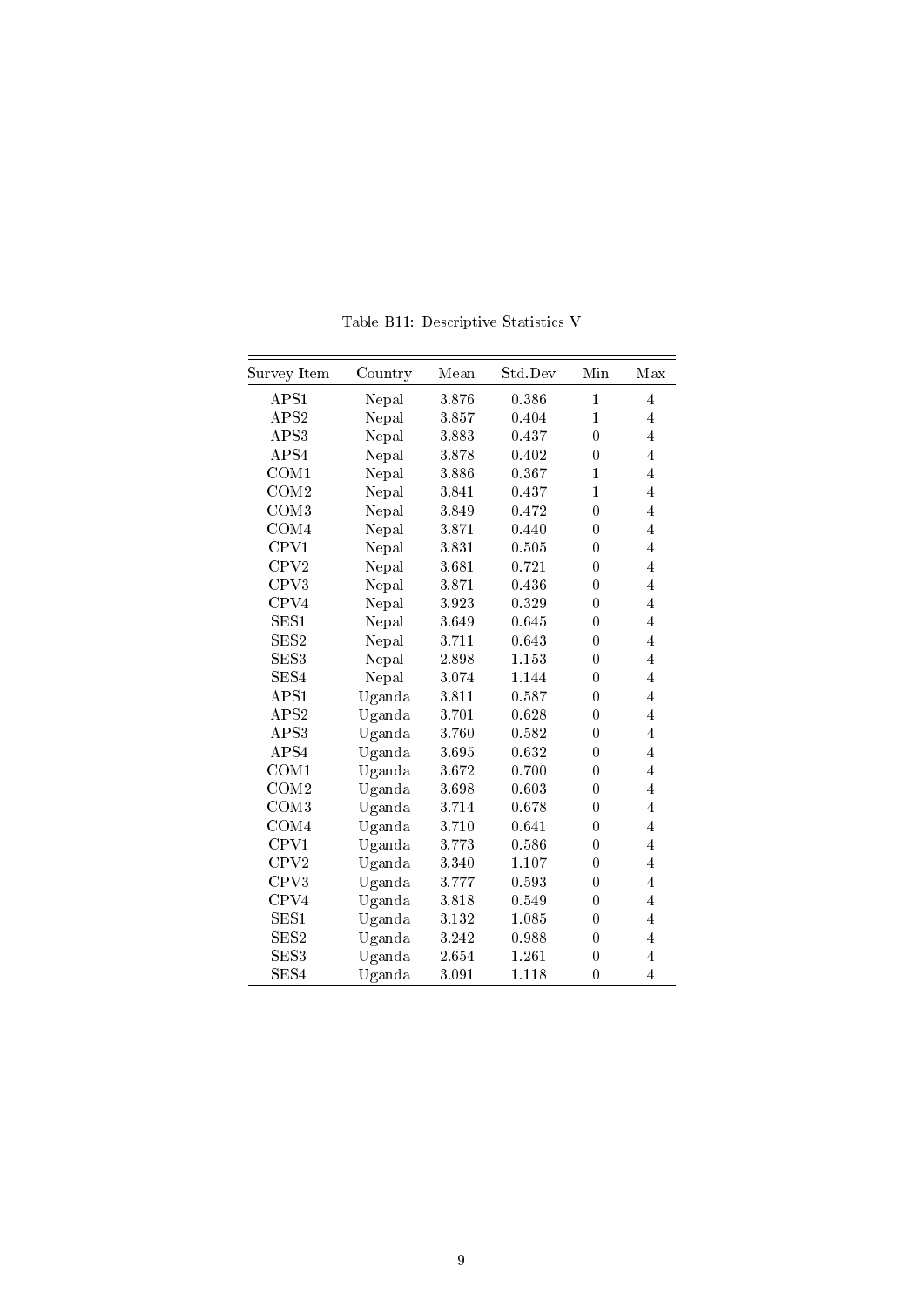# <span id="page-42-0"></span>C Country Specific Model Results

| Item             | Albania      | Bangladesh    | <b>Brazil</b>    | Chile        | Estonia      |
|------------------|--------------|---------------|------------------|--------------|--------------|
| APS1             | 1.161(0.071) | 0.915(0.090)  | 1.005(0.050)     | 1.071(0.029) | 0.870(0.036) |
| APS <sub>2</sub> | 1.097(0.056) | 1.230(0.116)  | 1.154(0.053)     | 1.166(0.034) | 1.163(0.036) |
| APS3             | 0.867(0.076) | 0.699(0.125)  | 0.929(0.051)     | 0.812(0.035) | 0.851(0.035) |
| APS4             | 0.875(0.047) | 1.156(0.105)  | (0.049)<br>0.911 | 0.950(0.024) | 1.116(0.029) |
| CPV1             | 1.429(0.129) | 0.913(0.167)  | 1.378<br>(0.100) | 1.002(0.033) | 1.362(0.075) |
| CPV2             | 0.902(0.121) | 1.565(0.223)  | 1.263<br>(0.087) | 1.044(0.041) | 0.894(0.050) |
| CPV3             | 0.946(0.103) | 0.912(0.128)  | 0.988<br>(0.078) | 1.302(0.055) | 1.059(0.067) |
| CPV4             | 0.724(0.112) | 0.610(0.173)  | 0.370<br>(0.127) | 0.653(0.055) | 0.685(0.058) |
| COM1             | 0.963(0.068) | 0.834(0.099)  | 1.232<br>(0.062) | 1.108(0.033) | 1.162(0.032) |
| COM <sub>2</sub> | 0.990(0.042) | 1.465 (0.177) | 1.264(0.058)     | 0.990(0.026) | 1.173(0.030) |
| COM <sub>3</sub> | 0.945(0.066) | 0.676(0.137)  | (0.065)<br>0.559 | 0.731(0.036) | 0.632(0.038) |
| COM <sub>4</sub> | 1.101(0.067) | 1.025(0.111)  | 0.945<br>(0.053) | 1.170(0.030) | 1.033(0.036) |
| SES1             | 0.971(0.055) | 0.809(0.075)  | (0.025)<br>1.048 | 0.992(0.023) | 0.984(0.029) |
| SES <sub>2</sub> | 0.972(0.048) | 1.044(0.092)  | 0.825<br>(0.036) | 0.913(0.024) | 0.963(0.030) |
| SES <sub>3</sub> | 1.187(0.039) | 1.233(0.101)  | 1.052<br>(0.028) | 1.085(0.025) | 1.056(0.028) |
| SES <sub>4</sub> | 0.870(0.042) | 0.914(0.093)  | (0.029)<br>1.075 | 1.011(0.026) | 0.996(0.037) |
| APS              | 1.010(0.100) | 0.958(0.075)  | 1.114(0.057)     | 0.978(0.043) | 1.349(0.051) |
| <b>CPV</b>       | 0.341(0.066) | 0.898(0.076)  | (0.076)<br>0.487 | 0.639(0.049) | 0.654(0.044) |
| COM              | 1.237(0.097) | 1.041(0.068)  | (0.059)<br>1.046 | 1.224(0.046) | 0.907(0.044) |
| <b>SES</b>       | 1.412(0.174) | 1.103(0.096)  | 1.353(0.102)     | 1.159(0.082) | 1.090(0.060) |
| Item             | Ghana        | Kosovo        | Malawi           | Nepal        | Uganda       |
| APS1             | 0.927(0.041) | 0.896(0.080)  | 0.922(0.060)     | 0.985(0.093) | 0.790(0.064) |
| ${\rm APS2}$     | 1.070(0.048) | 1.130(0.107)  | 1.051(0.054)     | 0.914(0.066) | 1.089(0.046) |
| APS3             | 1.019(0.028) | 0.852(0.066)  | 1.102(0.056)     | 1.020(0.096) | 0.980(0.051) |
| APS4             | 0.985(0.027) | 1.121(0.086)  | 0.925(0.091)     | 1.081(0.092) | 1.140(0.050) |
| CPV1             | 0.896(0.054) | 0.704(0.125)  | 1.111(0.070)     | 0.632(0.151) | 0.978(0.046) |
| CPV2             | 1.136(0.078) | 1.138(0.087)  | 1.023(0.082)     | 1.597(0.208) | 1.446(0.106) |
| CPV3             | 1.023(0.057) | 1.106(0.116)  | 0.966(0.075)     | 1.142(0.257) | 0.857(0.059) |
| CPV4             | 0.945(0.049) | 1.052(0.128)  | 0.900(0.051)     | 0.629(0.116) | 0.719(0.064) |
| COM1             | 0.968(0.050) | 0.976(0.113)  | 1.040(0.069)     | 0.878(0.093) | 1.020(0.030) |
| COM <sub>2</sub> | 1.107(0.058) | 1.306(0.111)  | 1.021(0.044)     | 1.096(0.085) | 0.987(0.038) |
| COM <sub>3</sub> | 0.997(0.035) | 0.753(0.116)  | 0.950(0.072)     | 1.169(0.083) | 1.026(0.029) |
| COM <sub>4</sub> | 0.928(0.049) | 0.965(0.089)  | 0.989(0.052)     | 0.857(0.098) | 0.966(0.035) |
| SES <sub>1</sub> | 0.912(0.043) | 0.993(0.053)  | 0.994(0.049)     | 0.904(0.082) | 1.077(0.036) |
| SES <sub>2</sub> | 1.053(0.037) | 0.916(0.059)  | 1.016(0.051)     | 0.930(0.089) | 0.801(0.053) |
| SES <sub>3</sub> | 1.060(0.050) | 1.089(0.075)  | 1.054(0.063)     | 1.153(0.080) | 1.014(0.041) |
| SES <sub>4</sub> | 0.974(0.048) | 1.003(0.052)  | 0.935(0.060)     | 1.014(0.086) | 1.108(0.034) |
| APS              | 0.993(0.075) | 0.881(0.170)  | 0.839(0.146)     | 1.179(0.108) | 0.852(0.048) |
| <b>CPV</b>       | 1.032(0.074) | 0.591(0.203)  | 1.105(0.104)     | 0.670(0.132) | 0.953(0.044) |
| COM              | 0.951(0.082) | 1.107(0.143)  | 0.890(0.107)     | 0.978(0.108) | 0.963(0.041) |
| <b>SES</b>       | 1.024(0.111) | 1.421(0.185)  | 1.166(0.120)     | 1.173(0.147) | 1.232(0.076) |

Table C1: Factor Loadings for Country Specific Models

Robust DWLS estimates for second-order CFA with standard errors in parentheses. All factor loadings are significant at a 1%  $\alpha$  level.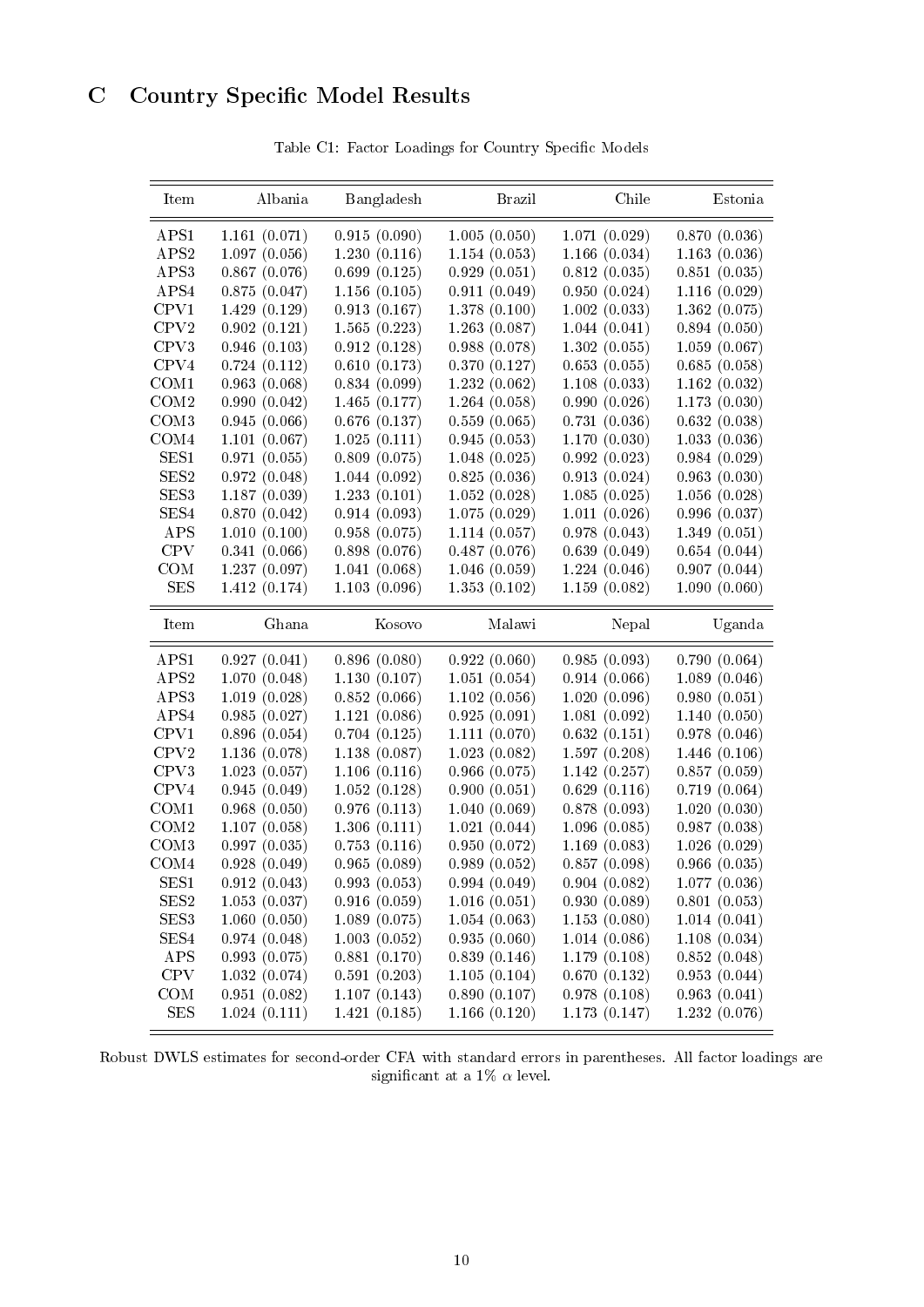| country       | CFI   | $\chi^2$ | df  | RMSEA |
|---------------|-------|----------|-----|-------|
| Albania       | 0.982 | 228.225  | 100 | 0.026 |
| Bangladesh    | 0.919 | 306.257  | 100 | 0.037 |
| <b>Brazil</b> | 0.983 | 414.866  | 100 | 0.025 |
| Chile         | 0.986 | 655.762  | 100 | 0.023 |
| Estonia       | 0.959 | 1090.754 | 100 | 0.057 |
| Ghana         | 0.994 | 173.806  | 100 | 0.010 |
| Kosovo        | 1.000 | 77.431   | 100 | 0.000 |
| Malawi        | 1.000 | 60.889   | 100 | 0.000 |
| Nepal         | 0.920 | 290.536  | 100 | 0.037 |
| Uganda        | 0.992 | 348.507  | 100 | 0.022 |

Table C2: Fit Measures for Country Specific Models

Robust CFI, scaled  $\chi^2$ , and robust RMSEA fit indices by country. Note that  $\chi^2$  statistics are reported as  $\chi^2$ per respondent in the main text. All  $\chi^2$  tests are significant at a 1%  $\alpha$  level.

Table C3: Mean and Standard Deviation of Factor Loadings from Country Specific Models across Countries

| $_{\rm Item}$    | Mean factor loading | Standard deviation |
|------------------|---------------------|--------------------|
| APS1             | 0.954               | 0.106              |
| APS <sub>2</sub> | 1.106               | 0.086              |
| APS3             | 0.913               | 0.120              |
| APS4             | 1.026               | 0.107              |
| CPV1             | 1.041               | 0.278              |
| CPV2             | 1.201               | 0.259              |
| CPV3             | 1.030               | 0.129              |
| CPV4             | 0.729               | 0.195              |
| COM1             | 1.018               | 0.123              |
| COM <sub>2</sub> | 1.140               | 0.162              |
| COM <sub>3</sub> | 0.844               | 0.200              |
| COM4             | 0.998               | 0.089              |
| $_{\rm SES1}$    | 0.968               | 0.077              |
| SES2             | 0.943               | 0.085              |
| SES3             | 1.098               | 0.070              |
| ${\rm SES4}$     | 0.990               | 0.071              |
| APS              | 1.015               | 0.160              |
| CPV              | 0.737               | 0.249              |
| COM              | 1.034               | 0.122              |
| $_{\rm SES}$     | 1.213               | 0.139              |

Based on robust DWLS estimates for second-order CFA. Means are calculated as the average of the ten factor loadings from country specific models. Standard deviations are calculated as the standard deviation from those same ten numbers.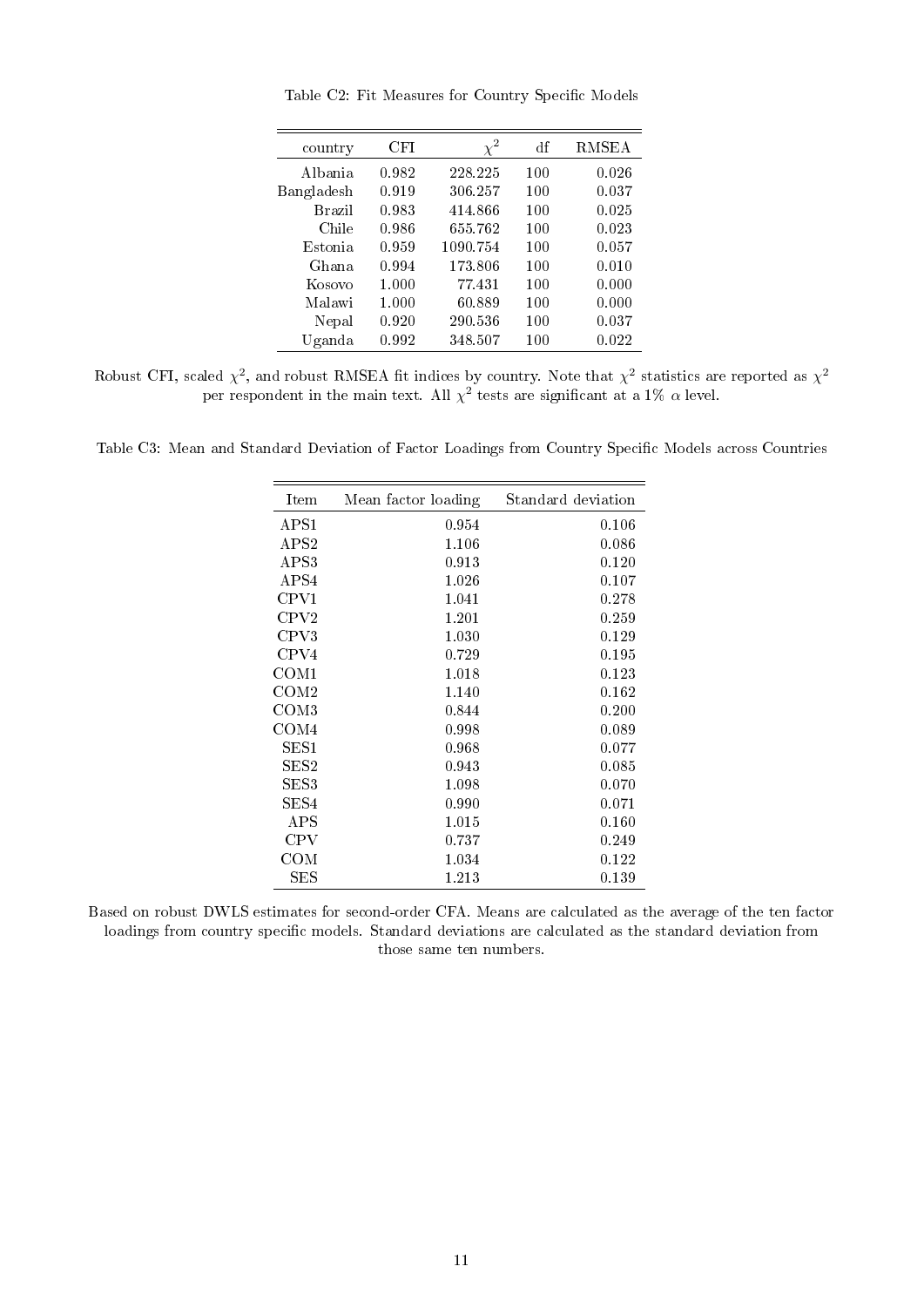# <span id="page-44-0"></span>D DIF Testing for First Order Partial Metric Invariance

| Constrained item<br>factor loading | $CFI_{scalar}$ | $RMSEA_{scalar}$ | $\chi^2_{scalar}$ | $\Delta CFI$ | $\Delta RMSEA$ | $\Delta\chi^2$ |
|------------------------------------|----------------|------------------|-------------------|--------------|----------------|----------------|
| APS <sub>1</sub>                   | 0.984          | 0.026            | 3237.742          | $-0.00138$   | 0.00103        | 146.741        |
| APS <sub>2</sub>                   | 0.986          | 0.024            | 3005.103          | $-0.00007$   | 0.00016        | 85.897         |
| APS3                               | 0.985          | 0.025            | 3080.817          | $-0.00054$   | 0.00034        | 10.183         |
| APS4                               | 0.984          | 0.025            | 3202.770          | $-0.00122$   | 0.00090        | 111.769        |
| CPV1                               | 0.983          | 0.026            | 3334.484          | $-0.00251$   | 0.00193        | 243.484        |
| CPV <sub>2</sub>                   | 0.983          | 0.026            | 3321.992          | $-0.00228$   | 0.00175        | 230.992        |
| CPV3                               | 0.984          | 0.026            | 3186.532          | $-0.00131$   | 0.00097        | 95.532         |
| CPV4                               | 0.984          | 0.026            | 3137.347          | $-0.00164$   | 0.00124        | 46.346         |
| COM <sub>1</sub>                   | 0.985          | 0.025            | 3092.372          | $-0.00060$   | 0.00039        | 1.372          |
| COM <sub>2</sub>                   | 0.984          | 0.026            | 3255.475          | $-0.00140$   | 0.00104        | 164.475        |
| COM <sub>3</sub>                   | 0.982          | 0.027            | 3405.126          | $-0.00323$   | 0.00248        | 314.125        |
| COM <sub>4</sub>                   | 0.985          | 0.025            | 3147.906          | $-0.00084$   | 0.00059        | 56.905         |
| SES <sub>1</sub>                   | 0.985          | 0.025            | 3045.252          | $-0.00012$   | 0.00001        | 45.749         |
| SES <sub>2</sub>                   | 0.985          | 0.025            | 3125.775          | $-0.00080$   | 0.00056        | 34.774         |
| SES <sub>3</sub>                   | 0.985          | 0.025            | 3042.637          | $-0.00018$   | 0.00004        | 48.364         |
| SES <sub>4</sub>                   | 0.985          | 0.025            | 3111.640          | $-0.00063$   | 0.00041        | 20.639         |

Table D1: First Round of Testing

Fit measures and differences in fit measures for model comparisons between the configurational model and a model constraining only the item in the first column to be equal across countries. Note  $\Delta CFI$  is reported as absolute change in the main text. The models omit the second-order construct.

| Table D2: Second Round of Testing |  |  |
|-----------------------------------|--|--|
|-----------------------------------|--|--|

| Constrained item<br>factor loading | $CFI_{scalar}$ | $RMSEA_{scalar}$ | $\chi^2_{scalar}$ | $\triangle CFI$ | $\triangle RMSEA$ | $\Delta\chi^2$ |
|------------------------------------|----------------|------------------|-------------------|-----------------|-------------------|----------------|
| APS <sub>1</sub>                   | 0.982          | 0.027            | 3321.621          | $-0.00139$      | 0.00097           | 139.084        |
| APS <sub>2</sub>                   | 0.984          | 0.026            | 3104.318          | $-0.00007$      | 0.00017           | 78.220         |
| APS3                               | 0.983          | 0.026            | 3175.137          | $-0.00054$      | 0.00031           | 7.400          |
| APS4                               | 0.983          | 0.027            | 3288.345          | $-0.00122$      | 0.00083           | 105.808        |
| CPV1                               | 0.981          | 0.028            | 3414.546          | $-0.00254$      | 0.00182           | 232.009        |
| CPV2                               | 0.982          | 0.027            | 3399.951          | $-0.00229$      | 0.00164           | 217.413        |
| CPV3                               | 0.983          | 0.027            | 3271.983          | $-0.00131$      | 0.00090           | 89.445         |
| CPV4                               | 0.982          | 0.027            | 3225.860          | $-0.00164$      | 0.00116           | 43.323         |
| SES <sub>1</sub>                   | 0.984          | 0.026            | 3142.631          | $-0.00013$      | 0.00001           | 39.906         |
| SES2                               | 0.983          | 0.026            | 3215.704          | $-0.00080$      | 0.00051           | 33.166         |
| SES <sub>3</sub>                   | 0.984          | 0.026            | 3138.980          | $-0.00017$      | 0.00003           | 43.557         |
| SES <sub>4</sub>                   | 0.983          | 0.026            | 3201.444          | $-0.00062$      | 0.00037           | 18.906         |

Fit measures and differences in fit measures for model comparisons between the configurational model and a model constraining COM1, COM4, and the item in the first column to be equal across countries. Note  $\Delta CFI$ is reported as absolute change in the main text. The models omit the second-order construct.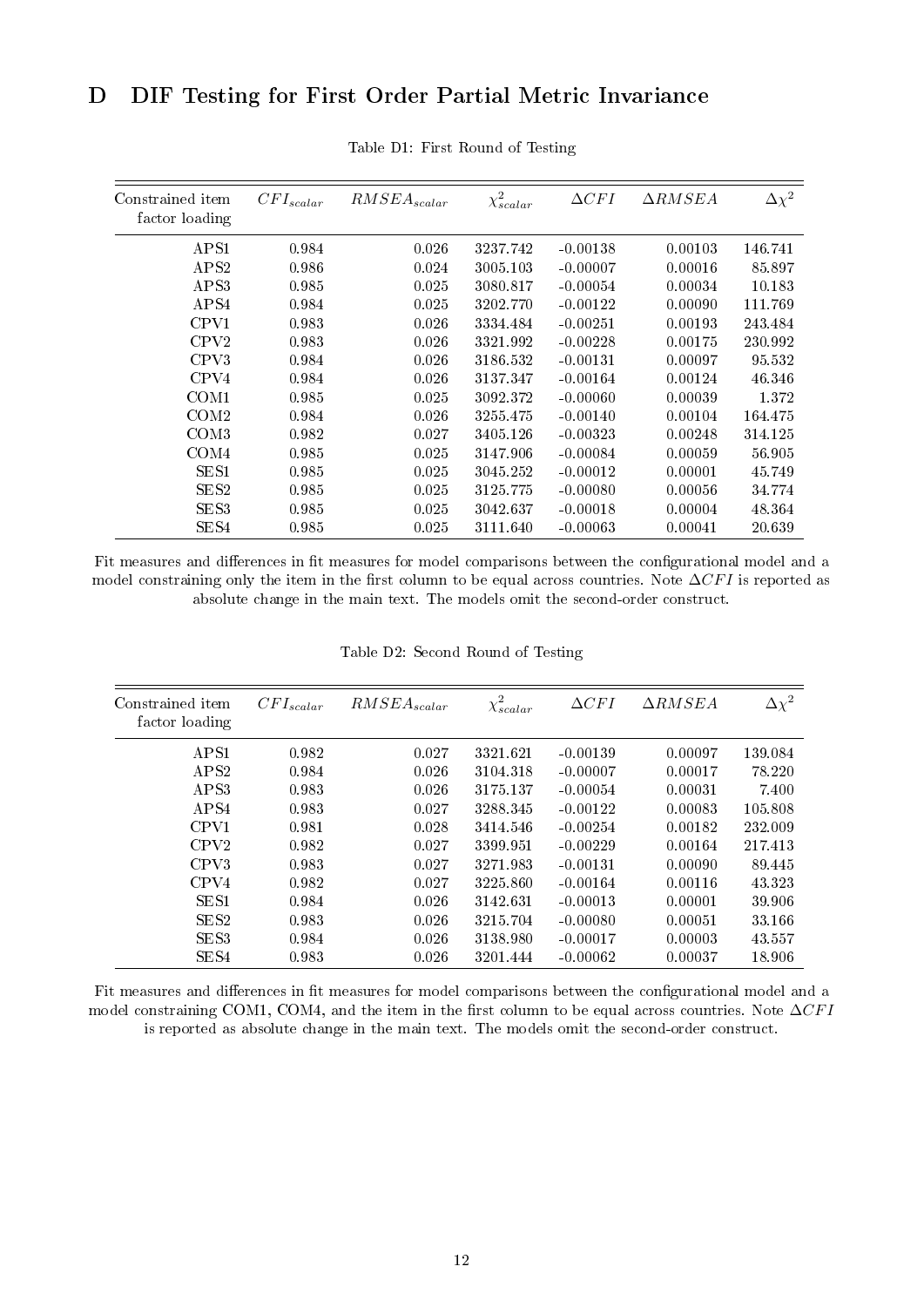| Constrained item<br>factor loading | $CFI_{scalar}$ | $RMSEA_{scalar}$ | $\chi^2_{scalar}$ | $\Delta CFI$ | $\Delta RMSEA$ | $\Delta\chi^2$ |
|------------------------------------|----------------|------------------|-------------------|--------------|----------------|----------------|
| APS1                               | 0.979          | 0.029            | 3457.506          | $-0.00454$   | 0.00301        | 274.968        |
| APS2                               | 0.981          | 0.028            | 3264.038          | $-0.00309$   | 0.00199        | 81.500         |
| APS3                               | 0.980          | 0.028            | 3326.637          | $-0.00369$   | 0.00242        | 144.099        |
| APS4                               | 0.979          | 0.029            | 3427.833          | $-0.00436$   | 0.00289        | 245.296        |
| SES <sub>1</sub>                   | 0.981          | 0.028            | 3300.604          | $-0.00329$   | 0.00213        | 118.067        |
| SES <sub>2</sub>                   | 0.980          | 0.028            | 3358.047          | $-0.00390$   | 0.00257        | 175.509        |
| SES <sub>3</sub>                   | 0.980          | 0.028            | 3297.194          | $-0.00334$   | 0.00217        | 114.657        |
| SES <sub>4</sub>                   | 0.980          | 0.028            | 3347.736          | $-0.00374$   | 0.00246        | 165.199        |

Table D3: Third Round of Testing

Fit measures and differences in fit measures for model comparisons between the configurational model and a model constraining COM1, COM4, CPV3, CPV4, and the item in the first column to be equal across countries. Note  $\Delta CFI$  is reported as absolute change in the main text. The models omit the second-order construct.

| Constrained item<br>factor loading | $CFI_{scalar}$ | $RMSEA_{scalar}$ | $\chi^2_{scalar}$ | $\Delta CFI$ | $\Delta RMSEA$ | $\Delta\chi^2$ |
|------------------------------------|----------------|------------------|-------------------|--------------|----------------|----------------|
| SES <sub>1</sub>                   | 0.977          | 0.030            | 3580.193          | $-0.00639$   | 0.00402        | 397.656        |
| SES <sub>2</sub>                   | 0.977          | 0.030            | 3633.105          | $-0.00700$   | 0.00442        | 450.568        |
| SES <sub>3</sub>                   | 0.977          | 0.030            | 3576.440          | $-0.00644$   | 0.00405        | 393.903        |
| SES <sub>4</sub>                   | 0.977          | 0.030            | 3625.048          | $-0.00685$   | 0.00432        | 442.511        |

Table D4: Fourth Round of Testing

Fit measures and differences in fit measures for model comparisons between the configurational model and a model constraining COM1, COM4, CPV3, CPV4, APS2, APS3, and the item in the first column to be equal across countries. Note  $\Delta CFI$  is reported as absolute change in the main text. The models omit the second-order construct.

| Table D5: DIF Testing for Second Order Partial Metric Invariance |  |  |  |  |  |  |
|------------------------------------------------------------------|--|--|--|--|--|--|
|------------------------------------------------------------------|--|--|--|--|--|--|

| Constrained dimension<br>factor loading | $CFI_{scalar}$ | $RMSEA_{scalar}$ | $\chi^2_{scalar}$ | $\Delta CFI$ | $\triangle RMStA$ | $\Delta\chi^2$ |
|-----------------------------------------|----------------|------------------|-------------------|--------------|-------------------|----------------|
| A PS                                    | 0.969          | 0.034            | 3754.612          | $-0.01458$   | 0.00839           | 572.075        |
| <b>CPV</b>                              | 0.962          | 0.038            | 4068.002          | $-0.02153$   | 0.01205           | 885.465        |
| COM                                     | 0.972          | 0.033            | 3621.824          | $-0.01227$   | 0.00708           | 439.287        |
| <b>SES</b>                              | 0.974          | $0.031\,$        | 3155.721          | $-0.00935$   | 0.00535           | 26.817         |

Fit measures and differences in fit measures for model comparisons between the configurational model and a model constraining COM1, COM4, CPV3, CPV4, APS2, APS3, SES1, SES3, and the dimension in the first column to be equal across countries. Note  $\Delta CFI$  is reported as absolute change in the main text.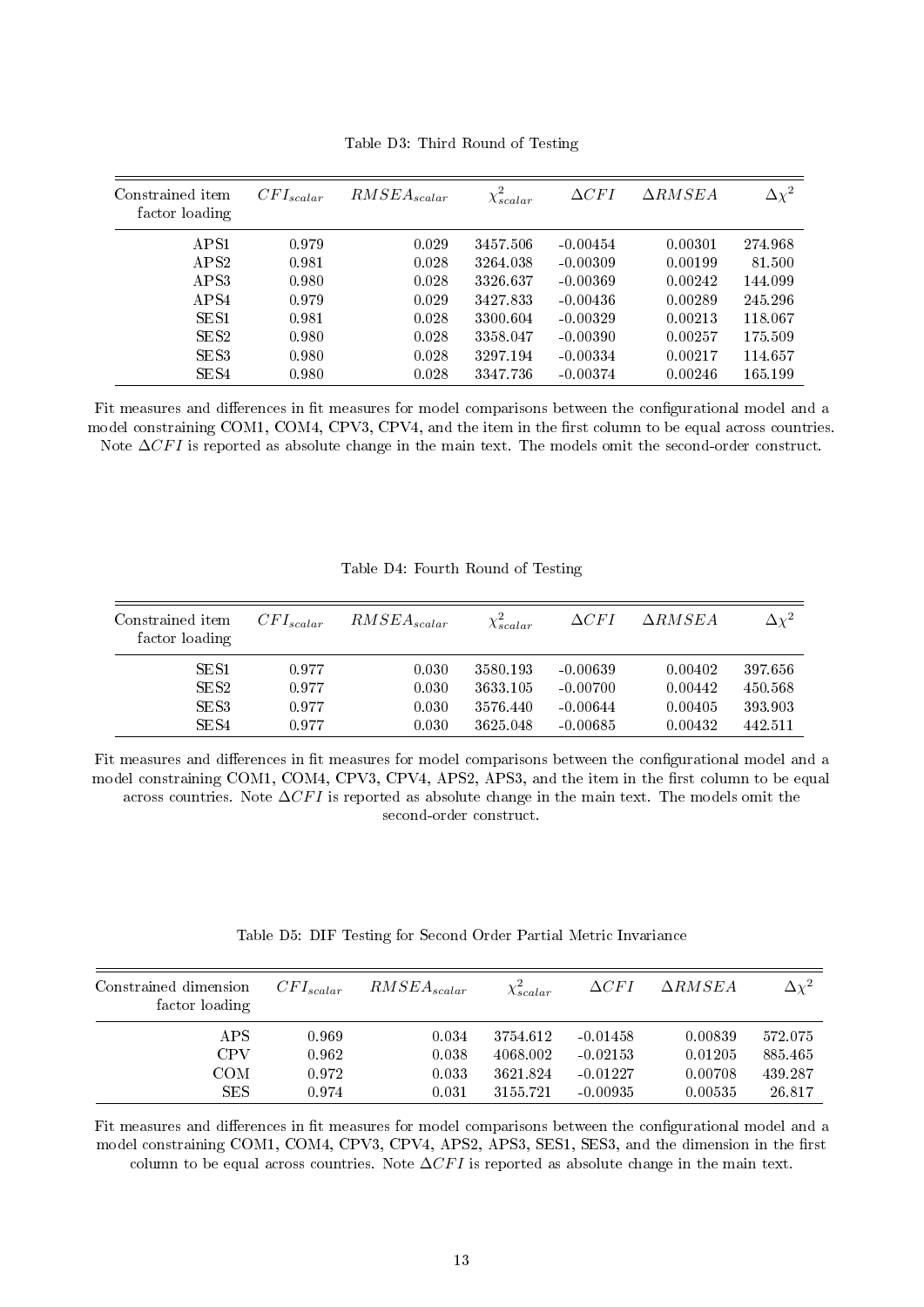# <span id="page-46-0"></span>E Validation for Metric Invariance

|                                  | CFL      | -RMSEA | $\sqrt{2}$ | df  |
|----------------------------------|----------|--------|------------|-----|
| Configurational Invariance Model | 0.984    | 0.026  | 3, 012.202 | 784 |
| Partial Metric Invariance Model  | 0.976    | 0.032  | 3,530.701  | 840 |
|                                  | $-0.009$ | 0.006  | 518.500    | 56  |

Table E1: Comparison of Model Fit for Validation Data (First Order Metric Invariance)

Fit measures and differences in fit measures for model comparisons between the configurational model and a model constraining COM1, COM4, CPV3, CPV4, APS2, APS3, SES1, SES3 to be equal across countries. The models omit the second-order construct.

Table E2: Comparison of Model Fit for Validation Data (Second Order Metric Invariance)

|                                  | CFL    | <b>RMSEA</b> |           |     |
|----------------------------------|--------|--------------|-----------|-----|
| Configurational Invariance Model | 0.971  | 0.034        | 3,762.198 | 856 |
| Partial Metric Invariance Model  | 0.966  | 0.037        | 3,680.533 | 870 |
|                                  | -0.005 | 0.003        | 81.664    | 14  |

Fit measures and differences in fit measures for model comparisons between the configurational model and a model constraining COM1, COM4, CPV3, CPV4, APS2, APS3, SES1, SES3, COM, and SES to be equal across countries.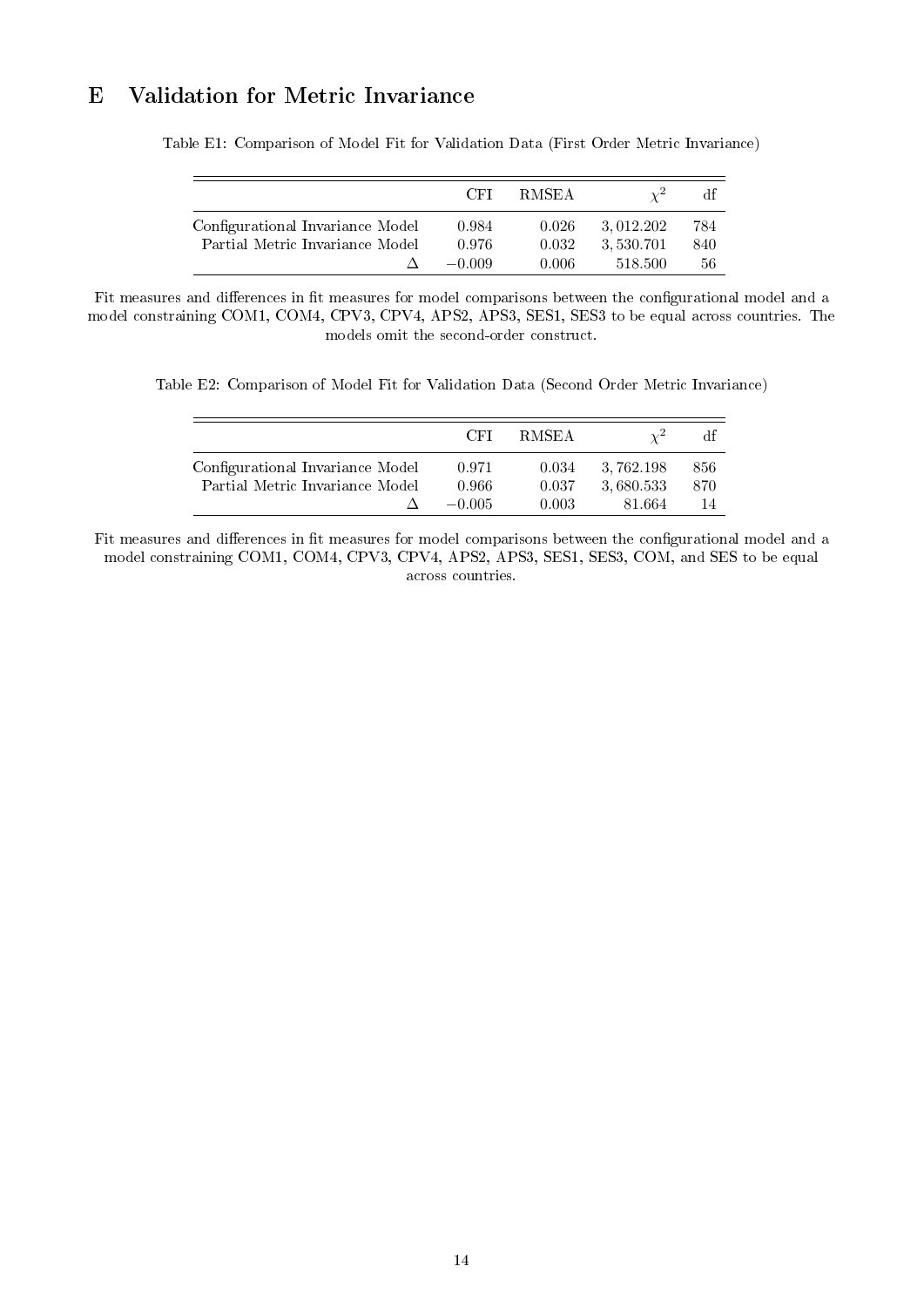Table E3: Factor Loadings for Second-Order Partial Metric Invariance Validation Model

| Loading          | Uganda        | Ghana         | Malawi       | <b>Brazil</b> |
|------------------|---------------|---------------|--------------|---------------|
| APS1             | 0.804(0.067)  | 0.993(0.023)  | 0.858(0.064) | 1.034(0.037)  |
| APS <sub>2</sub> | 1.158(0.017)  | 1.158(0.017)  | 1.158(0.017) | 1.158(0.017)  |
| APS3             | 0.860(0.018)  | 0.860(0.018)  | 0.860(0.018) | 0.860(0.018)  |
| APS4             | 1.179 (0.066) | 0.990(0.023)  | 1.125(0.065) | 0.949(0.037)  |
| CPV1             | 0.848(0.062)  | 1.027(0.044)  | 1.021(0.050) | 1.210(0.083)  |
| CPV <sub>2</sub> | 1.335(0.071)  | 1.156 (0.047) | 1.162(0.051) | 0.974(0.081)  |
| CPV3             | 1.084(0.025)  | 1.084(0.025)  | 1.084(0.025) | 1.084(0.025)  |
| CPV4             | 0.733(0.026)  | 0.733(0.026)  | 0.733(0.026) | 0.733(0.026)  |
| COM1             | 1.140(0.017)  | 1.140(0.017)  | 1.140(0.017) | 1.140(0.017)  |
| COM2             | 0.858(0.039)  | 0.927(0.029)  | 0.784(0.052) | 1.214(0.047)  |
| COM <sub>3</sub> | 0.961(0.038)  | 0.892(0.030)  | 1.034(0.052) | 0.605(0.048)  |
| COM4             | 1.041(0.017)  | 1.041(0.017)  | 1.041(0.017) | 1.041(0.017)  |
| SES <sub>1</sub> | 1.048(0.012)  | 1.048(0.012)  | 1.048(0.012) | 1.048(0.012)  |
| SES <sub>2</sub> | 0.869(0.038)  | 1.019(0.036)  | 0.962(0.048) | 0.845(0.028)  |
| SES <sub>3</sub> | 1.032(0.014)  | 1.032(0.014)  | 1.032(0.014) | 1.032(0.014)  |
| SES <sub>4</sub> | 1.051(0.037)  | 0.900(0.037)  | 0.958(0.048) | 1.075(0.027)  |
| APS              | 0.857(0.040)  | 0.912(0.037)  | 0.688(0.125) | 1.251(0.050)  |
| <b>CPV</b>       | 0.898(0.041)  | 0.842(0.037)  | 1.066(0.123) | 0.503(0.048)  |
| COM              | 1.053(0.021)  | 1.053(0.021)  | 1.053(0.021) | 1.053(0.021)  |
| <b>SES</b>       | 1.193(0.031)  | 1.193(0.031)  | 1.193(0.031) | 1.193(0.031)  |
| Loading          | Albania       | Kosovo        | Estonia      | Chile         |
| APS1             | 1.066(0.052)  | 1.068(0.073)  | 0.870(0.034) | 0.980(0.022)  |
| APS <sub>2</sub> | 1.158(0.017)  | 1.158(0.017)  | 1.158(0.017) | 1.158(0.017)  |
| APS3             | 0.860(0.018)  | 0.860(0.018)  | 0.860(0.018) | 0.860(0.018)  |
| APS4             | 0.917(0.051)  | 0.914(0.071)  | 1.113(0.032) | 1.003(0.020)  |
| CPV1             | 1.102(0.053)  | 1.116(0.103)  | 1.195(0.066) | 1.078(0.029)  |
| CPV2             | 1.081(0.057)  | 1.067(0.103)  | 0.988(0.062) | 1.105(0.031)  |
| CPV3             | 1.084(0.025)  | 1.084(0.025)  | 1.084(0.025) | 1.084(0.025)  |
| CPV4             | 0.733(0.026)  | 0.733(0.026)  | 0.733(0.026) | 0.733(0.026)  |
| COM1             | 1.140(0.017)  | 1.140(0.017)  | 1.140(0.017) | 1.140(0.017)  |
| COM2             | 1.132(0.052)  | 0.921(0.039)  | 1.236(0.030) | 1.026(0.022)  |
| COM <sub>3</sub> | 0.687(0.053)  | 0.898(0.040)  | 0.583(0.032) | 0.793(0.025)  |
| COM4             | 1.041(0.017)  | 1.041(0.017)  | 1.041(0.017) | 1.041(0.017)  |
| SES <sub>1</sub> | 1.048(0.012)  | 1.048(0.012)  | 1.048(0.012) | 1.048(0.012)  |
| SES <sub>2</sub> | 1.085(0.047)  | 0.939(0.057)  | 0.941(0.032) | 0.880(0.019)  |
| SES <sub>3</sub> | 1.032(0.014)  | 1.032(0.014)  | 1.032(0.014) | 1.032(0.014)  |
| SES <sub>4</sub> | 0.835(0.048)  | 0.981(0.057)  | 0.979(0.033) | 1.040(0.020)  |
| <b>APS</b>       | 1.033(0.097)  | 1.066(0.071)  | 1.231(0.040) | 1.111(0.031)  |
| <b>CPV</b>       | 0.721(0.091)  | 0.688(0.074)  | 0.523(0.034) | 0.643(0.036)  |
| COM              | 1.053(0.021)  | 1.053(0.021)  | 1.053(0.021) | 1.053(0.021)  |
| <b>SES</b>       | 1.193(0.031)  | 1.193(0.031)  | 1.193(0.031) | 1.193(0.031)  |

Factor loadings fitted on the validation dataset obtaining second order partial metric invariance by constraining COM1, COM4, CPV3, CPV4, APS2, APS3, SES1, SES3, COM, and SES to be equal across countries.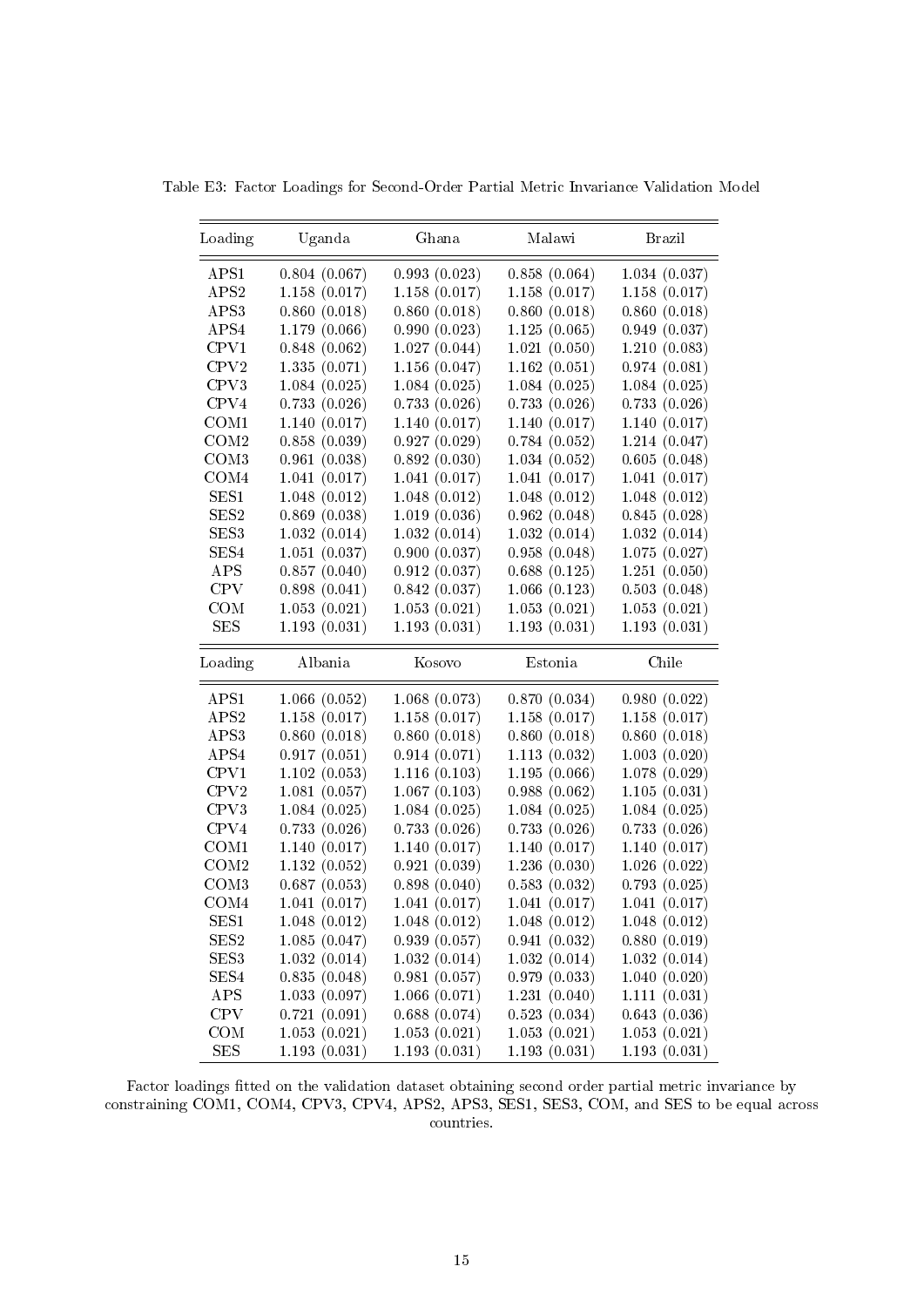# <span id="page-48-0"></span>F DIF Testing for First Order Partial Scalar Invariance

| Constrained<br>item intercept | $CFI_{scalar}$ | $RMSEA_{scalar}$ | $\chi^2_{scalar}$ | $\Delta CFI$ | $\triangle RMSEA$ | $\Delta \chi^2$ |
|-------------------------------|----------------|------------------|-------------------|--------------|-------------------|-----------------|
| APS1                          | 0.967          | 0.035            | 3605 534          | $-0.00281$   | 0.00138           | 201.826         |
| APS <sub>2</sub>              | 0.969          | 0.034            | 3466.572          | $-0.00070$   | 0.00025           | 62.865          |
| APS3                          | 0.968          | 0.034            | 3512.216          | $-0.00126$   | 0.00055           | 108.508         |
| APS4                          | 0.967          | 0.035            | 3593.883          | $-0.00266$   | 0.00131           | 190.175         |
| CPV1                          | 0.966          | 0.035            | 3637.031          | $-0.00340$   | 0.00170           | 233.323         |
| CPV2                          | 0.966          | 0.036            | 3658.180          | $-0.00365$   | 0.00183           | 254.472         |
| CPV <sub>3</sub>              | 0.967          | 0.035            | 3645.154          | $-0.00289$   | 0.00143           | 241.446         |
| CPV4                          | 0.968          | 0.035            | 3559.457          | $-0.00183$   | 0.00086           | 155.749         |
| COM <sub>1</sub>              | 0.965          | 0.036            | 3808.230          | $-0.00488$   | 0.00247           | 404.522         |
| COM <sub>2</sub>              | 0.966          | 0.036            | 3679.447          | $-0.00393$   | 0.00198           | 275.739         |
| COM3                          | 0.965          | 0.036            | 3707.154          | $-0.00441$   | 0.00222           | 303.446         |
| COM4                          | 0.965          | 0.036            | 3801.981          | $-0.00475$   | 0.00240           | 398.273         |
| SES <sub>1</sub>              | 0.968          | 0.034            | 3513.470          | $-0.00126$   | 0.00055           | 109.762         |
| SES <sub>2</sub>              | 0.966          | 0.036            | 3689.269          | $-0.00383$   | 0.00192           | 285.561         |
| SES <sub>3</sub>              | 0.966          | 0.036            | 3721.218          | $-0.00373$   | 0.00187           | 317.510         |
| SES <sub>4</sub>              | 0.967          | 0.035            | 3566.876          | $-0.00234$   | 0.00114           | 163.169         |

Table F1: First Round of Testing

Table F2: Second Round of Testing

| Constrained<br>item intercept | $CFI_{scalar}$ | $RMSEA_{scalar}$ | $\chi^2_{scalar}$ | $\triangle CFI$ | $\triangle RMSEA$ | $\Delta\chi^2$ |
|-------------------------------|----------------|------------------|-------------------|-----------------|-------------------|----------------|
| APS1                          | 0.959          | 0.039            | 4144 432          | $-0.01020$      | 0.00480           | 740.724        |
| APS <sub>2</sub>              | 0.961          | 0.038            | 4017.137          | $-0.00813$      | 0.00380           | 613.429        |
| APS3                          | 0.961          | 0.038            | 4061.177          | $-0.00868$      | 0.00407           | 657.469        |
| APS4                          | 0.960          | 0.039            | 4132.767          | $-0.01005$      | 0.00473           | 729.059        |
| CPV1                          | 0.959          | 0.039            | 4170.880          | $-0.01077$      | 0.00507           | 767.173        |
| CPV2                          | 0.959          | 0.039            | 4190.941          | $-0.01102$      | 0.00519           | 787.233        |
| CPV <sub>3</sub>              | 0.959          | 0.039            | 4190.359          | $-0.01031$      | 0.00485           | 786.651        |
| CPV4                          | 0.960          | 0.038            | 4106.704          | $-0.00924$      | 0.00434           | 702.996        |
| SES <sub>1</sub>              | 0.961          | 0.038            | 4061.875          | $-0.00867$      | 0.00406           | 658.167        |
| SES <sub>2</sub>              | 0.958          | 0.039            | 4228.666          | $-0.01125$      | 0.00530           | 824.959        |
| SES <sub>3</sub>              | 0.958          | 0.039            | 4264.985          | $-0.01114$      | 0.00525           | 861.277        |
| SES <sub>4</sub>              | 0.960          | 0.038            | 4108.413          | $-0.00976$      | 0.00459           | 704.705        |

Table F3: Third Round of Testing

| Constrained<br>item intercept | $CFI_{scalar}$ | $RMSEA_{scalar}$ | $\chi^2_{scalar}$ | $\Delta CFI$ | $\triangle RMSEA$ | $\Delta\chi^2$ |
|-------------------------------|----------------|------------------|-------------------|--------------|-------------------|----------------|
| APS1                          | 0.956          | 0.040            | 4402.740          | $-0.01383$   | 0.00618           | 999.032        |
| APS <sub>2</sub>              | 0.958          | 0.039            | 4280.757          | $-0.01178$   | 0.00524           | 877.049        |
| APS3                          | 0.957          | 0.039            | 4324.208          | $-0.01234$   | 0.00549           | 920.500        |
| APS4                          | 0.956          | 0.040            | 4391.319          | $-0.01368$   | 0.00611           | 987.611        |
| CPV1                          | 0.955          | 0.040            | 4429.146          | $-0.01443$   | 0.00644           | 1025.438       |
| CPV2                          | 0.955          | 0.040            | 4448.981          | $-0.01468$   | 0.00656           | 1045.273       |
| CPV3                          | 0.956          | 0.040            | 4451.833          | $-0.01397$   | 0.00624           | 1048.125       |
| CPV4                          | 0.957          | 0.040            | 4368.506          | $-0.01289$   | 0.00575           | 964.798        |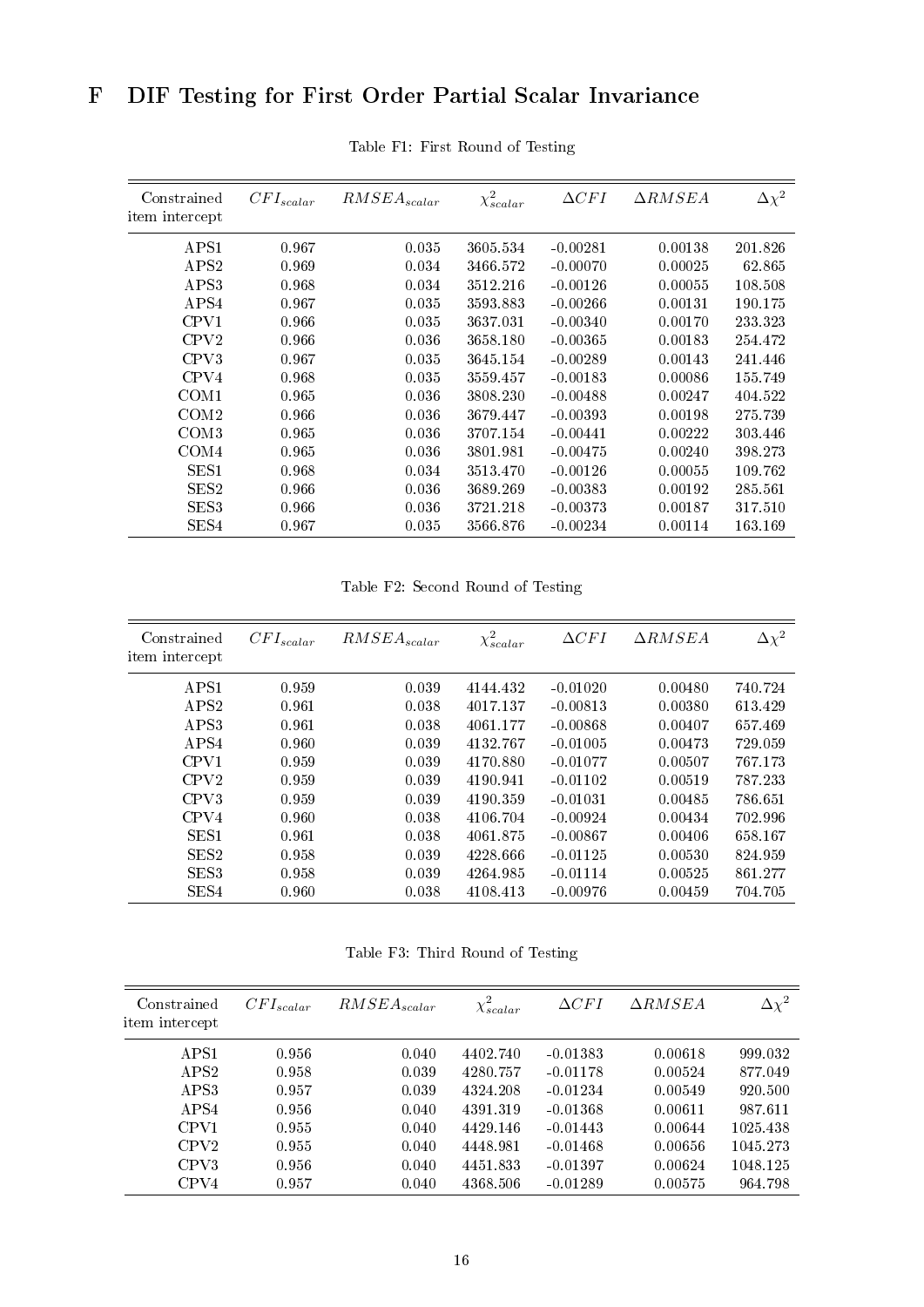<span id="page-49-0"></span>

| Constrained<br>item intercept | $CFI_{scalar}$ | $RMSEA_{scalar}$ | $\chi^2_{scalar}$ | $\Delta CFI$ | $\triangle RMSEA$ | $\Delta\chi^2$ |
|-------------------------------|----------------|------------------|-------------------|--------------|-------------------|----------------|
| APS1                          | 0.948          | 0.043            | 5069.346          | $-0.02211$   | 0.00942           | 1665.638       |
| APS <sub>2</sub>              | 0.950          | 0.042            | 4955.297          | $-0.02007$   | 0.00857           | 1551.589       |
| APS3                          | 0.949          | 0.043            | 4998.105          | $-0.02061$   | 0.00880           | 1594.397       |
| APS4                          | 0.948          | 0.043            | 5057.716          | $-0.02195$   | 0.00936           | 1654.008       |

Table F4: Fourth Round of Testing

Table F5: Fit indices for first-order partial scalar invariance testing

| Model         | $\Delta CFI$ | $\triangle RMSEA$ | $\Delta\chi^2$ | Unconstrained intercepts |
|---------------|--------------|-------------------|----------------|--------------------------|
| Full Scalar   | $-0.03342$   | 0.01297           | 2485.434       |                          |
| DIF Round I   | $-0.02785$   | 0.01105           | 2052.040       | COM1, COM4               |
| DIF Round II  | $-0.02355$   | 0.00952           | 1715.089       | COM1, COM4, SES2, SES3   |
| DIF Round III | $-0.02027$   | 0.00834           | 1520.796       | COM1, COM4, SES2, SES3,  |
|               |              |                   |                | CPV1, CPV2               |
| DIF Round IV  | $-0.01755$   | 0.00735           | 1346.400       | COM1, COM4, SES2, SES3,  |
|               |              |                   |                | CPV1, CPV2, APS1, APS4   |

All fit measure changes are relative to the fitted and validated second-order metric invariance model.

# G Second-Order Modelling Choices in the PSM literature

To see whether our second-order modelling choices reflect common practice in the PSM literature as much as possible, we reviewed second-order modelling choices in PSM studies. To narrow the scope of our investigation to a feasible volume, we guided our selection of contributions as follows. We selected published journal articles from public administration and management journals that estimated PSM as part of their statistical models. As we were primarily interested in modelling choices for multidimensional PSM constructs with thought given to second-order modelling strategy, we narrowed this pool further to contributions citing either Kim [\(2010\)](#page-52-0) or Kim et al. [\(2013\)](#page-52-0) as well as those two contributions themselves. Both these contributions are well-cited and clearly advocate a multidimensional conception of PSM. Furthermore, we use Kim et al.'s [\(2013\)](#page-52-0) battery for our statistical tests.

We coded modelling choices into six groups. One group (Single dimension) treats, despite our search strategy, PSM as a one-dimensional construct, typically using a reduced 4-6 item battery. Another group (Composite) estimates dimensions of PSM and aggregates a PSM composite from the dimensions, typically either through summing or averaging factor scores. A third and fourth group (Reflective and Formative) estimate second-order CFA models treating PSM either as a cause of or as caused by its dimensions. A fth group of contributions (None) estimated and analysed dimensions without forming a higher-order construct. Finally, a sixth group included a higher-order PSM construct, but it was unclear how that construct is modelled. Excluding the latter group, and including a few studies as two entries if multiple strategies were pursued (mostly single dimension and none), our search resulted in 100 models from 97 published studies, all published after 2010 (see Appendix B for a full list of studies).

Figure 1 shows the distribution of these models across the five groups. As the figure shows, a large minority (41%) of our review database entries did not analyse PSM as a multidimensional construct. Among the remaining entries, separate analysis of dimensions  $(27%)$  and forming composites  $(17%)$  were more popular than formative and reflective strategies combined. These comprised 15% of the entries, just two of which were formative measurement models.

From the vantage point of this sample of literature, measurement invariance at the first order would suffice for most applied research either because their research does not consider a second-order construct (None) or because they construct composites directly from dimensions (Composite). The latter strategy does have a second conceptual level, and researchers frequently refer to it as formative. But since it assumes equality of factor loadings across groups by design - and hence assumes what measurement invariance models set out to test - it cannot be subjected to measurement invariance testing.

Though quite a few researchers take Kim's [\(2010\)](#page-52-0) argument that PSM ought to be a second-order formative construct to heart - clearly more may do so in our sample due to our selection criteria - no one in our sample uses the formative latent variable model he proposed (the two formative entries in the database are both by Kim [2010; 2012\)](#page-52-0).<sup>[1](#page-33-0)</sup> For measurement invariance, this means that the only modelling strategy including a testable second-order latent construct applied somewhat frequently (in 12% of entries) is reflective. Our paper thus focuses on testing a reflective model.

 $1$ Kim [\(2012\)](#page-52-0) uses a partial least squares estimation technique, which models composites with error. Hence, our conclusions in the main text in fact understates the rarity of formative measurement models in the literature we reviewed.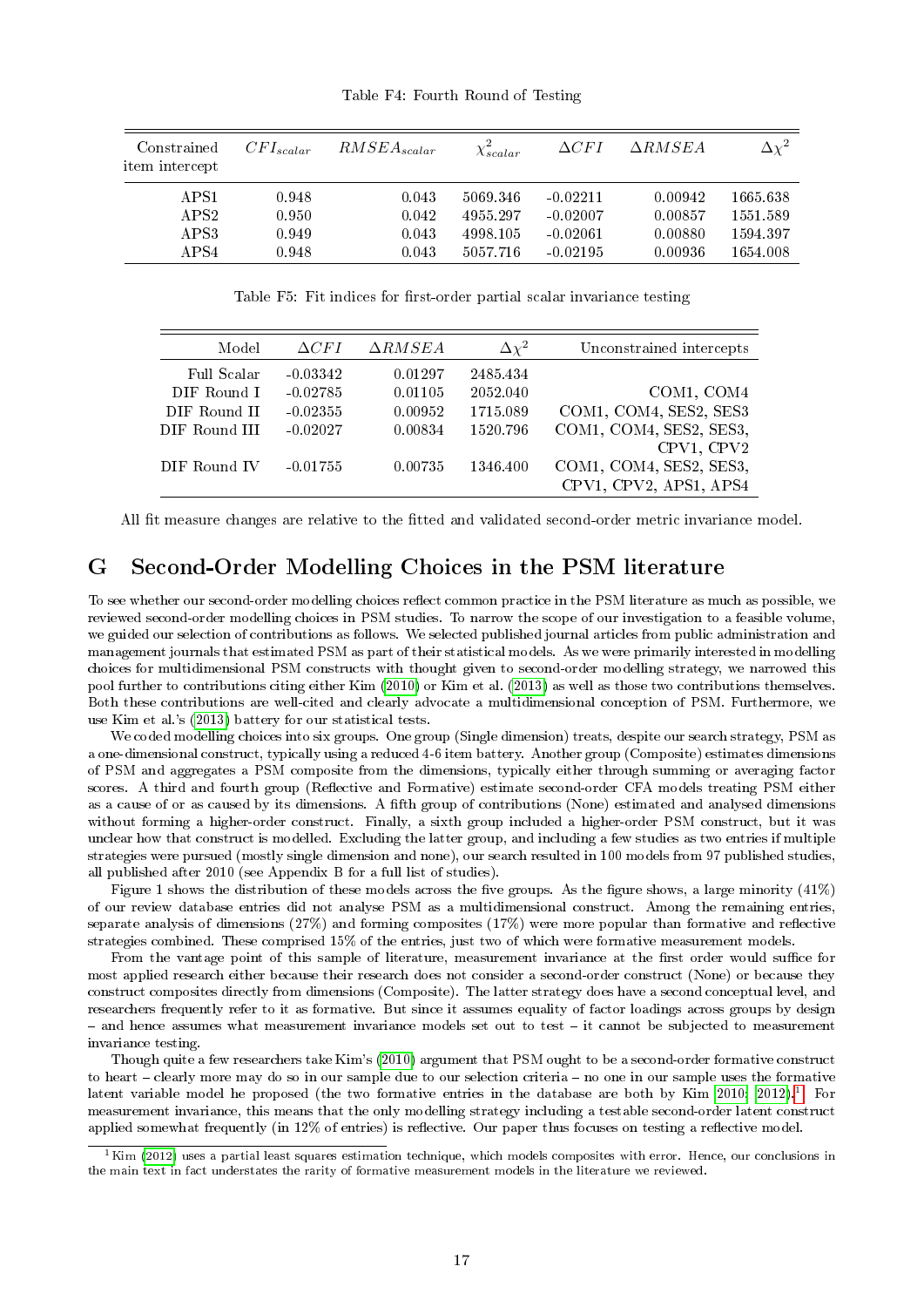<span id="page-50-0"></span>

Figure 1: Review of second-order models in PSM research

# H Articles Used in the Review of Modelling Choices

- Anderfuhren-Biget, Simon, Frédéric Varone, and David Giauque. 2014. Policy environment and public service motivation". Public Administration 92 (4): 807-825.
- Andersen, Lotte Bøgh, and Lene Holm Pedersen. 2012. "Public service motivation and professionalism". International Journal of Public Administration  $35(1)$ :  $46-57$ .
- Andersen, Lotte Bøgh, Thomas Pallesen, and Heidi Houlberg Salomonsen. 2013. "Doing good for others and/or for society? The relationships between public service motivation, user orientation and university grading". Scandinavian Journal of Public Administration 17 (3): 23-44.
- Andersen, Lotte Bøgh, and Lene Holm Pedersen. 2013. "Does ownership matter for employee motivation when occupation is controlled for?" International Journal of Public Administration 36 (12): 840–856.
- Asseburg, Julia, Fabian Homberg, and Rick Vogel. 2018. "Recruitment messaging, environmental fit and public service motivation". International Journal of Public Sector Management.
- Ballart, Xavier, and Guillem Rico. 2018. "Public or nonprofit? Career preferences and dimensions of public service motivation". Public administration  $96$  (2):  $404-420$ .
- Battaglio Jr, R Paul, and P Edward French. 2016. "Public service motivation, public management reform, and organizational socialization: Testing the effects of employment at-will and agency on PSM among municipal employees". Public Personnel Management  $45$  (2): 123-147.
- Battaglio Jr, R Paul, and Salih Gelgec. 2017. Exploring the structure and meaning of public service motivation in the Turkish public sector: a test of the mediating effects of job characteristics". Public Management Review 19 (8): 1066-1084.
- Bellé, Nicola. 2014. "Leading to make a difference: A field experiment on the performance effects of transformational leadership, perceived social impact, and public service motivation". Journal of Public Administration Research and Theory 24  $(1)$ : 109-136.
- Bellé, Nicola, and Paola Cantarelli. 2015. "Monetary incentives, motivation, and job effort in the public sector: An experimental study with Italian government executives". Review of Public Personnel Administration 35  $(2): 99-123.$
- Brænder, Morten, and Lotte Bøgh Andersen. 2013. "Does deployment to war affect public service motivation? A panel study of soldiers before and after their service in Afghanistan". Public Administration Review 73  $(3): 466 - 477.$
- Breaugh, Jessica, Adrian Ritz, and Kerstin Alfes. 2018. Work motivation and public service motivation: Disentangling varieties of motivation and job satisfaction". Public Management Review 20 (10): 1423–1443.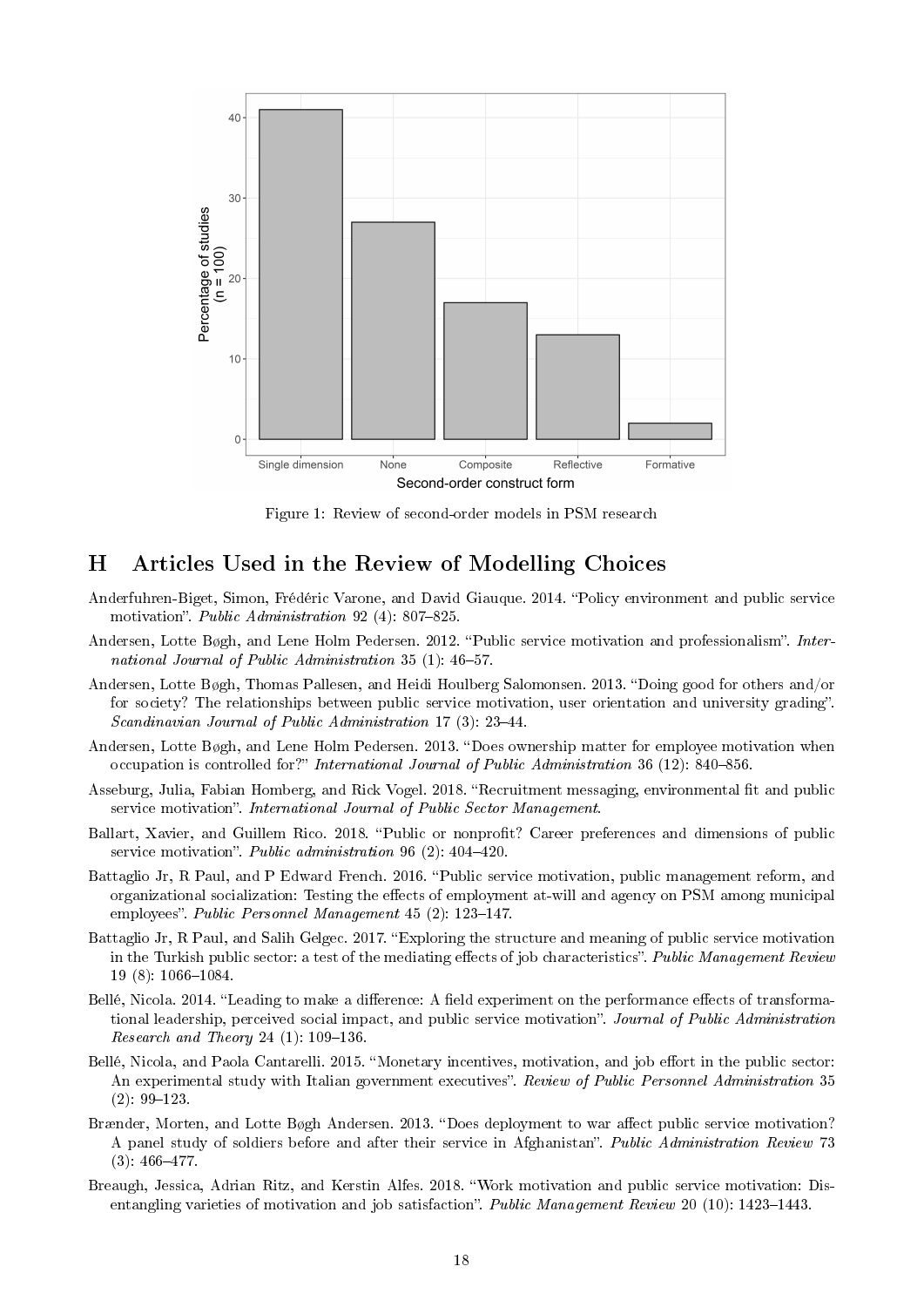- Bright, Leonard. 2016. "Is public service motivation a better explanation of nonprofit career preferences than government career preferences?" Public Personnel Management  $45$  (4):  $405-424$ .
- Caillier, James Gerard. 2016a. "Do Teleworkers Possess Higher Levels of Public Service Motivation?" Public Organization Review 16  $(4)$ : 461-476.
- -. 2016b. "Does public service motivation mediate the relationship between goal clarity and both organizational commitment and extra-role behaviours?" *Public Management Review* 18 (2):  $300-318$ .
- . 2017. "Public service motivation and decisions to report wrongdoing in US Federal Agencies: Is this relationship mediated by the seriousness of the wrongdoing". The American Review of Public Administration 47  $(7): 810 - 825.$
- . 2014. Toward a better understanding of the relationship between transformational leadership, public service motivation, mission valence, and employee performance: A preliminary study". Public Personnel  $Management 43 (2): 218-239.$
- $-$ . 2015. "Transformational leadership and whistle-blowing attitudes: Is this relationship mediated by organizational commitment and public service motivation?" The American Review of Public Administration 45  $(4): 458 - 475.$
- Charbonneau, Étienne, and Gregg G Van Ryzin. 2017. Exploring the deep antecedent of public service motivation". International Journal of Public Administration 40 (5): 401-407.
- Chen, Chung-An, and Chih-Wei Hsieh. 2015a. "Does pursuing external incentives compromise public service motivation? Comparing the effects of job security and high pay". Public Management Review 17 (8): 1190-1213.
- . 2015b. "Knowledge sharing motivation in the public sector: the role of public service motivation". International Review of Administrative Sciences 81 (4):  $812-832$ .
- CHEN, CHUNG-AN, Chih-Wei Hsieh, and DON-YUN CHEN. 2014. "Fostering public service motivation through workplace trust: Evidence from public managers in Taiwan". Public Administration 92 (4): 954– 973.
- Cheng, Kuo-Tai. 2015. "Public service motivation and job performance in public utilities". The International Journal of Public Sector Management 28 (4/5): 352.
- Choi, Yujin. 2017. Work values, job characteristics, and career choice decisions: Evidence from longitudinal data". The American Review of Public Administration 47 (7): 779-796.
- Christensen, Robert K, Steven W Whiting, Tobin Im, Eunju Rho, Justin M Stritch, and Jungho Park. 2013. Public service motivation, task, and non-task behavior: A performance appraisal experiment with Korean MPA and MBA students". International Public Management Journal 16 (1): 28-52.
- Clerkin, Richard M, and Jerrell D Coggburn. 2012. "The dimensions of public service motivation and sector work preferences". Review of Public Personnel Administration 32 (3): 209–235.
- Esteve, Marc, Diemo Urbig, Arjen Van Witteloostuijn, and George Boyne. 2016. "Prosocial behavior and public service motivation". Public Administration Review 76 (1): 177-187.
- Esteve, Marc, Arjen Van Witteloostuijn, and George Boyne. 2015. "The effects of public service motivation on collaborative behavior: Evidence from three experimental games". International Public Management Journal  $18(2): 171-189.$
- Gamassou, Claire Edey. 2015. "What drives personnel out of public organizations?" Public Organization Review  $15(3): 383 - 398.$
- Gould-Williams, Julian S, Ahmed Mohammed Sayed Mostafa, and Paul Bottomley. 2015. Public service motivation and employee outcomes in the Egyptian public sector: Testing the mediating effect of person-organization fit". Journal of Public Administration Research and Theory 25 (2): 597-622.
- Hamidullah, Madinah F, Gregg G Van Ryzin, and Huafang Li. 2016. "The agreeable bureaucrat: personality and PSM. International Journal of Public Sector Management.
- Hansen, Jesper Rosenberg, and Anne Mette Kjeldsen. 2018. "Comparing affective commitment in the public and private sectors: a comprehensive test of multiple mediation effects". International Public Management Journal 21 (4):  $558-588$ .
- Holt, Stephen B. 2019. "The influence of high schools on developing public service motivation". International Public Management Journal  $22(1): 127-175$ .
- Jacobsen, Christian Bøtcher, Johan Hvitved, and Lotte Bøgh Andersen. 2014. "Command and motivation: How the perception of external interventions relates to intrinsic motivation and public service motivation". Public  $Administration$  92 (4): 790-806.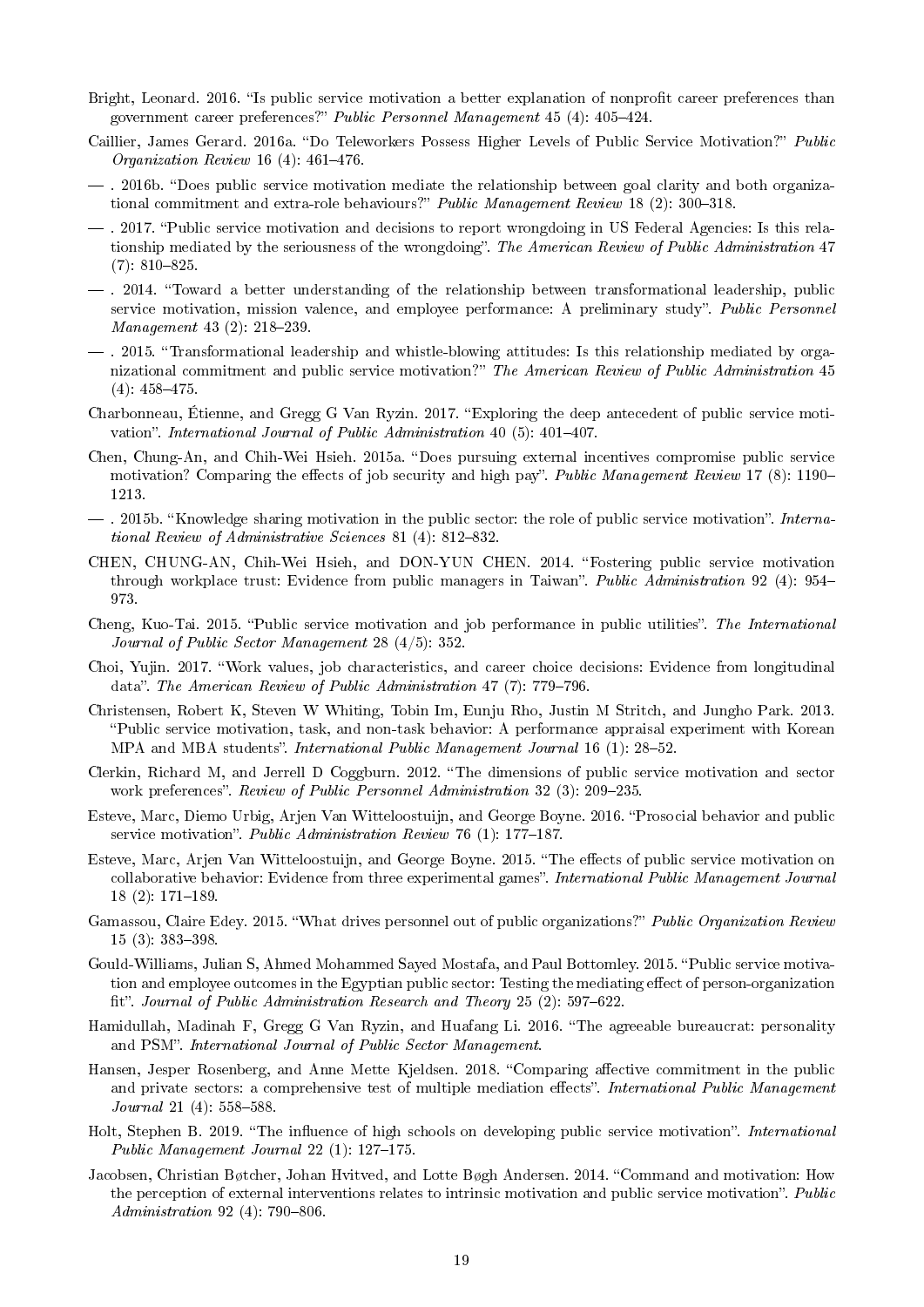- <span id="page-52-0"></span>Jensen, Ulrich Thy, and Lotte Bøgh Andersen. 2015. "Public service motivation, user orientation, and prescription behaviour: Doing good for society or for the individual user?" Public Administration 93 (3): 753– 768.
- Jensen, Ulrich Thy, Lotte Bøgh Andersen, and Christian Bøtcher Jacobsen. 2019. "Only when we agree! How value congruence moderates the impact of goal-oriented leadership on public service motivation". Public Administration Review 79  $(1)$ : 12-24.
- Kim, Sangmook. 2017a. "Comparison of a multidimensional to a unidimensional measure of public service motivation: Predicting work attitudes". International Journal of Public Administration 40 (6): 504-515.
- . 2017b. Developing an item pool and testing measurement invariance for measuring public service motivation in Korea". International Review of Public Administration 22 (3):  $231-244$ .
- $-$ . 2012. "Does person-organization fit matter in the public-sector? Testing the mediating effect of personorganization fit in the relationship between public service motivation and work attitudes". Public Administration Review 72 (6):  $830 - 840$ .
- $-$ . 2017c. "National culture and public service motivation: investigating the relationship using Hofstede's five cultural dimensions". International Review of Administrative Sciences 83 (1 suppl): 23-40.
- . 2018. Public service motivation, organizational social capital, and knowledge sharing in the Korean public sector". Public Performance & Management Review 41 (1): 130-151.
- $-$ . 2010. "Testing a revised measure of public service motivation: Reflective versus formative specification". Journal of Public Administration Research and Theory 21  $(3)$ : 521-546.
- Kim, Sangmook, Wouter Vandenabeele, Bradley E Wright, Lotte Bøgh Andersen, Francesco Paolo Cerase, Robert K Christensen, Céline Desmarais, Maria Koumenta, Peter Leisink, Bangcheng Liu, et al. 2013. "Investigating the structure and meaning of public service motivation across populations: Developing an international instrument and addressing issues of measurement invariance". Journal of Public Administration Research and Theory 23  $(1)$ : 79–102.
- Kim, Seung Hyun, and Sangmook Kim. 2017. "Ethnic differences in social desirability bias: Effects on the analysis of public service motivation". Review of Public Personnel Administration  $37$  (4):  $472-491$ .
- . 2016. "National culture and social desirability bias in measuring public service motivation". Administration  $& Society\ 48\ (4):\ 444-476.$
- Kjeldsen, Anne Mette. 2014. "Dynamics of public service motivation: Attraction-selection and socialization in the production and regulation of social services". Public Administration Review 74 (1): 101–112.
- . 2012. "Vocational study and public service motivation: Disentangling the socializing effects of higher education". International Public Management Journal 15 (4): 500-524.
- Kjeldsen, Anne Mette, and Jesper Rosenberg Hansen. 2018. "Sector differences in the public service motivationjob satisfaction relationship: exploring the role of organizational characteristics". Review of Public Personnel Administration 38 (1):  $24-48$ .
- Kjeldsen, Anne Mette, and Christian Bøtcher Jacobsen. 2013. "Public service motivation and employment sector: Attraction or socialization?" Journal of Public Administration Research and Theory 23 (4): 899–926.
- Kroll, Alexander. 2014. Why performance information use varies among public managers: Testing managerrelated explanations". International Public Management Journal 17 (2): 174-201.
- Kroll, Alexander, and Dominik Vogel. 2014. "The PSM-leadership fit: A model of performance information use". Public Administration 92 (4): 974-991.
- Lee, Young-Joo, and Jin-Woo Jeong. 2015. "The link between public service motivation and volunteering: The case of South Korean civil servants". International Journal of Public Administration 38 (5): 355–363.
- Liu, Bangcheng, Wei Hu, and Yen-Chuan Cheng. 2015. "From the west to the east: Validating servant leadership in the Chinese public sector". Public Personnel Management  $44$  (1): 25-45.
- Liu, Bangcheng, and James L Perry. 2016. "The psychological mechanisms of public service motivation: A two-wave examination". Review of Public Personnel Administration 36 (1):  $4-30$ .
- Liu, Bangcheng, James L Perry, Xinyu Tan, and Xiaohua Zhou. 2018. "A cross-level holistic model of public service motivation". International Public Management Journal 21 (5): 703-728.
- Liu, Bangcheng, Thomas Li-Ping Tang, and Kaifeng Yang. 2015. When does public service motivation fuel the job satisfaction fire? The joint moderation of person-organization fit and needs-supplies fit". Public *Management Review* 17  $(6)$ : 876-900.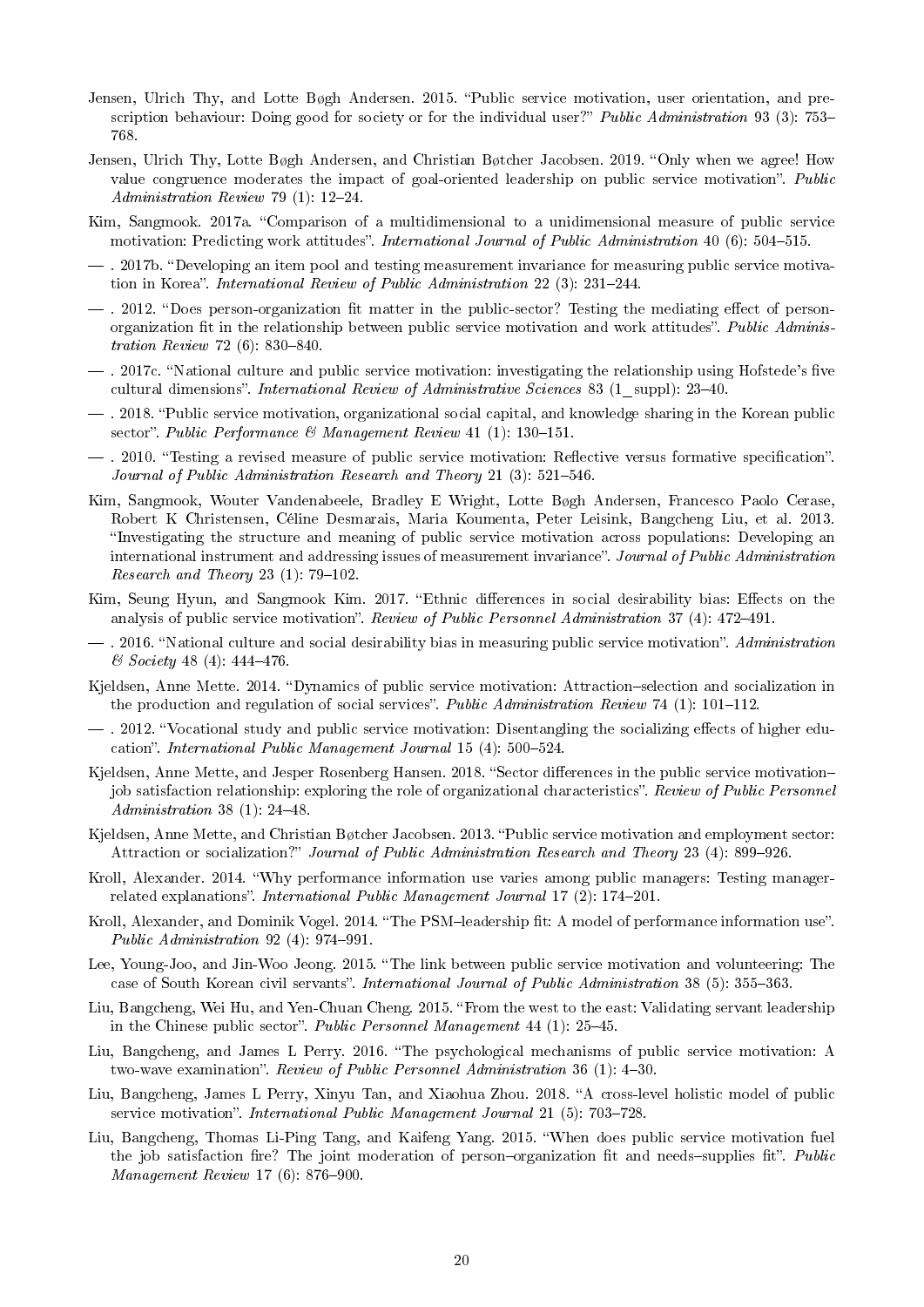- Liu, Bangcheng, Kaifeng Yang, and Wei Yu. 2015. Work-related stressors and health-related outcomes in public service: Examining the role of public service motivation". The American Review of Public Administration 45  $(6)$ : 653-673.
- Liu, Bangcheng, Xiaoyi Zhang, Lanying Du, and Qi Hu. 2015. Validating the construct of public service motivation in for-profit organizations: A preliminary study". Public Management Review 17 (2): 262-287.
- Loon, Nina Mari van, Wouter Vandenabeele, and Peter Leisink. 2015. "On the bright and dark side of public service motivation: The relationship between PSM and employee wellbeing". Public Money & Management 35 (5): 349-356.
- Luu, Tuan. 2018. "Discretionary HR practices and proactive work behaviour: the mediation role of affective commitment and the moderation roles of PSM and abusive supervision". Public Management Review 20 (6): 789-823.
- Meyer, Renate E, Isabell Egger-Peitler, Markus A Höllerer, and Gerhard Hammerschmid. 2014. "Of bureaucrats and passionate public managers: Institutional logics, executive identities, and public service motivation". Public Administration 92 (4):  $861-885$ .
- Ngaruiya, Katherine M, Anne-Lise Knox Velez, Richard M Clerkin, and Jami Kathleen Taylor. 2014. "Public service motivation and institutional-occupational motivations among undergraduate students and ROTC cadets". Public Personnel Management  $43$  (4):  $442-458$ .
- Nowell, Branda, Anne M Izod, Katherine M Ngaruiya, and Neil M Boyd. 2016. Public service motivation and sense of community responsibility: Comparing two motivational constructs in understanding leadership within community collaboratives". Journal of Public Administration Research and Theory 26 (4):  $663-676$ .
- Olsen, Asmus Leth, Frederik Hjorth, Nikolaj Harmon, and Sebastian Barfort. 2019. "Behavioral dishonesty in the public sector". Journal of Public Administration Research and Theory 29  $(4)$ : 572-590.
- Park, Seejeen. 2014. "Motivation of public managers as raters in performance appraisal: Developing a model of rater motivation". Public Personnel Management 43 (4): 387-414.
- Pedersen, Lene Holm. 2014. "Committed to the public interest? Motivation and behavioural outcomes among local councillors". Public Administration  $92$  (4): 886-901.
- Pedersen, Mogens Jin, Justin M Stritch, and Gabel Taggart. 2017. "Citizen perceptions of procedural fairness and the moderating roles of 'belief in a just world'and 'public service motivation'in public hiring". Public Administration 95 (4):  $874 - 894$ .
- Piatak, Jaclyn Schede. 2016. "Public service motivation, prosocial behaviours, and career ambitions". International Journal of Manpower 37  $(5)$ : 804-821.
- Potipiroon, Wisanupong, and Michael T Ford. 2017. "Does public service motivation always lead to organizational commitment? Examining the moderating roles of intrinsic motivation and ethical leadership". Public Personnel Management  $46$  (3):  $211-238$ .
- Quratulain, Samina, and Abdul Karim Khan. 2015. How does employees' public service motivation get affected? A conditional process analysis of the effects of person-job fit and work pressure". Public Personnel  $Management 44 (2): 266–289.$
- Rayner, Julie, Vaughan Reimers, and Chih-Wei Chao. 2018. Testing an International Measure of Public Service Motivation: Is There Really a Bright or Dark Side?" Australian Journal of Public Administration 77 (1):  $87 - 101$ .
- Ritz, Adrian. 2015. "Public service motivation and politics: Behavioural consequences among local councillors in Switzerland". *Public Administration* 93 $(4)$ : 1121-1137.
- Sanabria-Pulido, Pablo. 2018. "Public service motivation and job sector choice: Evidence from a developing country". International Journal of Public Administration 41 (13): 1107-1118.
- Schott, Carina, Daphne D Van Kleef, and Trui PS Steen. 2018. "The combined impact of professional role identity and public service motivation on decision-making in dilemma situations". International Review of Administrative Sciences 84 (1):  $21-41$ .
- Schwarz, Gary, Alexander Newman, Brian Cooper, and Nathan Eva. 2016. "Servant leadership and follower job performance: The mediating effect of public service motivation". Public Administration 94 (4):  $1025-1041$ .
- Shim, Dong Chul, and Hyun Hee Park. 2019. "Public service motivation in a work group: Role of ethical climate and servant leadership". Public Personnel Management  $48$  (2): 203-225.
- Shim, Dong Chul, Hyun Hee Park, and Tae Ho Eom. 2017. "Street-level bureaucrats' turnover intention: does public service motivation matter?" International Review of Administrative Sciences 83 (3): 563–582.